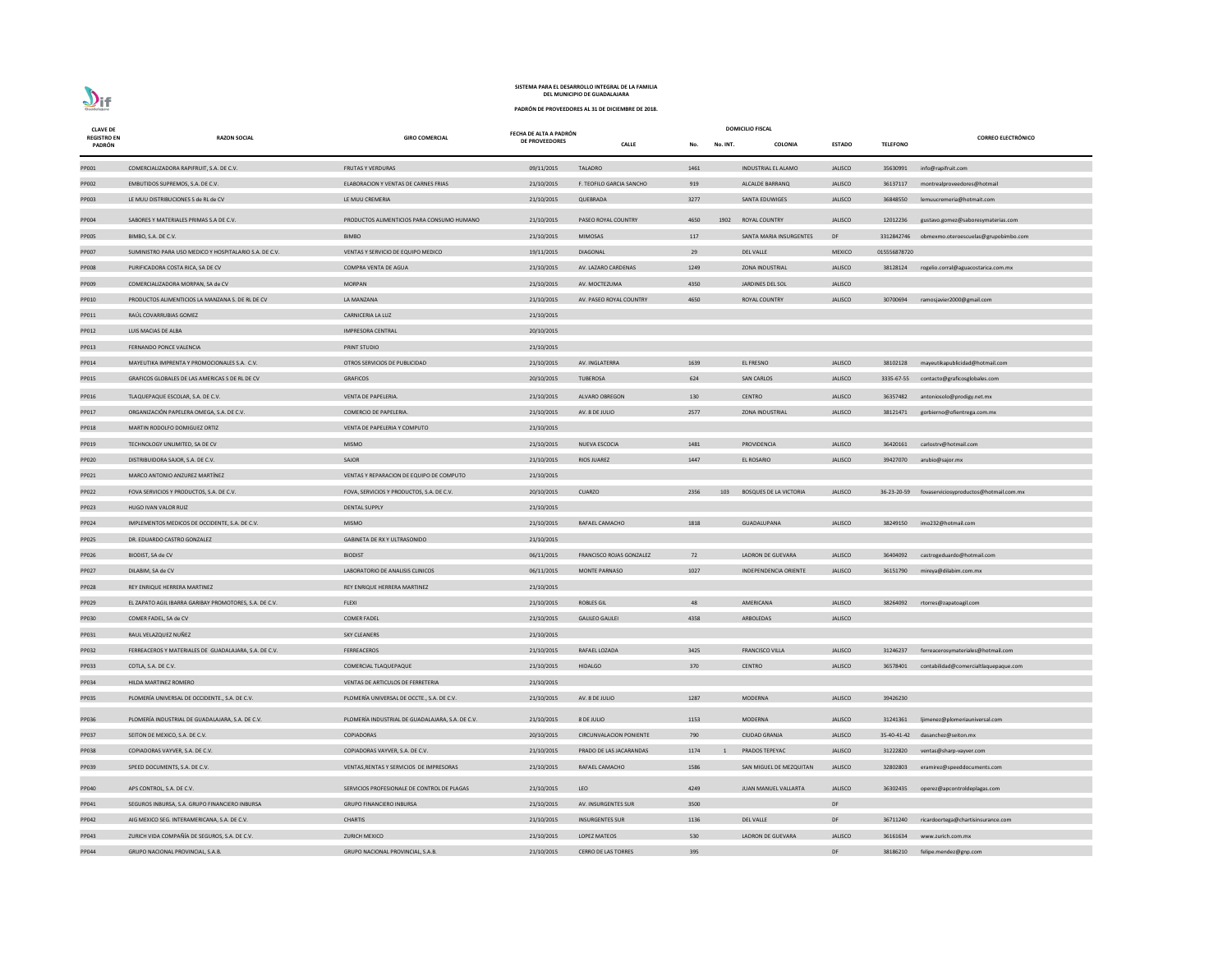**PADRÓN DE PROVEEDORES AL 31 DE DICIEMBRE DE 2018.**

| <b>CLAVE DE</b><br><b>REGISTRO EN</b><br>PADRÓN | <b>RAZON SOCIAL</b>                                          | <b>GIRO COMERCIAL</b>                            | FECHA DE ALTA A PADRÓN<br><b>DE PROVEEDORES</b> | <b>CALLE</b>                   | No.            | No. INT.       | <b>DOMICILIO FISCAL</b><br><b>COLONIA</b> | <b>ESTADO</b>              | <b>TELEFONO</b> | <b>CORREO ELECTRÓNICO</b>                             |
|-------------------------------------------------|--------------------------------------------------------------|--------------------------------------------------|-------------------------------------------------|--------------------------------|----------------|----------------|-------------------------------------------|----------------------------|-----------------|-------------------------------------------------------|
| PP045                                           | SEGUROS BANORTE GENERALI, S.A. DE C.V.                       | <b>SEGUROS BANORTE</b>                           | 21/10/2015                                      | <b>HIDALGO</b>                 | 250            |                | <b>CENTRO</b>                             | <b>NUEVO LEON</b>          | 36482220        |                                                       |
| PP046                                           | ALICO MÉXICO COMPAÑÍA DE SEGUROS VIDA, S.A. DE C.V.          | ALICO                                            | 21/10/2015                                      | BLVD. AVILA CAMACHO            | 36             |                | LOMAS DE CHAPULTEPEC                      | DF                         |                 | 015552493100 jorgeacosta@alico.com                    |
| PP047                                           | CORPORACIÓN DE ASESORÍA Y SERVICIOS AGENTE DE SEGUROS, S.A.  | CAS AGENTE DE SEGUROS                            | 21/10/2015                                      | JOSE GUADALUPE ZUNO            | 2040           |                | <b>OBRERA CENTRO</b>                      | <b>JALISCO</b>             |                 | 36309330 rayowarren@hotmail.com                       |
| PP048                                           | ACE SEGUROS, S.A.                                            | ACE SEGUROS, S.A.                                | 21/10/2015                                      | <b>BOSQUE DE ALISOS</b>        | 47             | $\overline{A}$ | BOSQUE DE LAS LOMAS                       | DF                         | 52585800        |                                                       |
| PP049                                           | CV & CO AGENTE DE SEGUROS Y DE FIANZAS, S.A. DE C.V.         | CONSULTORES CÁRDENAS Y ASOC.                     | 21/10/2015                                      | AV. VALLARTA                   | 6503           |                | F51 CD. GRANJA                            | <b>JALISCO</b>             | 31101122        |                                                       |
| <b>PP050</b>                                    | ROYAL & SUNALLIANCE SEGUROS MEXICO, .S.A. DE C.V.            | <b>RSA</b>                                       | 21/10/2015                                      | BLVD. ADOLFO LOPEZ MATEOS      | 2448           |                | ALTAVISTA                                 | DF                         | 36168380        |                                                       |
| PP051                                           | SEGUROS MONTERREY NEW YORK LIFE SA DE CV                     | <b>SEGUROS MONTERREY</b>                         | 21/10/2015                                      | PDTE. MASARYK TERRAZA          | 8              |                | <b>BOSQUES DE CHAPULTEPEC</b>             | DF                         |                 | 36478211 aeminakataa@yahoo.com                        |
| PP052                                           | METLIFE MEXICO, S.A.                                         | <b>METLIFE</b>                                   | 21/10/2015                                      | BLVD. MANUEL AVILA CAMACHO     | 32             |                | LOMAS DE CHAPULTEPEC                      | DF                         |                 | 53289000 licitaciones@metlife.com.mx                  |
| PP053                                           | AXA SEGUROS, S.A. DE C.V.                                    | <b>AXA SEGUROS</b>                               | 21/10/2015                                      | AV. XOLA                       | 535            |                | PISO27 DEL VALLE                          | DF                         | 36784700        |                                                       |
| PP054                                           | SEGUROS AFIRME, S.A. DE C.V.                                 | SEGUROS AFIRME                                   | 21/10/2015                                      | AV. UNION                      | 549            | $\mathsf{A}$   | OBRERA                                    | <b>NUEVO LEON</b>          | 018007348761    |                                                       |
| PP055                                           | SOPORTE EN PARALELO, AGENTE DE SEGUROS Y DE FIANZAS, S.A. DE | SOPORTE EN PARALELO                              | 21/10/2015                                      | MARSELLA                       | 462            |                | AMERICANA                                 | <b>JALISCO</b>             |                 | 38823870 hector.sanhulelo.com                         |
| PP056                                           | ABA SEGUROS, S.A. DE C.V.                                    | <b>ABA SEGUROS</b>                               | 21/10/2015                                      | MONTES ROCALLOSOS              | 505            |                | <b>SAN AGUSTIN</b>                        | <b>NUEVO LEON</b>          | 38848415        |                                                       |
| PP057                                           | PRIMERO SEGUROS VIDA, S.A. DE C.V.                           | <b>MISMO</b>                                     | 21/10/2015                                      | AV. CONSTITUCION               | 2050           | $\overline{4}$ | <b>OBISPADO</b>                           | NUEVO LEON 36489100EXT2528 |                 |                                                       |
| PP058                                           | CHARTIS SEGUROS MEXICO, S.A. DE C.V.                         | <b>CHARTIS SEGUROS MEXICO</b>                    | 21/10/2015                                      | AV. INSURGENTES SUR            | 1136           |                | <b>DEL VALLE</b>                          | DF                         | 36711240        |                                                       |
| PP059                                           | ANA COMPAÑÍA DE SEGUROS SA DE CV                             | <b>ANA SEGUROS</b>                               | 21/10/2015                                      | AV. INSURGENTES SUR            | 1685           |                | <b>GUADALUPE</b>                          | DF                         | 15553228200     |                                                       |
| PP060                                           | QUÁLITAS COMPAÑÍA DE SEGUROS, S.A.B. DE C.V.                 | <b>SEGUROS</b>                                   | 21/10/2015                                      | JOSE MARIA CASTORENA           | 426            |                | SAN JOSE DE LOS CEDROS                    | DF                         |                 | 10572043 guada_ventas4@qualitas.com.mx                |
| PP061                                           | COMERCIALIZADORA REM S.A DE C.V                              | COMERCIALIZADORA REM                             | 21/10/2015                                      | AV. GUADALUPE                  | 6700           |                |                                           | <b>JALISCO</b>             | 3331481411      |                                                       |
| PP062                                           | LA LATINOAMERICANA SEGUROS S.A                               | VENTAS DE SEGUROS DE VIDA                        | 21/10/2015                                      | EJE CENTRAL LAZARO CARDENAS    | $\overline{2}$ |                | PISO8 CENTRO                              | DF                         |                 | 4777173659 abarajas@latinoseguros.com.mx              |
| PP063                                           | CHIPACCALTIC APOYO INDUSTRIAL S.A. DE C.V.                   | SERVICIOS DE LIMPIEZA, MANTENIMIENTO, JARDINERIA | 25/11/2015                                      | AV. JESUS                      | 1260           | 97             | RESIDENCIAL SANTA MARGARITA JALISCO       |                            |                 | 36972549 jaalvarez@xlimp.com.mx                       |
| PP064                                           | SEGUROS EL POTOSI S.A.                                       | <b>VENTAS DE SEGURO</b>                          | 11/11/2015                                      | AV. VENUSTIANO CARRANZA        | 426            |                | <b>CENTRO</b>                             |                            |                 | SAN LUIS POTO: 01(444)8349000 mgreyes@elpotosi.com.mx |
| PP065                                           | JOSE LUIS GUTIERREZ GARCIA                                   | <b>LOS ARRAYANES</b>                             | 25/11/2015                                      |                                |                |                |                                           |                            |                 |                                                       |
| PP066                                           | KNIGHT ALTA SEGURIDAD, SA DE CV                              | <b>KASA FUERTE</b>                               | 21/10/2015                                      | AV. HIDALGO                    | 2797           |                | <b>VALLARTA NORTE</b>                     | <b>JALISCO</b>             | 36699860        | ulises.mendoza@kasafuerte.com                         |
| PP067                                           | RICARDO DE LA TORRE RAMIREZ                                  |                                                  | 24/11/2015                                      |                                |                |                |                                           |                            |                 |                                                       |
| PP068                                           | DISTRIBUIDORA QUIMICA Y HOSPITALARIA GAP SA de CV            | COMPRAS VENTAS DE INSUMOS PARA LABORATORIO       | 24/11/2015                                      | PROLONGACION PINO SUAREZ       | 1039           | 5              | <b>ZAPOPAN CENTRO</b>                     | <b>JALISCO</b>             |                 | 3318129903 antonio.ortiz@grupogapmexico.com.mx        |
| PP069                                           | DIF JALISCO                                                  | DESPENSAS                                        | 25/11/2015                                      | AV. ALCALDE                    | 1220           |                | <b>MIRAFLORES</b>                         | <b>JALISCO</b>             | 30303888        |                                                       |
| <b>PP070</b>                                    | LABORATORIO SANTA CLARA S. DE R.L. DE C.V.                   | LABORATORIO DE ANALISIS CLINICOS                 | 25/11/2015                                      | AV. AMERICAS                   | 1946           |                | <b>COUNTRY CLUB</b>                       | <b>JALISCO</b>             |                 | 37936711 proyectos@e-print.mx                         |
| PP071                                           | MIGUEL ANGEL REYES PADILLA                                   | FRUTAS VERDURAS Y CEREALES                       | 26/11/2015                                      |                                |                |                |                                           |                            |                 |                                                       |
| PP072                                           | BOMBAS IDEAL AYALA SA DE CV                                  | <b>BOMBAS IDEAL</b>                              | 26/11/2015                                      | AV 8 DE JULIO                  | 3146           |                | COL. LOMAS DE POLANCO                     | <b>JALISCO</b>             |                 | 3646-82-23 ventas2@bombasideal.com.mx                 |
| PP074                                           | MARCAS ESPECIALIZADAS EN DIAGNOSTICO Y REPRESENTACIONES S.A  | <b>MEDYR</b>                                     | 21/10/2015                                      | MANUEL ACUÑA                   | 858            |                | CAPILLA DE JESÚS                          | <b>JALISCO</b>             |                 | 3827-2621 marcas2001@att.net.mx                       |
| PP075                                           | ALFONSO NUÑEZ DE LA O                                        | <b>FRUTIPONCH</b>                                | 21/10/2015                                      |                                |                |                |                                           |                            |                 |                                                       |
| PP076                                           | <b>ENGLOBAL GRAFICO S. DE R.L.</b>                           | <b>MISMO</b>                                     | 26/11/2015                                      | <b>FRANCISCO JAVIER GAMBOA</b> | 200            |                | <b>ARCOS SUR</b>                          | <b>JALISCO</b>             |                 | 36165425 englografico_bere@hotmail.com                |
| <b>PP077</b>                                    | ERIKA ROCIO GUTIERREZ MAGAÑA                                 | IMPRESION DECORACION DISEÑO                      | 26/11/2015                                      |                                |                |                |                                           |                            |                 |                                                       |
| <b>PP078</b>                                    | SEGUROS DE VIDA SURA MEXICO S.A DE C.V.                      | COMPAÑIAS DE SEGURO DE VIDA                      | 21/10/2015                                      | PASEO DE LA REFORMA            | 222            |                | PISO 4 JUAREZ                             | DF                         |                 | 38187300 luis.almaras@suramexico.com                  |
| PP079                                           | ELIZABETH CHAIDEZ RIVERA                                     | <b>IMPRESOS Y PUBLICIDAD</b>                     | 11/11/2015                                      |                                |                |                |                                           |                            |                 |                                                       |
| <b>PP080</b>                                    | LISTEN UP DE MEXICO S.A. DE C.V.                             | LISTEN UP DE MEXICO                              | 11/11/2015                                      | <b>MILAN</b>                   | 2784           |                | PROVIDENCIA                               | <b>JALISCO</b>             | 35603000        | amurillo@listenup.com.mx                              |
| PP081                                           | RIGHTNET S.A. DE C.V.                                        | VENTA Y RENTA DE EQUIPO DE COMPUTO               | 11/11/2015                                      | AV. LOPEZ MATEOS               | 699            |                | LADRON DE GUEVARA                         | <b>JALISCO</b>             | 35858072        | ventas3@rightnet.com.mx                               |
| PP083                                           | EDENRED                                                      |                                                  | 27/11/2015                                      | PENNSYLVANIA                   | $\overline{4}$ | 3PISO          | <b>NAPOLES</b>                            | DF                         | 50915100        |                                                       |
| <b>PP085</b>                                    | COOLPRINT S.A. DE C.V.                                       | <b>IMPRESION GRAN FORMATO</b>                    | 11/11/2015                                      | <b>INDUSTRIA NAVIERA</b>       | 87             |                | EL COLLI URBANO                           | <b>JALISCO</b>             | (33)12022982    |                                                       |
| <b>PP086</b>                                    | MARCO ANTONIO BUENROSTRO GONZALEZ                            | FERRETERIA CONCHITA                              | 11/11/2015                                      |                                |                |                |                                           |                            |                 |                                                       |



### **SISTEMA PARA EL DESARROLLO INTEGRAL DE LA FAMILIA DEL MUNICIPIO DE GUADALAJARA**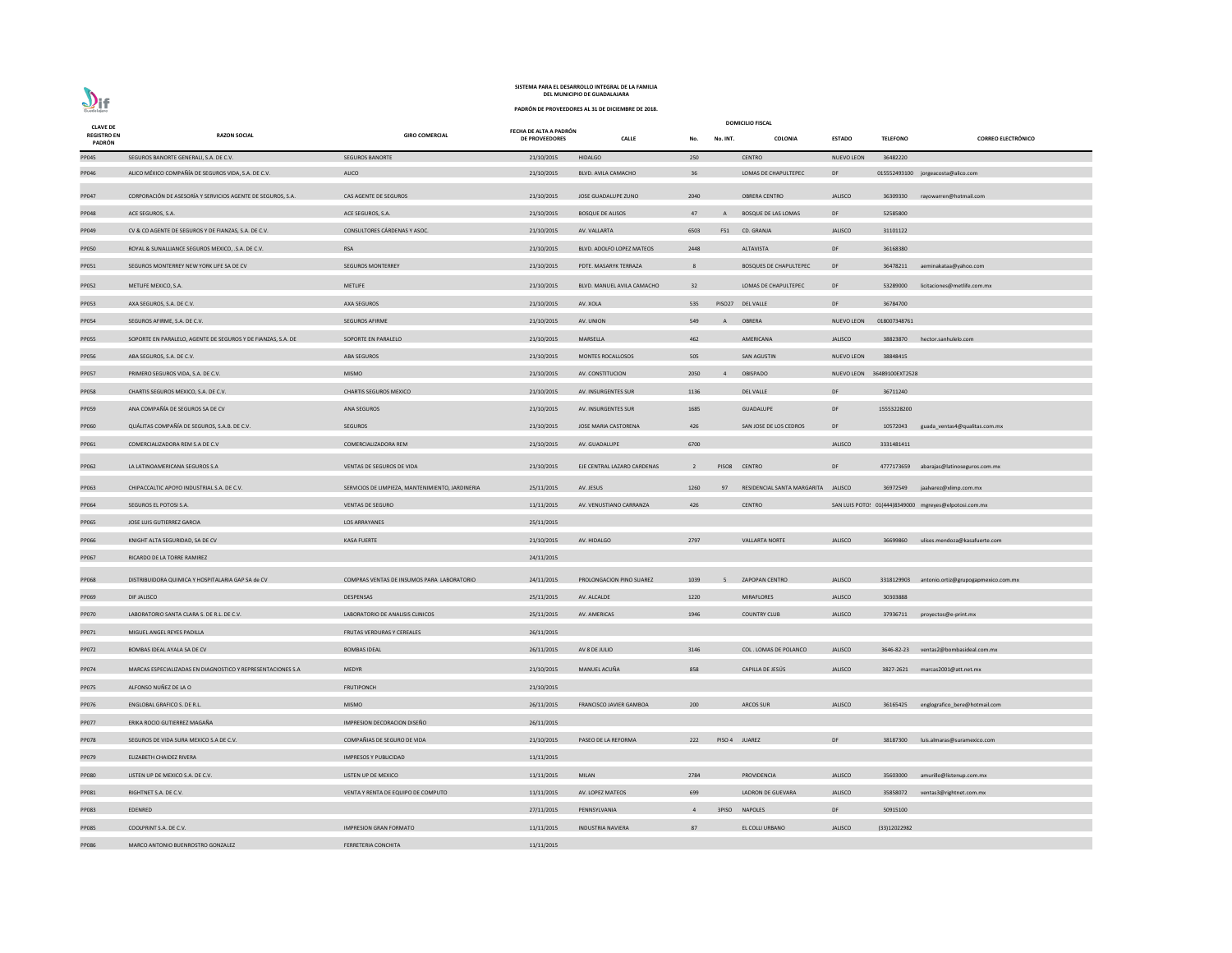| <b>CLAVE DE</b><br><b>REGISTRO EN</b> | <b>RAZON SOCIAL</b>                                 | <b>GIRO COMERCIAL</b>                      | FECHA DE ALTA A PADRÓN<br>DE PROVEEDORES | <b>CALLE</b>                        | No.  | No. INT.     | <b>DOMICILIO FISCAL</b><br>COLONIA | <b>ESTADO</b>  | <b>TELEFONO</b>  | <b>CORREO ELECTRÓNICO</b>                  |
|---------------------------------------|-----------------------------------------------------|--------------------------------------------|------------------------------------------|-------------------------------------|------|--------------|------------------------------------|----------------|------------------|--------------------------------------------|
| PADRÓN<br><b>PP087</b>                | IQ MEDICAL S. DE R.L. DE C.V.                       | IQ MEDICAL                                 | 11/11/2015                               | LIBERTAD                            | 1911 |              | AMERICANA                          | <b>JALISCO</b> | 38325229         | maria.velasco@iqmedical.mx                 |
| <b>PP088</b>                          | INOXIDABLES TAMA S.A. DE C.V.                       | COMPRAS DE ACERO INOXIDABLE.               | 11/11/2015                               | AV. LAZARO CARDENAS                 | 730  | $\mathsf{A}$ | LA NOGALERA                        | <b>JALISCO</b> | 36702193         | hector@inoxidablestama.mx                  |
| PP089                                 | BIOZONE CHEMICAL S. DE R.L. DE C.V.                 | FABRICANTES PRODUCTOS DE LIMPIEZA          | 11/11/2015                               | LAZARO CARDENAS                     | 1304 |              | ALAMO INDUSTRIAL                   | <b>JALISCO</b> |                  | 3336662100 aornelas@biozone.mx             |
| PP090                                 | PABLO CESAR MONTERO FUENTES                         | FRUTAS, VERDURAS, ABARROTES Y DESPENSAS    | 11/11/2015                               |                                     |      |              |                                    |                |                  |                                            |
| PP091                                 | COMERCIALIZADORA JOMODI, SA de CV                   | <b>JOMODI</b>                              | 21/10/2015                               | <b>FELIPE RUVALCABA</b>             | 5162 |              | EL COLLI URBANO                    | <b>JALISCO</b> | 35630991         | alberto@rapifruit.com                      |
| PP092                                 | <b>FUMIGACIONES AMEZDY SC</b>                       | <b>CONTROL DE PLAGAS</b>                   | 11/11/2015                               | PASEO DE AVELLANOS                  | 2640 |              | <b>TABACHINES</b>                  | <b>JALISCO</b> | 36604287         | contabilidad@amezdy.com                    |
| PP093                                 | MEXJAL DE OCCIDENTE S.A. DE C.V.                    | <b>AGENCIAS DE VIAJES</b>                  | 02/12/2015                               | <b>EULOGIO PARRA</b>                | 2510 |              | LADRON DE GUEVARA                  | <b>JALISCO</b> | 36426642         | manuel@mexjal.com.mx                       |
| PP094                                 | GENERAL DE SERVICIOS Y COMBUSTIBLES, S.A. DE C.V.   | CONTROL Y ADMINISTRACION DE COMBUSTIBLE    | 02/12/2015                               | AV. CHAPULTEPEC PISO 16 OFICINA A   | 15   |              | NIV 16 LADRON DE GUEVARA           | <b>JALISCO</b> | 31345400         | ventas@controlnet.com.mx                   |
| PP095                                 | MUEBLES MOS, S.A. DE C.V.                           | FABRICACION Y VENTAS DE MOBILIARIO ESCOLAR | 02/12/2015                               | PENINSULA                           | 3084 |              | STA. EDUWIGES                      | <b>JALISCO</b> |                  | 36 31 82 35 liliofiventas@hotmail.com      |
| PP096                                 | GISELA DEL CARMEN GONZALEZ SANTANA                  | <b>MISMO</b>                               | 02/12/2015                               |                                     |      |              |                                    |                |                  |                                            |
| PP097                                 | OPERADORA COMERCIAL CALEIDOSCOPIO S.A. DE C.V.      | <b>COMEX</b>                               | 02/12/2015                               | PASEO DE LAS AVES                   | 1307 | 1            | MIRADOR SAN ISIDRO                 | <b>JALISCO</b> | 15438235         | arantxa.comex@gmail.com                    |
| PP098                                 | GRUPO LOYGA, S.A. DE C.V.                           | COMPRA VENTASDE LLANTAS CAMARAS, CORBATAS  | 02/12/2015                               | AV. PATRIA                          | 687  |              | JARDINES DE GUADALUPE              | JALISCO        | 36201841         | lugo.lopez@grupoloyga.com.mx               |
|                                       |                                                     |                                            |                                          |                                     |      |              |                                    |                |                  |                                            |
| PP099                                 | EL DORADO ARTESANIAS S.A. DE C.V.                   | <b>MISMO</b>                               | 02/12/2015                               | REPUBLICA DE GUATEMALA              | 366  |              | QUINTERO                           | <b>JALISCO</b> |                  |                                            |
| PP101                                 | ADRIANA DE LA TORRE RODRIGUEZ                       |                                            | 02/12/2015                               |                                     |      |              |                                    |                |                  |                                            |
| PP102                                 | ENVASES LA ESCONDIDA SA DE CV                       |                                            | 04/12/2015                               | CALLE VOLCAN QUINQUEO               | 6221 |              | EL COLLI URBANO                    | <b>JALISCO</b> | 1654-04-46       | ventas@ensaveslaescondida.com.mx           |
| PP104                                 | JESUS GUERRERO MORALES                              | LOBORATORIO CLINICO DR. GUERRERO           | 21/10/2015                               |                                     |      |              |                                    |                |                  |                                            |
| PP105                                 | JULIO BERNI SILVA                                   | ARTICULOS DE LIMPIEZAS Y ABARROTES         | 21/10/2015                               |                                     |      |              |                                    |                |                  |                                            |
| PP108                                 | OSCAR PEÑA DUEÑAS                                   |                                            | 07/12/2015                               |                                     |      |              |                                    |                |                  |                                            |
| PP109                                 | JORGE MELITON LUA GARCIA                            | PINTURAS FINAS JALISCO                     | 21/10/2015                               |                                     |      |              |                                    |                |                  |                                            |
| PP110                                 | BLANCA ESTELA GARCIA GONZALEZ                       | MOLINO NISTAMAL Y TORTILLADORAS            | 21/10/2015                               |                                     |      |              |                                    |                |                  |                                            |
| PP111                                 | EDUARDO GALLARDO CORONA                             | <b>CONSTRUCCION EN GENERAL</b>             | 21/10/2015                               |                                     |      |              |                                    |                |                  |                                            |
| PP112                                 | MCA MEDICA S.A DE C.V                               | MCA MEDICA S.A DE C.V.                     | 21/10/2015                               | <b>GOMEZ DE MENDIOLA</b>            | 2550 |              | <b>SAN ANDRES</b>                  | <b>JALISCO</b> |                  | 11 37 28 11 mcamedica@yahoo.com            |
| PP114                                 | IMPULSORA ESTRATEGICA RODMAN, S.A. de C.V.          | RODMAN                                     | 20/10/2015                               | <b>RIO PARANA</b>                   | 1383 |              | OLIMPICA                           | <b>JALISCO</b> |                  | 33 31153271 manuelvazquez.rodman@gmail.com |
| PP115                                 | REYES CARRILLO HECTOR RAUL                          |                                            | 30/10/2015                               |                                     |      |              |                                    |                |                  |                                            |
| PP118                                 | <b>GRUPO DISTRIBUIDOR IMP</b>                       | COMERCIALIZADORA                           | 03/12/2015                               | CARRETERA TLAJOMULCO BUENAVISTA     | 257  | $\mathsf{A}$ | CENTRO                             | <b>JALISCO</b> |                  | 37985100 a.reyes@grupoimp.com.mx           |
| PP119                                 | <b>GRUPO JALISCIENSE SIGLO XXI</b>                  | FONTECLARA                                 | 03/12/2015                               | CARRETERA TLAJOMULCO BUENAVISTA 257 |      |              | <b>CENTRO</b>                      | <b>JALISCO</b> | 37980949         | jaalze@hotmail.com                         |
| PP120                                 | <b>MARCOS RIVAS CASTORENA</b>                       | <b>AFINACION PIANOS</b>                    | 05/12/2015                               |                                     |      |              |                                    |                |                  |                                            |
| PP121                                 | LAURA GUTIERREZ MARTINEZ                            | VENTA DE MATERIAL DE CURACION, DENTAL      | 21/10/2015                               |                                     |      |              |                                    |                |                  |                                            |
| PP122                                 | PRODUCTOS RIVIAL, S.A. DE C.V.                      | PINTURAS PRISA                             | 21/10/2015                               | <b>CALLE TABACHIN</b>               | 1254 |              | <b>DEL FRESNO</b>                  | <b>JALISCO</b> | 31341945         | jcortegag@prisa.mx                         |
| PP123                                 | COMPAÑIA INSTITUCIONAL DE MUEBLES DE ACERO SA DE CV |                                            | 07/12/2015                               | AV. LA PAZ                          | 930  | A            | <b>COL.CENTRO</b>                  | <b>JALISCO</b> | 3345-06-50       | ventas_gobierno@servinox.com.mx            |
| PP124                                 | INTEGRACION DE SOLUCIONES SUSTENTABLES S.A DE C.V   |                                            | 07/12/2015                               | <b>VOLCAN BOQUERON</b>              | 2422 |              | EL COLLI URBANO                    | <b>JALISCO</b> | <b>7071-TOIT</b> | zulema.becerra@quecalor.com .mx            |
| PP125                                 | SANDYS FIRE, S.A. DE C.V.                           |                                            | 08/12/2015                               | PEDRO MORENO                        | 1253 |              | AGUA BLANCA INDUSTRIAL             | <b>JALISCO</b> |                  |                                            |
| PP126                                 | XTIN FIRE, S.A. DE C.V.                             |                                            | 08/12/2015                               | AV. LA PAZ                          | 2527 |              | <b>ARCOS VALLARTA</b>              | <b>JALISCO</b> | 36-30-13-13      |                                            |
| PP127                                 | PAPELERIA CORNEJO                                   |                                            | 21/12/2015                               | PERIFERICO SUR                      | 6002 |              | <b>MIRAMAR</b>                     | <b>JALISCO</b> |                  |                                            |
| PP128                                 | AUTOPARTES PROVIDENCIA, S.A. DE C.V.                | <b>TALLER MECANICO</b>                     | 09/12/2015                               | INDEPENDENCIA                       | 64   |              | SAN SEBASTIANITO                   | <b>JALISCO</b> | 15781626         | facturacion@autopartesprovidencia.com      |
| PP129                                 | FERNANDO ENRIQUE CONTRERAS ALARCON                  | <b>TALLER MECANICO</b>                     | 26/02/2016                               |                                     |      |              |                                    |                |                  |                                            |
|                                       |                                                     |                                            |                                          |                                     |      |              |                                    |                |                  |                                            |
| PP130                                 | LUIS OUSSET R. SA DE CV                             |                                            | 10/12/2015                               | AV. 8 JULIO                         | 2365 |              | ZONA INDUSTRIAL                    | <b>JALISCO</b> |                  | 3268-20-50 lorsa@lorsa.com                 |

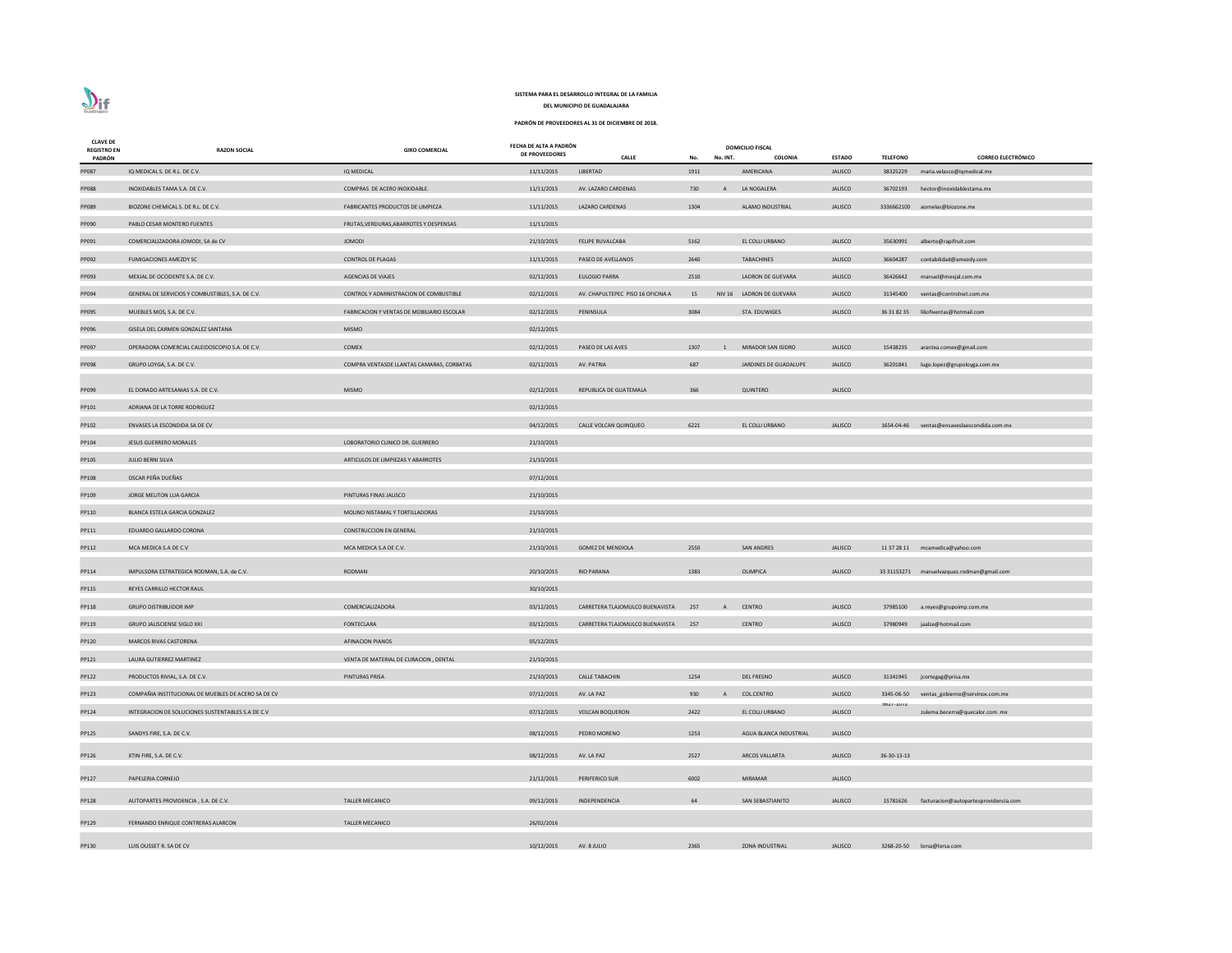

| <b>CLAVE DE</b>              |                                                           |                                              | FECHA DE ALTA A PADRÓN |                               |       |                | <b>DOMICILIO FISCAL</b>                      |                 |             |                                           |
|------------------------------|-----------------------------------------------------------|----------------------------------------------|------------------------|-------------------------------|-------|----------------|----------------------------------------------|-----------------|-------------|-------------------------------------------|
| <b>REGISTRO EN</b><br>PADRÓN | <b>RAZON SOCIAL</b>                                       | <b>GIRO COMERCIAL</b>                        | DE PROVEEDORES         | <b>CALLE</b>                  | No.   | No. INT.       | COLONIA                                      | <b>ESTADO</b>   |             | TELEFONO CORREO ELECTRÓNICO               |
| PP131                        | HI-TEC MEDICAL DE OCCIDENTE, SA de CV                     | <b>HITEC MEDICAL</b>                         | 11/12/2015             | CALLE <sub>3</sub>            | 1149  |                | <b>ZONA INDUSTRIAL</b>                       | <b>JALISCO</b>  |             | 31621019 vtashtmgdl@hitecmedical.com.mx   |
| PP132                        | FERNANDO FLORES NOLASCO                                   | FERRETERIA                                   | 14/12/2015             |                               |       |                |                                              |                 |             |                                           |
| PP133                        | <b>COLCHONES EDILZAR</b>                                  | FABRICACION DE COLCHONES Y COLCHONETAS       | 19/11/2015             | <b>TOMAS DOSAL</b>            | 4199  |                | COL. RANCHO NUEVO                            | <b>JALISCO</b>  |             | 3854-59-50 colchonesedilzar@hotmail.com   |
| PP134                        | CONSULTORIA INT MEJORANDO PROCESOS S de RL de CV          | <b>CONSULTORIA INT</b>                       | 16/12/2015             | AV. LAS ROSAS                 | 700   | $\overline{1}$ | CHAPALITA                                    | <b>JALISCO</b>  |             | 24101276 contacto@consultoriaint.com      |
| PP135                        | TECNIFARMA AMERICA SA de CV                               | TECNYFARMA                                   | 17/12/2015             | <b>BUENOS AIRES</b>           | 2260  |                | PROVIDENCIA                                  | <b>JALISCO</b>  | 38178409    | ventashr@tecnyfarma.com.mx                |
| PP136                        | SAUL OSVALDO NUÑO NUÑO                                    |                                              | 18/12/2015             |                               |       |                |                                              |                 |             |                                           |
| PP137                        | SOLUCIONES PROFESIONALES PARA LA INDUSTRIA ALIMENTARIA SA |                                              | 18/12/2015             | AV.ADOLFO LOPEZ MATEOS NTE.   | 666   |                | JESUS GARCIA, GUADALAJARA, JAL JALISCO       |                 |             | 3331047002 ventas2@spacioculinario.com.mx |
| PP138                        | AD MEDIOS SA DE CV                                        |                                              | 21/12/2015             | PROLONGACION SAN JORGE        | 120   |                | VALLANTA JAN JUNGE JEUTUN.<br><b>HIDALGO</b> | <b>JALISCO</b>  |             | 31212101 tony@admedios.com                |
| PP139                        | SERVICIOS IMPRESOS 321, S.A DE C.V                        |                                              | 21/12/2015             | PAVO                          | 844   |                | MODERNA                                      | <b>JALISCO</b>  | 35856289    | imartinez@impresosdecalidad.com.mx        |
| PP140                        | MOSKOMPANY S.A DE C.V                                     |                                              | 21/12/2015             | <b>VICENTE GUERREO</b>        | 1035A | $\overline{1}$ | <b>EL MANTE</b>                              | <b>JALISCO</b>  |             | 3339558081 moskompany@hotmail.com         |
| PP141                        | SISTEMAS DE OFICINA Y ALMACENAJE, S.A. DE C.V.            | FABRICACION Y COMERCIALIZACION DE MOBILIARIO | 21/12/2015             | SABINO                        | 1528  |                | DEL FRESNO                                   | <b>JALISCO</b>  |             | 3316723958 ipventas1@soamobiliario.com    |
| PP142                        | JORGE OSWALDO IBARRA ALAMO                                |                                              | 22/12/2015             |                               |       |                |                                              |                 |             |                                           |
| PP143                        | DISTRIBUIDORA DEPORTIVA DE OCCIDENTE SA DE CV             |                                              | 22/12/2015             | AV. ALVARO OBREGON            | 341   | 6              | SAN JUAN DE DIOS                             | <b>JALISCO</b>  |             |                                           |
| PP144                        | ALMACENES LIMON S.A. DE C.V.                              | <b>ALMACENES LIMON</b>                       | 21/10/2015             | AV. JAVIER MINA               | 174   |                | SAN JUAN DE DIOS                             | <b>JALISCO</b>  |             | 36170010 sandra.faster@outlook.com        |
| PP145                        | YADIRA ELIZABETH HERRERA                                  |                                              | 22/12/2015             |                               |       |                |                                              |                 |             |                                           |
| PP146                        | TERESA MARGELI GODINEZ GARCIA                             | ARTICULOS ESCOLARES DE OFICINAS              | 22/12/2015             |                               |       |                |                                              |                 |             |                                           |
| PP147                        | PAPELERIA TONY                                            |                                              | 22/12/2015             | INDEPENDENCIA                 | 639   |                | <b>COL CENTRO</b>                            | <b>JALISCO</b>  | 36-58-52-22 |                                           |
| PP148                        | CAYETANO RABAGO JIMENEZ                                   |                                              | 22/12/2015             |                               |       |                |                                              |                 |             |                                           |
| PP150                        | PRODUCTOS DE CALIDAD DE OCCIDENTE S.A.P.I DE C.V.         |                                              | 30/10/2015             | CALLE <sub>7</sub>            | 704   |                | <b>MERCADO DE ABASTOS</b>                    | <b>JALISCO</b>  |             |                                           |
| PP151                        | <b>GERARDO GABRIEL PARRILLA ANGULO</b>                    |                                              | 23/12/2015             |                               |       |                |                                              |                 |             |                                           |
| PP152                        | CESAR OCTAVIO ENRIQUEZ BRAMBILA                           |                                              | 23/12/2015             |                               |       |                |                                              |                 |             |                                           |
| PP153                        | SANDRA RODRIGUEZ LUEVANOS                                 |                                              | 23/12/2015             |                               |       |                |                                              |                 |             |                                           |
| PP154                        | TELEFONÍA POR CABLE S.A DE C.V.                           |                                              | 23/12/2015             | AV. LÁZARO CÁRDENAS           | 1694  |                | <b>DEL FRESNO</b>                            | <b>JALISCO</b>  |             |                                           |
| PP155                        | HOME DEPOT MEXICO S. DE R.L. E C.V.                       |                                              | 23/12/2015             | PERIFERICO MANUEL GOMEZ MORIN | 40    |                | LOMAS DEL PARAÍSO                            | <b>JALISCO</b>  | 3338371600  |                                           |
| PP157                        | KATHYA MELINA LOZA PÉREZ                                  | FABRICACIONDE TODO TIPO DE MUEBLES           | 19/11/2015             |                               |       |                |                                              |                 |             |                                           |
| PP158                        | ANTAHKARANA S DE RL DE CV                                 | <b>JUGUETERIA</b>                            | 07/01/2016             | <b>JAVIER MINA</b>            | 487   | 6              | SAN JUAN DE DIOS                             | <b>JALISCO</b>  |             |                                           |
| PP159                        | MA. DEL CARMEN RODRIGUEZ RODRIGUEZ                        | SERVINET                                     | 06/01/2016             |                               |       |                |                                              |                 |             |                                           |
| PP160                        | DISTRIBUIDORA CRISEL SA DE CV                             | VENTAS DE ABARROTES, DESPENSAS, SEMILLAS     | 07/01/2016             | <b>AGUA TERMAL</b>            | 8638  |                | AGUA BLANCA SUR                              | <b>JALISCO</b>  |             | 3684-5010 crisel@crisel.com.mx            |
| PP161                        | ADAN DELGADILLO DELGADO                                   | PRODUCTOS DE SEGURIDAD                       | 08/01/2016             |                               |       |                |                                              |                 |             |                                           |
| PP162                        | MAS QUE MEDIOS S de RL de CV                              | PUBLICIDAD EN PROMOCIONALES Y TV CABLE       | 14/01/2016             | AGUSTIN DE LA ROSA            | 243   |                | LADRON DE GUEVARA                            | <b>JALISLCO</b> | 33420503    | yvette.gomez@mqm.com.mx                   |
| PP163                        | CONSORCIO ENARH SA de CV                                  | ENARH                                        | 14/01/2016             | AV. MEXICO                    | 2259  |                | LADRON DE GUEVARA                            | <b>JALISCO</b>  |             |                                           |
| PP164                        | DISTRIBUIDORA ELECTRICA DE TLAQUEPAQUE S.A DE C.U.        | COMPRAS DE MATERIALES ELECTRICOS             | 15/01/2016             | <b>EMILIANO ZAPATA</b>        | 72    |                | LAS JUNTAS                                   | jalisco         | 36701909    | deg-2004@hotmail.com                      |
| PP165                        | CONSORCIO INTERAMERICANO DE COMUNICACION SA de CV         | PERIODICO MURAL                              | 18/01/2016             | AV. MARIANO OTERO             | 4047  |                | LA CALMA                                     | <b>JALISCO</b>  | 31343500    |                                           |
| PP166                        | LABORATORIO BERNARDETTE, S.C.                             | <b>MEDICAMENTOS</b>                          | 18/01/2016             | JUAN N. CUMPLIDO              | 76    |                | <b>ZONA CENTRO</b>                           | <b>JALISLCO</b> |             |                                           |
| PP167                        | SUPERSERROT, SA de CV                                     |                                              | 19/01/2016             | AV. GONZALEZ GALLO            | 313   |                | <b>SAN CARLOS</b>                            | <b>JALISCO</b>  | 36500550    | lgalicia@serrot.com.mx                    |
| PP168                        | ROBERTO MONTES CORTES                                     | COMERCIALIZACION EQUIPO DE COMPUTO           | 25/01/2016             |                               |       |                |                                              |                 |             |                                           |
| PP169                        | EVOLUTEL SA DE CV                                         |                                              | 27/01/2016             | AV.LOPEZ MATEOS               | 2077  | Z4A            | JARDINES DE PLAZA DEL SOL                    | <b>JALISCO</b>  | 3030-7020   | omar.palafox@evolutel.com.mx              |
| PP170                        | ERIKA YESENIA SANDOVAL CONTRERAS                          | UNIFORMES EMPRESARIALES                      | 27/01/2016             |                               |       |                |                                              |                 |             |                                           |
| PP171                        | SOLUCIONES EN LINEA SA DE CV                              |                                              | 27/01/2016             | AV LA PAZ                     | 1753  | F.             | AMERICANA                                    | <b>JALISCO</b>  | 38261550    | osactr.flores@solucionesenlinea.mx        |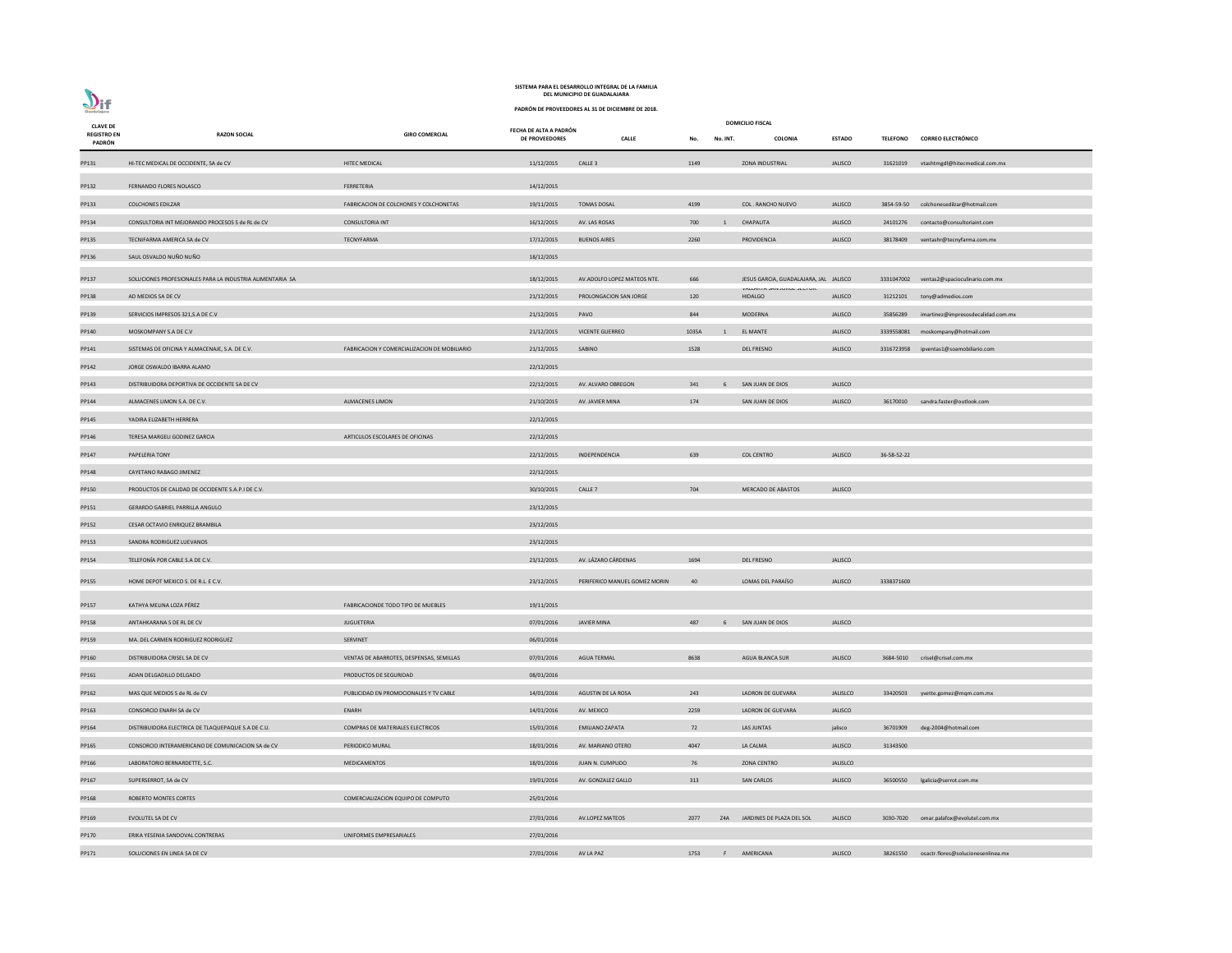| <b>CLAVE DE</b><br><b>REGISTRO EN</b> | <b>RAZON SOCIAL</b>                                   | <b>GIRO COMERCIAL</b>                             | FECHA DE ALTA A PADRÓN |                             |                |          | <b>DOMICILIO FISCAL</b>      |                |                 |                                                   |
|---------------------------------------|-------------------------------------------------------|---------------------------------------------------|------------------------|-----------------------------|----------------|----------|------------------------------|----------------|-----------------|---------------------------------------------------|
| PADRÓN                                |                                                       |                                                   | <b>DE PROVEEDORES</b>  | <b>CALLE</b>                | No.            | No. INT. | COLONIA                      | <b>ESTADO</b>  | <b>TELEFONO</b> | <b>CORREO ELECTRÓNICO</b>                         |
| PP172                                 | MICROCHIP SA DE CV                                    |                                                   | 27/01/2016             | FRANCISCO ROJAS GONZALEZ    | 626            |          | LADRON DE GUEVARA            | <b>JALISCO</b> |                 | 3630-0449 rubennava.mchip@gmail.com               |
| PP173                                 | APP DOCUMENTS SA DE CV                                | VENTAS Y RENTAS DE EQUIPOS DE OFICINAS Y TONER    | 02/02/2016             | LOPEZ COTILLA               | 1554           | 106      | AMERICANA                    | <b>JALISCO</b> |                 | 10-31-15-18 raja.appducoment@outlook.com          |
| PP174                                 | JOSE RICARDO DIAZ LOPEZ                               | DISEÑO Y CONSTRUCION                              | 02/02/2016             |                             |                |          |                              |                |                 |                                                   |
| PP175                                 | GRUPO AGIO GDL SA. DE CV.                             | VENTAS DE ARTICULOS PROMOCIONALES                 | 05/02/2016             | HOSPITAL                    | 750            |          | <b>CENTRO</b>                | JALISCO        | 36137323        | grupoangiogdl@hotmail.com                         |
| PP176                                 | PROMO PAPE DE OCCIDENTES S.A. DE C.V.                 | <b>TECNOLOGIA</b>                                 | 05/02/2016             | PEDRO MORENO                | 596A           |          | <b>CENTRO</b>                | <b>JALISCO</b> | 36133388        | propapedeoccidente10@hotmail.com                  |
| PP177                                 | R.G. REPRESENTACIONES PARA LABORATORIO                | COMERCIALIZACION DE EQUIPO Y MATERIALES           | 11/02/2016             | ANDRES TERAN                | 1322           |          | <b>CHAPULTEPEC COUNTRY</b>   | <b>JALISCO</b> |                 | 3313800394 contacto@rglaboratorios                |
| PP178                                 | PAPELERIA NUEVA ESCOCIA SA. DE CV                     | PAPELERIA                                         | 12/02/2016             | NUEVA ESCOCIA               | 1500           |          | PROVIDENCIA                  | <b>JALISCO</b> | 36421650        | papenuevaescocia@hotmail.com                      |
| PP179                                 | CAYETANO RABAGO JIMENEZ                               | RENTA Y VENTAS DE TOLDO , PERSIANAS, ALARMAS      | 08/02/2016             |                             |                |          |                              |                |                 |                                                   |
| PP180                                 | AD MEDIOS SA. DE CV.                                  | SERVICIOS DE PUBLICIDAD EN MEDIO IMPRESOS         | 12/02/2016             | PROLOGACION SAN JORGE       | 120            |          | VALLARTA SAN JORGE           | <b>JALISCO</b> |                 | 3331212101 tony@admedios.com                      |
| PP181                                 | VE-GALAB, SA de CV                                    | MATERIALES DE LABORATORIO                         | 09/02/2016             | CARNERO                     | 3926           |          | LA CALMA                     | <b>JALISCO</b> |                 | 35 63 41 10 vegalab@prodigy.net.mx                |
|                                       |                                                       |                                                   |                        |                             |                |          |                              |                |                 |                                                   |
| PP182                                 | GREGGA SOLUCIONES GRAFICAS S DE RL DE CV              | PUBLICIDAD                                        | 11/02/2016             | AV. MARIANO OTERO           | 2963           |          | ARBOLEDAS                    | <b>JALISCO</b> |                 | 3336340941 liz@greggapublicidad.com               |
| PP183                                 | PIPAS Y SERVICIOS LA VENA S DE RL DE CV               | RENTA DE SANITARIOS MOVILES                       | 16/02/2016             | CALLEJON DE LA VIA          | 116            |          | LAS JUNTAS                   | <b>JALISCO</b> | 3222903042      |                                                   |
| PP184                                 | <b>GRUPO QUIMICO AMILLAN</b>                          | COMERCIALIZACION DE MATERIALES PRIMA              | 10/02/2016             | PUERTO YAVAROS              | 2820           |          | <b>MIRAMAR</b>               | <b>JALISCO</b> | 31807342        | direccion@grupoquimicoamillan.com.mx              |
| PP185                                 | ARBILAB, SA de CV                                     | DISTRIBUIDOR DE LABORATORIO                       | 11/02/2016             | PASEO DE LA MONTAÑA         | $\overline{4}$ |          | LOMAS DE SANTA ANITA         | <b>JALISCO</b> |                 | 32 71 12 53 tesoreria@arbilab.net                 |
| PP186                                 | JAIROS EDSEL LANDAZURI CHAVARIN                       | PURIFICACION Y ENVASADO DE AGUA                   | 15/02/2016             |                             |                |          |                              |                |                 |                                                   |
| PP187                                 | BER- MAR UNIVERSAL S.A DE CV                          | CONSUMIBLES, PAPELERIA, SUMINISTROS               | 15/02/2016             | <b>FERMIN RIESTRA</b>       | 1690           | A        | MODERNA                      | <b>JALISCO</b> | 33441520        | jluigi_5@hotmail.com/bermar.universal@hotmail.com |
| PP188                                 | CIENTIFICA VELAQUIN, SA de CV                         | VELAQUIN                                          | 16/02/2016             | SAN LUIS                    | 84             |          | <b>GRANJA ESTRELLA</b>       | MEXICO, D.F.   |                 | 56 07 13 11 ventas@velaquim.com.mx                |
| PP189                                 | PROVIKA DE OCCIDENTE SA DE CV                         | COMPRA VENTA DE CARNE DE RES Y CERDO              | 16/02/2016             | AV. HIDALGO                 | 495            | A        | LOS MESEROS                  | <b>JALISCO</b> |                 | 36-57-2072 compras@provika.mx                     |
| PP190                                 | GENERAL DE ESCUELAS Y OFICINAS, SA de CV              | <b>GEOSA</b>                                      | 16/02/2016             | PEDRO GONZALEZ              | 3529           |          | JARDINES DEL NILO            | <b>JALISCO</b> |                 | 36 50 26 41 ventas@geosagdl.com.mx                |
| PP191                                 | JORGE GERARDO GARCIA HERNANDEZ                        | <b>CRISTALES Y ALUMINIO</b>                       | 17/02/2016             |                             |                |          |                              |                |                 |                                                   |
| PP192                                 | FRANCISCO RAMIREZ MANRIQUEZ                           | SERVICIOS DE ARQUITECTURA                         | 19/02/2016             |                             |                |          |                              |                |                 |                                                   |
| PP193                                 | AMOR JOSE SILVA ESCALERA                              | EQUIPOS CONTRA INCENDIOS Y SEG. INDUSTRIAL        | 22/02/2016             |                             |                |          |                              |                |                 |                                                   |
| PP194                                 | DANIEL ALONSO GOMEZ OROZCO                            | COMERCIO AL PORMENOR DE FRUTAS Y VERDURAS FRESCAS | 22/02/2016             |                             |                |          |                              |                |                 |                                                   |
|                                       |                                                       |                                                   |                        |                             |                |          |                              |                |                 |                                                   |
| PP195                                 | JOSE DANIEL GUTIERREZ SERVIN                          | <b>TORTILLERIA</b>                                | 22/02/2016             |                             |                |          |                              |                |                 |                                                   |
| PP196                                 | GRISELDA ADRIANA MARTINEZ MEDINA                      |                                                   | 19/02/2016             |                             |                |          |                              |                |                 |                                                   |
| PP197                                 | PGC COMPUTADORAS, SA de CV                            |                                                   | 22/02/2016             | AV. NIÑOS HEROS             | 2320           |          | <b>B</b> JARDINES DEL BOSQUE | <b>JALISCO</b> |                 | 36 16 98 81 info@pgc-sa.mx                        |
| PP198                                 | INDUSTRIAS RECIZAP, SA de CV                          | REPARACION DE LAVADORAS                           | 22/02/2016             | VALLARTA                    | 3040           |          | 302 VALLARTA PONIENTE        | <b>JALISCO</b> | 36404341        | refrigeracionmacias7@hotmail.com                  |
| PP199                                 | LUCIO LOPEZ DE LA ROSA                                | POPOTE PARA ESCOBA                                | 22/02/2016             |                             |                |          |                              |                |                 |                                                   |
| PP200                                 | IMPLEMENTOS MEDICOS DE OCCIDENTE, SA de CV            |                                                   | 23/02/2016             | RAFAEL CAMACHO              | 1818           |          | GUADALUPANA                  | <b>JALISCO</b> |                 | 38 24 91 50 raul@imogdl.com                       |
| PP201                                 | COMERCIALIZADORA INTERNACIONAL SECTORIAL AHB SA de CV | COMPRA VENTA E IMPORTACION DE PRODUCTOS VARIOS    | 24/02/2016             | AV. LAS ROCAS               | 125            |          | PRADOS VALLARTA              | <b>JALISCO</b> | 33640653        | oscar.tovar@sicuranzza.com                        |
| PP202                                 | COMIND Y SERVICIOS DIVERSOS RMT SA de CV              | SERVICIOS DE ASESORIA PROFESIONAL Y CAPACITACION  | 24/02/2016             | AV. LAS ROCAS               | 125            |          | PRADOS VALLARTA              | <b>JALISCO</b> | 33640653        | oscar.tovar@sicuranzza.com                        |
| PP203                                 | <b>MARULL S.A</b>                                     | <b>VENTAS DE CORTINAS</b>                         | 24/02/2016             | AV. VALLARTA                | 1217           |          | <b>COL. AMERICANA</b>        | <b>JALISCO</b> | 38250009        | ventas1@marull.com.mx                             |
| PP204                                 | DANIEL ACEVES VILLARREAL                              |                                                   | 24/02/2016             |                             |                |          |                              |                |                 |                                                   |
| PP205                                 | PEDRO URBANO RANGEL VILLALOBOS                        | EQUIPO ELECTRONICO PARA OFICINAS                  | 24/02/2016             |                             |                |          |                              |                |                 |                                                   |
| PP206                                 | JOSE CARLOS GONZALES MONTES                           | TECNICA AUTOMOTRIZ GONZALEZ                       | 21/10/2015             |                             |                |          |                              |                |                 |                                                   |
| PP207                                 | LIMPIEZA TRANSPARENTE DELUXE S DE RL DE CV            | <b>CLEAN DELUXE</b>                               | 24/02/2016             | <b>CALDERON DE LA BARCA</b> | 118            |          | <b>ARCOS VALLARTA</b>        | <b>JALISCO</b> | 31 80 66 98     | limpiezatransparente@hotmail.com                  |
| PP208                                 | CAMARO SOLUCIONES INTREGALES S.A DE C.V.              | REPARACIONES DE EQUIPOS DE OFICINA                | 25/02/2016             | <b>INDUSTRIA</b>            | 1148           |          | <b>OBLATOS</b>               | <b>JALISCO</b> | 36185286        | polocamaro@hotmail.com                            |
|                                       |                                                       |                                                   |                        |                             |                |          |                              |                |                 |                                                   |

# $\sum_{\text{Guedalign}}$

# **SISTEMA PARA EL DESARROLLO INTEGRAL DE LA FAMILIA**

**DEL MUNICIPIO DE GUADALAJARA**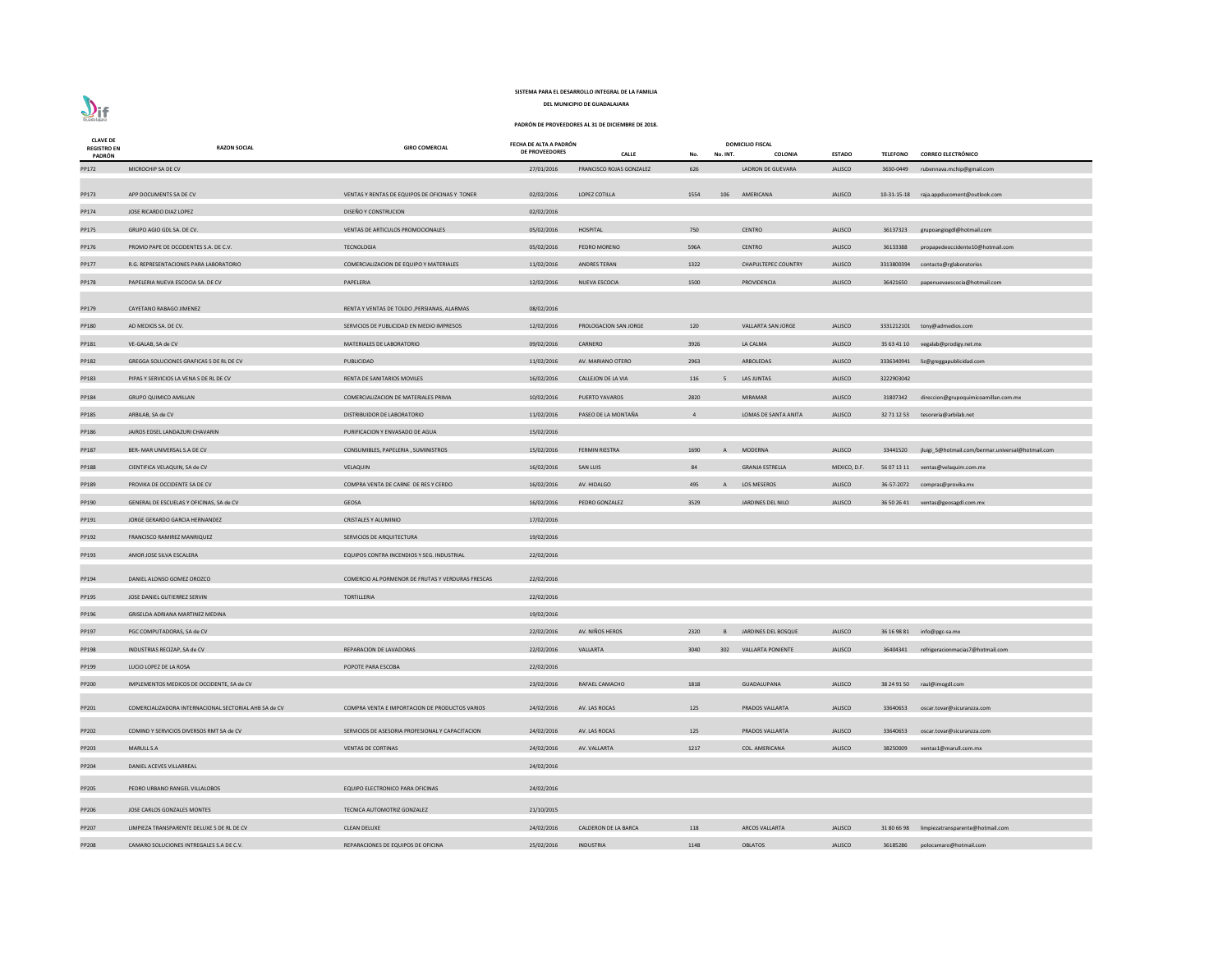# $\sum_{\text{Guedalign}}$

# **SISTEMA PARA EL DESARROLLO INTEGRAL DE LA FAMILIA**

**DEL MUNICIPIO DE GUADALAJARA**

| <b>CLAVE DE</b><br><b>REGISTRO EN</b><br>PADRÓN | <b>RAZON SOCIAL</b>                                                               | <b>GIRO COMERCIAL</b>                              | FECHA DE ALTA A PADRÓN<br><b>DE PROVEEDORES</b> | <b>CALLE</b>                | No. INT.<br>No. | <b>DOMICILIO FISCAL</b><br>COLONIA | <b>ESTADO</b>  |          | TELEFONO CORREO ELECTRÓNICO                       |
|-------------------------------------------------|-----------------------------------------------------------------------------------|----------------------------------------------------|-------------------------------------------------|-----------------------------|-----------------|------------------------------------|----------------|----------|---------------------------------------------------|
| PP209                                           | ALVARO JAVIE MIRANDA AVILA                                                        | CONSUMIBLES CARTUCHO, TONER Y TINTAS               | 25/02/2016                                      |                             |                 |                                    |                |          |                                                   |
| PP210                                           | MARIO SAAVEDRA FLORES                                                             | IMPORTACIONES Y DISTRIBUCIONES INDS                | 25/02/2016                                      |                             |                 |                                    |                |          |                                                   |
| PP211                                           | MARIO ENRIQUE HERNANDEZ GARCIA                                                    | MYVAME                                             | 26/02/2016                                      |                             |                 |                                    |                |          |                                                   |
| PP212                                           | RAFAEL SANCHEZ REYES                                                              | CONSTRUCCION                                       | 26/02/2016                                      |                             |                 |                                    |                |          |                                                   |
| PP213                                           | MAYOREO DE ALFOMBRAS, SA DE CV                                                    | INTELLI                                            | 26/02/2016                                      | ATENAS                      | 141             | AMERICANA                          | JALISCO        |          | 38 27 05 68 ventas1@marull.com.mx                 |
| PP214                                           | <b>ELISA RUBIO TORRES</b>                                                         | AGENCIA DE PUBLICIDAD Y UNIFORMES                  | 26/02/2016                                      |                             |                 |                                    |                |          |                                                   |
| PP215                                           | YUDINELY CARRILLO CAMARENA                                                        | PC SOFTWARE                                        | 27/02/2016                                      |                             |                 |                                    |                |          |                                                   |
| PP216                                           | OMEGA DENTAL, SA de CV                                                            | <b>OMEGA DENTAL</b>                                | 27/02/2016                                      | SIETE COLINAS               | 1487            | <b>INDEPENDENCIA PONIENTE</b>      | JALISCO        |          | 36 38 88 89 eguzman@omegadental.com.mx            |
| PP217                                           | ALFONSO MALDONADO REYES                                                           | <b>GRAFICA ALTERNATIVA</b>                         | 29/02/2016                                      |                             |                 |                                    |                |          |                                                   |
| PP218                                           | J JESUS PADILLA ALVAREZ                                                           | <b>MTTO INCUBADORA</b>                             | 01/03/2016                                      |                             |                 |                                    |                |          |                                                   |
| PP219                                           | DMN DISTIBUIDORA MEDICA NINNUS SAPI deCV                                          | COMERCIO AL POR MAYOR DE PRODUCTOS FARMACEUTICOS   | 01/03/2016                                      | PAVO                        | 135<br>408      | <b>CENTRO</b>                      | <b>JALISCO</b> |          | 36142614 distribuidora@ninnus.com                 |
|                                                 |                                                                                   |                                                    |                                                 |                             |                 |                                    |                |          |                                                   |
| PP220<br>PP221                                  | SAID ALEJANDRO ZETTER BRIZUELA<br>BATAS, BOTAS Y UNIFORMES INDUSTRIALES, SA de CV | UNIFORMES INDUSTRIALES Y ESCOLARES ARLEQUIN<br>BBU | 20/10/2015<br>02/03/2016                        | CALZADA INDEPENDENCIA       | 647             | INDEPENDENCIA                      | <b>JALISCO</b> |          | 36 18 43 05 ventasbbu@hotmail.com                 |
|                                                 |                                                                                   |                                                    |                                                 |                             |                 |                                    |                |          |                                                   |
| PP222                                           | CONDIMENTOS Y ESPECIAS MI CAMPO SA de CV                                          | PROCESO Y ENVASADO DE CONDIMENTOS Y ESPECIAS       | 03/03/2016                                      | JARDINES DE LA GRANJA       | 3586            | LA FLORIDA                         | <b>JALISCO</b> |          | 36 55 21 61 micampo01@hotmail.com                 |
| PP223                                           | CENTRAL DE EXTINGUIDORES SA de CV                                                 | RECARGA MANTENIMIENTO Y VENTA DE EQUIPOS           | 03/03/2016                                      | ANDRES TERAN                | 903             | VILLASEÑOR                         | <b>JALISCO</b> |          | 36400898 cexa@hotmail.com                         |
| PP224                                           | LILIANA RICO GONZALEZ                                                             | TECNOLOGIAS DE LA INFORMACION                      | 03/03/2016                                      |                             |                 |                                    |                |          |                                                   |
| PP225                                           | ERIKA ESMERALDA CARRASCO SANCHEZ                                                  | PESCADOS Y MARISCOS                                | 04/03/2016                                      |                             |                 |                                    |                |          |                                                   |
| PP226                                           | CRISTOBAL FRANCISCO DUEÑEZ BARBA                                                  | COM. VENTA. DE EQUIPOS DE GIMNASIO Y JUEGOS INFANT | 04/03/2016                                      |                             |                 |                                    |                |          |                                                   |
| PP227                                           | CARE BIOMEDICAL S de RL de CV                                                     | VENTA Y RENTA DE EQUIPO MEDICO E IMPLANTES         | 07/03/2016                                      | TARAHUMARAS                 | 360             | FRACC. MONRAZ                      | <b>JALISCO</b> |          | 38132326 contabilidad@caregroup.com.mx            |
| <b>PP228</b>                                    | ORTO DISEÑOS                                                                      | VENTA DE APARATOS ORTOPEDICOS                      | 04/03/2016                                      | BARCELONA                   | 2088            | JACINTO LOPEZ                      | <b>JALISCO</b> |          | 38539078 ortopedia_ortodisenos@hotmail.com        |
| PP229                                           | CENTRO DE DIAGNOSTICO EN METABOLISMO ENERGETICO Y MEDICINA                        | ESTUDIOS DE LOS CAMPOS DE LA BIOQUIMICA            | 07/03/2016                                      | AV. COYOACAN                | 1120            | <b>DEL VALLE</b>                   | <b>MEXICO</b>  |          | 5555599124 m.vazquez@cedimemm.com                 |
| PP230                                           | UNIDAD DE RADIOLOGIA IRM S DE R.L DE C.V.                                         |                                                    | 07/03/2016                                      | AV. AMERICAS                | 2016            | <b>COUNTRY CLUB</b>                | <b>JALISCO</b> | 38170882 | info@cid.com.mx                                   |
| PP231                                           | <b>GAMA COMERCIAL</b>                                                             |                                                    | 07/03/2016                                      | <b>FELIPE ZETTER</b>        | 5407            | PASEOS DEL SOL                     | <b>JALISCO</b> | 36347818 | gamacon@hotmail.com                               |
| PP232                                           | SENEFRO S.C.                                                                      | SESIONES DE HEMODIALISIS                           | 07/03/2016                                      | <b>ANTONIO ROSALES</b>      | 204             | ANALCO                             | <b>JALISCO</b> | 33317506 | oscarunefro@gmail.com                             |
| PP233                                           | LIZBETH CAROLINA RUIZ PEREZ                                                       |                                                    | 07/03/2016                                      |                             |                 |                                    |                |          |                                                   |
| PP235                                           | ROJAS AUDITORES Y CIA, S.C.                                                       | ORD CONSULTORES                                    | 09/03/2016                                      | JOSE MARIA HEREDIA          | 2876            | PRADOS PROVEDENCIA                 | <b>JALISCO</b> |          | 36 42 16 30 correspondencia@ordconsultores.com.mx |
| PP236                                           | ANTONIO MENDOZA MARTINEZ                                                          | FABRICACION DE JUEGOS INFANTILES                   | 21/10/2015                                      |                             |                 |                                    |                |          |                                                   |
| PP237                                           | RSM BOGARIN Y Cia, SC                                                             | AUDITORIA Y SERVICIOS DE CONTABILIDAD              | 10/03/2016                                      | PALERMO                     | 2999            | PRADOS PROVIDENCIA                 | <b>JALISCO</b> | 36484320 | david.moreno@rsmmx.mx / ramiro.montero@rsmmx.mx   |
| PP238                                           | JOHNSON & JOHNSON MEDICAL MEXICO                                                  |                                                    | 14/04/2016                                      | JAVIER BARROS SIERRA        | 555             | SANTA FE                           | <b>MEXICO</b>  | 11058100 |                                                   |
| PP239                                           | ORTOGAR S.A DE C.V                                                                |                                                    | 14/04/2016                                      | YOLANDA DEL CARMEN CARDENAS | 5438            | PASEOS DEL SOL                     | <b>JALISCO</b> | 36344634 |                                                   |
| PP240                                           | GRUPO INDUSTRIAL VIDA SA de CV                                                    | <b>GRANVITA</b>                                    | 14/03/2016                                      | <b>EJIDO</b>                | 300             | LA VENTA DEL ASTILLERO             | <b>JALISCO</b> | 32080400 | anahy.sanchez@grupovida.com                       |
| PP241                                           | <b>FARMACIA CARREY S.A</b>                                                        |                                                    | 15/03/2016                                      | <b>HUMBOLDT</b>             | 650             | EL RETIRO                          | <b>JALISCO</b> | 36136337 |                                                   |
| PP242                                           | GRUPO IMPORTADOR DE PAÑAL MERVER S.A DE CV                                        |                                                    | 15/03/2016                                      | <b>FEDERACION</b>           | 1806            | LAS HUERTAS                        | <b>JALISCO</b> |          |                                                   |
| PP243                                           | PROMEDICA GARCIA S.A. DE C.V                                                      |                                                    | 15/03/2016                                      | <b>BELEN</b>                | 1026            | <b>ALCALDE BARRANQUITAS</b>        | <b>JALISCO</b> | 36131399 |                                                   |
| PP244                                           | SUSI TERRIQUEZ PEÑA                                                               | <b>DECORACION DE INTERIORES</b>                    | 15/03/2016                                      |                             |                 |                                    |                |          |                                                   |
| PP245                                           | FANNY CAROLINA RAMIREZ GUTIERREZ HERMOSILLO                                       | EQUIPO DE SEGURIDAD Y EXTINTORES                   | 15/03/2016                                      |                             |                 |                                    |                |          |                                                   |
| PP247                                           | OSCAR ALBERTO PEREZ MEZA                                                          | FERRETERIA Y MATERIALES DE CONSTRUCCION            | 15/03/2016                                      |                             |                 |                                    |                |          |                                                   |
| PP245                                           | FANNY CAROLINA RAMIREZ GUTIERREZ HERMOSILLO                                       | EQUIPO DE SEGURIDAD Y EXTINTORES                   | 15/03/2016                                      |                             |                 |                                    |                |          |                                                   |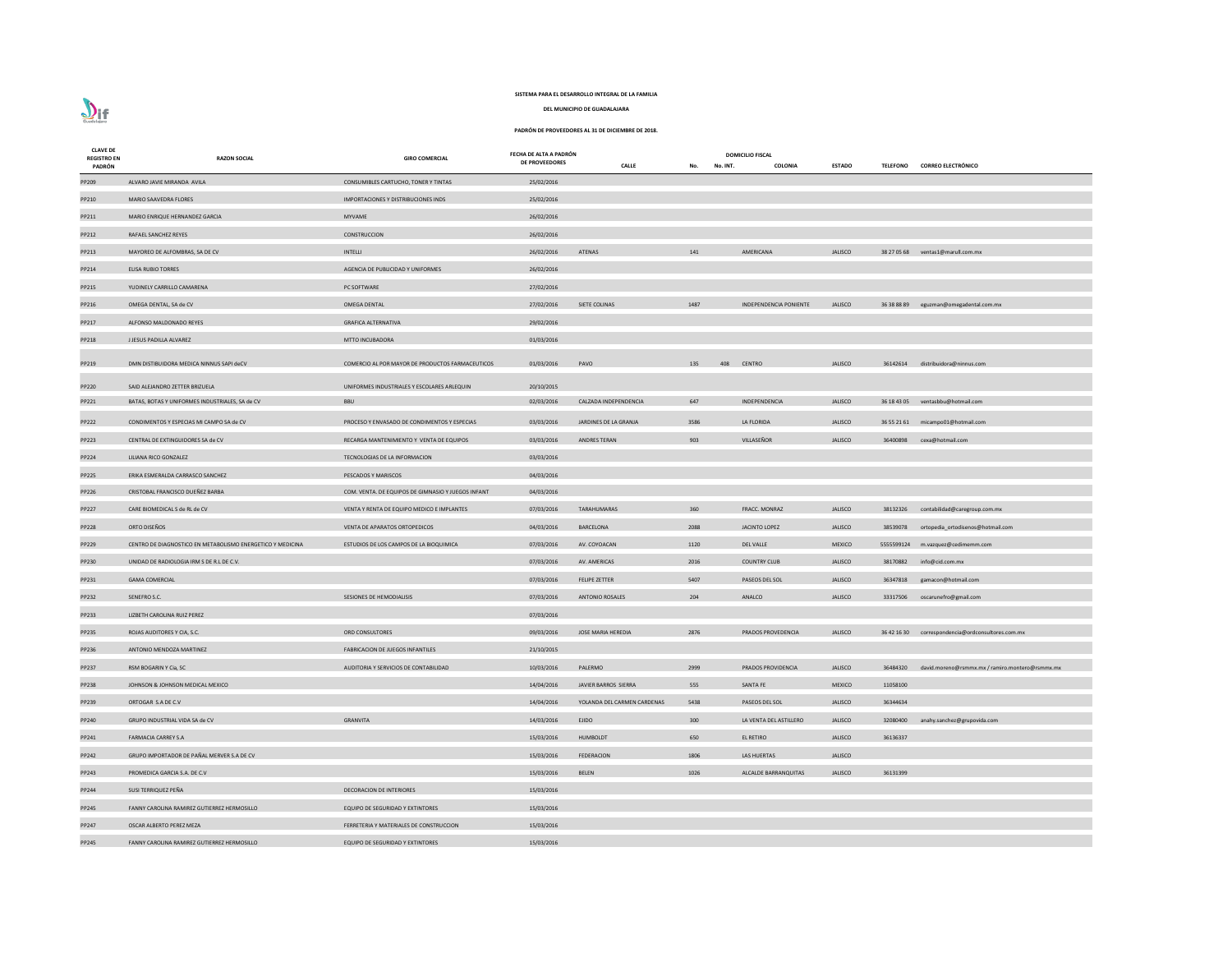**CALLE No. No. INT. COLONIA ESTADO TELEFONO CORREO ELECTRÓNICO** JALISCO 36141124 hemobionephro@gmail.com jorg\_andrade@hotmail.com EDO. MEXICO 3336786600 [octavio.padilla@gepp.com](mailto:octavio.padilla@gepp.com) NA TEPETITLAN PRAJACIONES, SA DE CONSTRUCCIONES, SA DE CONSTRUCCION ANA TEPETITLAN SANTA LEONA VICARIO 21330350 JALISCO 3613 06 90 [lrojas@eloccidental.com.mx](mailto:lrojas@eloccidental.com.mx) JALISCO 3312040936 [ventas@higienika.com](mailto:ventas@higienika.com) PP269 1453 Banda Sa Laperla Sa de Caraca Coventa 2016 2016 PINCO 36145388 laperla@megared.net.mx laperla2@megared.net.mx PP270 GRUPO CONSTRUCTOR TZOE, SA de CV GRUPO TZOE 14/04/2016 ISLA CURAZAO 2750 A JARDINES DE LA CRUZ JALISCO 36 01 13 98 [grupotzoe\\_recepcion@hotmail.com](mailto:grupotzoe_recepcion@hotmail.com) PP271 DESARROLLADORES MARSOL, SA DESARROLLADORES MANUEL ASPIROS 13/06/60/00 [desarrolladoresmarsol@gmail.com](mailto:desarrolladoresmarsol@gmail.com) PP283 REACTIV, SA DE COV APARATOS CORTOPEDICOS CONTRACTIV, SA DE COVERTE DE COVERTE DE COVERTE DE COVERTE DE CO<br>PERSONA EN ENFERAÑO 401 AV. ANGEL LEAÑO 401 AV. ANGEL LA CONTRACTIVA EN EL ANGEL DE COVERTE DE COVERTE DE CONT PP286 CARLOS NAFARRATE SA DE GUEVARA DE COVENIDA DE SA DE LA DE LA DE LA DE LA DRON DE LA DRON DE LA DRON DE L FRE CHURUBUSCO MEXICO 90 19, 1, 90 CIUDAD SATELITE ESTADO DE MEXICO 53741133 [administracion@frmedical.com.mx](mailto:administracion@frmedical.com.mx)

| <b>CLAVE DE</b>              |                                                      |                                         |                                          |                                           |        |                 | <b>DOMICILIO FISCAL</b> |                        |                 |
|------------------------------|------------------------------------------------------|-----------------------------------------|------------------------------------------|-------------------------------------------|--------|-----------------|-------------------------|------------------------|-----------------|
| <b>REGISTRO EN</b><br>PADRÓN | <b>RAZON SOCIAL</b>                                  | DENOMINACIÓN COMERCIAL                  | FECHA DE ALTA A PADRÓN<br>DE PROVEEDORES | <b>CALLE</b>                              | No.    | No. INT.        | <b>COLONIA</b>          | <b>ESTADO</b>          | <b>TELEFONO</b> |
| PP245                        | FANNY CAROLINA RAMIREZ GUTIERREZ HERMOSILLO          | EQUIPO DE SEGURIDAD Y EXTINTORES        | 15/03/2016                               |                                           |        |                 |                         |                        |                 |
| PP247                        | OSCAR ALBERTO PEREZ MEZA                             | FERRETERIA Y MATERIALES DE CONSTRUCCION | 15/03/2016                               |                                           |        |                 |                         |                        |                 |
| PP248                        | AGUSTIN FLORES SANDOVAL                              | FERRETERIA Y ELECTRICIDAD EN GENERAL    | 21/10/2015                               |                                           |        |                 |                         |                        |                 |
| PP249                        | ESTUDIO LEGAL Y CORREDURIA S.A                       |                                         | 16/03/2016                               | CORDOBA                                   | 2606   |                 | PROVIDENCIA             | <b>JALISCO</b>         | 38173475        |
| PP250                        | PAULINA ANABEL PEREZ MUÑOZ                           | PRODUCCION AUDIOVISUAL                  | 17/03/2016                               |                                           |        |                 |                         |                        |                 |
| PP251                        | SERGIO PEÑA OCHOA                                    | PUBLICIDAD E IMPRESOS                   | 17/03/2016                               |                                           |        |                 |                         |                        |                 |
| PP253                        | <b>BIONEFRO S.C</b>                                  | UNIDAD DE HEMODIALISIS                  | 05/04/2016                               | VICTORIANO AGUEROS                        | 2205   |                 | LAFAYETTE               | <b>JALISCO</b>         | 36141124        |
| PP254                        | QK TECNOLOGIA SERVICIOS Y SOLUCIONES                 | QUANTICA                                | 05/04/2016                               | PEGASO                                    | 3692   | 103             | LA CALMA                | <b>JALISCO</b>         | 36319212        |
| PP255                        | RICARDO TORRES MEDINA                                | <b>IMPRENTA</b>                         | 05/04/2016                               |                                           |        |                 |                         |                        |                 |
| PP256                        | DISTRIBUIDORA GARCI CRESPO S de R.L de C.V           | SANTORINI                               | 05/04/2016                               | <b>RECURSOS HIDRAULICOS</b>               | 8      |                 | LA LOMA                 | EDO. MEXICO            | 333678660       |
| PP257                        | MAPLE EDIFICACIONES, SA DE CV                        | <b>CONSTRUCCION Y REMODELACION</b>      | 05/04/2016                               | LEONA VICARIO                             | 2530   |                 | SANTA ANA TEPETITLAN    | <b>JALISCO</b>         | 31330350        |
| <b>PP258</b>                 | WALMART                                              |                                         | 07/04/2016                               | AV. MANUEL GOMEZ                          | 120    |                 | LOMAS DE PARAISO        | <b>JALISCO</b>         |                 |
| PP259                        | SALVADOR GONZALEZ NAVARRO                            |                                         | 07/04/2016                               |                                           |        |                 |                         |                        |                 |
| PP260                        | CIA. PERIODISTICA DEL SOL DE GUADALAJARA SA de CV    | EL OCCIDENTAL                           | 07/04/2016                               | CALZ. INDEPENDENCIA SUR                   | 324    |                 | <b>CENTRO</b>           | <b>JALISCO</b>         | 36 13 06 90     |
| PP261                        | FUSION STORE S.A DE C.V                              |                                         | 07/04/2016                               | GARIBLDI                                  | 2410   |                 | LADRON DE GUEVARA       | <b>JALISCO</b>         | 36169511        |
| PP265                        | STAMPA IMPRESIONES FOTOGRAFICAS S de RL de CV        | <b>STAMPA IMPRESIONES</b>               | 08/04/2016                               | <b>GOLFO DE CORTEZ</b>                    | 2946   | $\overline{2}$  | <b>VALLARTA NORTE</b>   | <b>JALISCO</b>         | 18 13 35 35     |
| PP266                        | TIP SOLUTIONS S.A. DE C.V.                           | <b>FABRICACION DE PRODUCTOS HIGIENE</b> | 11/04/2016                               | AV. ALEMANIA                              | 1765   | 30 <sup>2</sup> | MODERNA                 | <b>JALISCO</b>         | 331204093       |
| PP268                        | MARIA TERESA DEL ROSARIO MARTINEZ SAINZ              | CREMERIA                                | 13/04/2016                               |                                           |        |                 |                         |                        |                 |
| PP269                        | LA NUEVA PERLA SA de CV                              | <b>VENTA DE TELAS</b>                   | 13/04/2016                               | PINO SUAREZ                               | 345    |                 | <b>CENTRO</b>           | <b>JALISCO</b>         | 36145388        |
| PP270                        | GRUPO CONSTRUCTOR TZOE, SA de CV                     | <b>GRUPO TZOE</b>                       | 14/04/2016                               | <b>ISLA CURAZAO</b>                       | 2750   | $\mathsf{A}$    | JARDINES DE LA CRUZ     | <b>JALISCO</b>         | 36 01 13 98     |
| PP271                        | DESARROLLADORES MARSOL, SA de CV                     | <b>MARSOL</b>                           | 15/04/2016                               | <b>MANUEL ASPIROS</b>                     | 1962   |                 | 2 VILLASEÑOR            | <b>JALISCO</b>         | 13 06 60 00     |
| PP272                        | FERNANDO ARCARIO LLANCARI CASTILLA                   | FRUTAS, VERDURAS, SEMILLAS Y CHILES     | 15/04/2016                               |                                           |        |                 |                         |                        |                 |
| PP273                        | RIGOBERTO YANES DE LA CRUZ                           | ELECTRICIDAD Y FONTANERIA               | 18/04/2016                               |                                           |        |                 |                         |                        |                 |
| PP274                        | PRODUCTOS HOSPITALARIOS, S.A. DE C.V.                | SANEFRO                                 | 21/10/2015                               | <b>BRUSELAS</b>                           | 569    |                 | MODERNA                 | <b>JALISCO</b>         | 36280470        |
| PP275                        | JOSE CARLOS PONCE GODINEZ                            |                                         | 19/04/2016                               |                                           |        |                 |                         |                        |                 |
| PP276                        | TECNOLOGIA FARMACEUTICA S.A DE C.V                   |                                         | 19/04/2016                               | <b>VIDRIO</b>                             | 1565   |                 | MODERNA                 | <b>JALISCO</b>         | 38264708        |
| PP277                        | UNIDAD DE HEMODIALISIS UHEM S.C                      |                                         | 19/04/2016                               | AV. DEL PINAR                             | 3419   |                 | LA CALMA                | <b>JALISCO</b>         | 36317803        |
| <b>PP278</b>                 | JOSE ANTONIO RODRIGUEZ RODRIGUEZ                     | <b>FRUTAS Y VERDURAS</b>                | 20/04/2016                               |                                           |        |                 |                         |                        |                 |
| PP279                        | UNION EDITORIALISTA, SA de CV                        | EL INFORMADOR                           | 21/04/2016                               | INDEPENDENCIA                             | 300    |                 | <b>CENTRO</b>           | <b>JALISCO</b>         |                 |
| <b>PP280</b>                 | YESIKA ALEJANDRA SANTOYO RAMIREZ                     |                                         | 21/04/2016                               |                                           |        |                 |                         |                        |                 |
| PP281                        | EVERARDO CONTRERAS DE ALBA                           |                                         | 22/04/2016                               |                                           |        |                 |                         |                        |                 |
| PP282                        | EXORTA S DE R.L DE C.V                               |                                         | 22/04/2016                               | ASESORES                                  | 5613   |                 | ARCOS DE GUADALUPE      | <b>JALISCO</b>         | 36731724        |
| PP283                        | REACTIV, SA de CV                                    | APARATOS ORTOPEDICOS                    | 22/04/2016                               | AV. ANGEL LEAÑO                           | 401    | 3C              | <b>LOS ROBLES</b>       | <b>JALISCO</b>         | 36 36 12 12     |
| PP284                        | INNOVACION EMPRESARIAL & CIVIL, SC                   |                                         | 22/04/2016                               | <b>AMADO AGUIRRE</b>                      | 736    |                 | <b>JARDINES ALCALDE</b> | <b>JALISCO</b>         |                 |
| <b>PP285</b>                 | CENTRO NACIONAL DE DISTRIBUCION JUGUETEGA S.A DE C.V | <b>JUGUETES</b>                         | 26/04/2016                               | <b>ALVARO OBREGON</b>                     | 323    |                 | SAN JUAN DE DIOS        | <b>JALISCO</b>         | 33361953        |
| PP286                        | CARLOS NAFARRATE SA DE CV                            |                                         | 26/04/2016                               | AVENIDA DE LAS AMERICAS                   | 601    |                 | LADRON DE GUEVARA       | <b>JALISCO</b>         | 36699800        |
| PP287                        | EQUIPOS INTERFERENCIALES SA DE CV                    |                                         | 26/04/2016                               | <b>CERRO DE GUADALUPE</b>                 | 28     |                 | CAMPESTRE CHURUBUSCO    | <b>MEXICO</b>          |                 |
| <b>PP288</b>                 | LIVIER GALLO PEREZ                                   |                                         | 26/04/2016                               |                                           |        |                 |                         |                        |                 |
|                              |                                                      |                                         |                                          |                                           |        |                 |                         |                        |                 |
| PP289                        | MARIA ALEJANDRA HERRERA MORALES                      | REFACCIONES Y ACCESORIOS POLARIZADO     | 26/04/2016                               |                                           |        |                 |                         |                        |                 |
| PP290                        | FR MEDICAL SA de CV                                  | EQ. MEDICO, HOPITAL IMPLANTES PROTESIS  | 28/04/2016                               | CIRCUITO JURISTAS 19 lote 1 manzana<br>90 | 19, 1, |                 | 90 CIUDAD SATELITE      | ESTADO DE ME: 53741133 |                 |



# **PADRÓN DE PROVEEDORES AL 31 DE DICIEMBRE DE 2018.**

## **DEL MUNICIPIO DE GUADALAJARA SISTEMA PARA EL DESARROLLO INTEGRAL DE LA FAMILIA**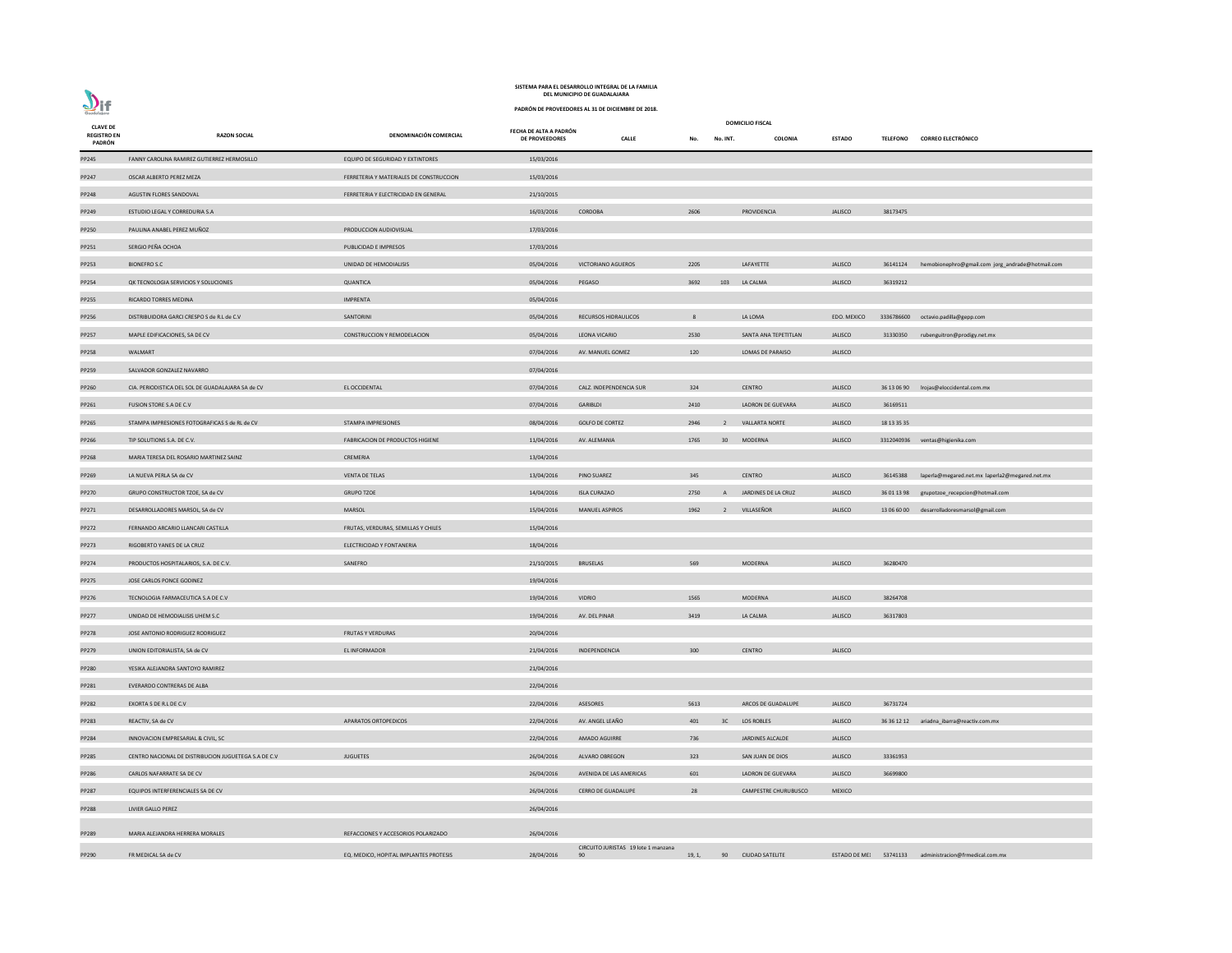| <b>CLAVE DE</b>              |                                                              |                                            |                                          |                                    |      |          | <b>DOMICILIO FISCAL</b>          |                |                 |                                              |
|------------------------------|--------------------------------------------------------------|--------------------------------------------|------------------------------------------|------------------------------------|------|----------|----------------------------------|----------------|-----------------|----------------------------------------------|
| <b>REGISTRO EN</b><br>PADRÓN | <b>RAZON SOCIAL</b>                                          | DENOMINACIÓN COMERCIAL                     | FECHA DE ALTA A PADRÓN<br>DE PROVEEDORES | <b>CALLE</b>                       | No.  | No. INT. | COLONIA                          | <b>ESTADO</b>  | <b>TELEFONO</b> | <b>CORREO ELECTRÓNICO</b>                    |
| PP291                        | <b>FLAVIO PEREZ GAYTAN</b>                                   | <b>IMPRENTA</b>                            | 28/04/2016                               |                                    |      |          |                                  |                |                 |                                              |
| PP292                        | LA SUIZA EMPACADORA DE CARNES, SA de CV                      | PESCADO RES POLLO CREMERIA MARISCOS        | 29/04/2016                               | SAN IGNACIO                        | 2119 |          | <b>SAN VICENTE</b>               | <b>JALISCO</b> |                 | 36 51 40 56 la_suiza_empacadora@yahoo.com.mx |
| PP293                        | DESARROLLOS BIOTECNOLOGICOS DEL BAJIO SA DE CV               |                                            | 29/04/2016                               | <b>FIDEL VELAZQUEZ</b>             | 2372 |          | JARDIN DE COUNTRY                | <b>JALISCO</b> | 36647186        |                                              |
| PP294                        | MARIO PEREZ BARBA                                            |                                            | 29/04/2016                               |                                    |      |          |                                  |                |                 |                                              |
| PP295                        | ALDO ANTONIO DELGADO BALCAZAR                                | <b>LLANTAS BLACKSTONE</b>                  | 02/05/2016                               |                                    |      |          |                                  |                |                 |                                              |
| PP296                        | FELIPE DE JESUS MIRAMONTES FELIX                             |                                            | 04/05/2016                               |                                    |      |          |                                  |                |                 |                                              |
| PP297                        | CENTRO AUTOMOTRIZ DE OCCIDENTE SA de CV                      | MECANICO, LAMINADO Y PINTURA               | 04/05/2016                               | <b>ISLOTE</b>                      | 3029 |          | SANTA IDUWIGES                   | <b>JALISCO</b> |                 | 36327428 oahs_fama1@hotmail.com              |
| PP298                        | DESARROLLOS BIOTECNOLOGICOS del BAJIO SA de CV               | EQUIPO MEDICO Y LABORATORIO, TRAUMATOLOGIA | 04/05/2016                               | <b>DIQUE</b>                       | 404  |          | A JARDINES DEL MORAL             | GUANAJUATO     | 33647186        | guadalajara@dbbajio.com                      |
| PP299                        | GUADALAJARA PET S DE R.L. DE C.V                             |                                            | 09/05/2016                               | <b>JUAN GIL</b>                    | 2450 |          | 15B LOMA BONITA                  | <b>JALISCO</b> | 38363500        |                                              |
| PP300                        | BOSTON SCIENTIFIC DE MEXICO SA DE CV                         | FABRICACION APARATOS MEDICOS LAB, DENTAL   | 09/05/2016                               | <b>INSURGENTES SUR</b>             | 1602 |          | PISO 2 BENITO JUAREZ             | <b>MEXICO</b>  |                 |                                              |
| PP301                        | MEDARTIS S.A DE C.V                                          |                                            | 11/05/2016                               | <b>TAIME</b>                       | 229  |          | 6 CHAPULTEPEC MORALES            | <b>MEXICO</b>  | 3314013936      |                                              |
| PP302                        | <b>GUSTAVO RUBEN SALAS LOPEZ</b>                             |                                            | 11/05/2016                               |                                    |      |          |                                  |                |                 |                                              |
| PP303                        | JESUS REA VILLAVERDE                                         | <b>MATTO UNID DENTAL</b>                   | 11/05/2016                               |                                    |      |          |                                  |                |                 |                                              |
| PP304                        | XITH BUSINESS INTELLIGENCE, S.C.                             | CONSULTORIA EN SEGURIDAD DE LA INFORMACION | 11/05/2016                               | <b>CUBILETE</b>                    | 2953 |          | JARDINES PLAZA DEL SOL           | <b>JALISCO</b> |                 | 18 14 20 62 eflores@xith.com.mx              |
| PP305                        | GRUPO IMPORTADOR DE PAÑAL MERVER SA de CV                    | ABARROTES Y PAÑALES                        | 09/05/2016                               | <b>FEDERACION</b>                  | 1806 |          | LAS HUERTAS                      | <b>JALISCO</b> |                 | 36652189 grupomerver@hotmail.com             |
| PP306                        | JESUS REA VILLAVERDE                                         | DEPOSITO DENTAL REA MERCADO                | 13/05/2016                               |                                    |      |          |                                  |                |                 |                                              |
| PP307                        | ALONDRA YBETTE LOPEZ RIVAS                                   |                                            | 13/05/2016                               |                                    |      |          |                                  |                |                 |                                              |
| PP308                        | JOSE CARLOS PONCE GODINEZ                                    | MATERIAL ORTOPEDIA                         | 18/05/2016                               |                                    |      |          |                                  |                |                 |                                              |
| PP309                        | ALONDRA YBETTE LOPEZ RUIZ                                    | <b>APARATOS ORTOPEDICOS</b>                | 18/05/2016                               |                                    |      |          |                                  |                |                 |                                              |
| PP310                        | MARIA BERENICE CANALES LIMON                                 | <b>BANQUETES Y EVENTOS</b>                 | 09/05/2016                               |                                    |      |          |                                  |                |                 |                                              |
| PP311                        | <b>GUSTAVO RUBEN SALAS LOPEZ</b>                             | <b>GASES MEDICINALES E INDUSTRIALES</b>    | 20/05/2016                               |                                    |      |          |                                  |                |                 |                                              |
| PP312                        | SALVADOR MOSQUEDA RAMIREZ                                    | IMPRESOS DE TODO TIPO                      | 20/05/2016                               |                                    |      |          |                                  |                |                 |                                              |
| PP313                        | SATRUMA de MEXICO SA de CV                                   | PRODUCTOS PARA HOSPITALES Y SERVICIOS      | 20/05/2016                               | LUDOVICO ARIOSTO                   | 7029 |          | <b>LOMAS UNIVERSIDAD</b>         | <b>JALISCO</b> | 31652766        | recepcionstrauma@hotmail.com                 |
| PP314                        | GUADALAJARA PET S. DE R.L DE C.V                             | LABORATORIO DE ESTUDIOS DE DIAGNOSTICO     | 20/05/2016                               | JUAN GIL PRECIADO                  | 2450 |          | 15B ELTIGRE                      | <b>JALISCO</b> | 38363500        | l.velasco@guadalajarapet.com                 |
| PP315                        | GRUPO ALIMENTICIO ROECH, S de R.L. de C.V.                   | <b>ABARROTES Y LIMPIEZA</b>                | 23/05/2016                               | CARACOL                            | 2556 |          | <b>D3</b> BOSQUES DE LA VICTORIA | <b>JALISCO</b> | 15 07 90 07     | direccion.roech@gmail.com                    |
| PP316                        | INTEGRACION Y PROMOCION DE EVENTOS, SA de CV                 | CENTROS GENERALES DE ALQUILER              | 25/05/2016                               | PROLONGACION BELENES               | 71   |          | JARDINES DEL VERGEL              | <b>JALISCO</b> |                 | 36 36 59 79  lorena@grupochalita.com         |
| PP317                        | PINTURAS ALTI, S.A. DE C.V.                                  | FABRICANTE DE PINTURA Y RECUBRIMIENTOS     | 20/05/2016                               | CALLE 14                           | 2674 |          | <b>ZONA INDUSTRIAL</b>           | <b>JALISCO</b> | 10285477        | ahernandez@pinturasalti.com                  |
| PP318                        | QUALITY MED S.A. DE C.V                                      | INSUMOS EQUIPO MEDICO Y LABORATORIO        | 27/05/2016                               | <b>ESCUELA MILITAR DE AVIACION</b> | 38   |          | LA FAYATTE                       | <b>JALISCO</b> | 38271452        | rosario.valdez@cuolitymedmexico.com          |
| PP319                        | DNK TELECOMUNICACIONES SA de CV                              | VENTA EQUIPO TELECOMUNIC. FOTO. CINE       | 20/05/2016                               | MIGUEL GALINDO                     | 1817 |          | SAN MIGUEL DE MEZQUITAN          | <b>JALISCO</b> | 38275035        | dnkcontabilidad@gmail.com                    |
| PP320                        | EXORTA S de RL de CV                                         | MATERIAL ORTOPEDIA Y TRAUMA                | 27/05/2016                               | ASESORES                           | 5613 |          | ARCOS DE GUADALUPE               | <b>JALISCO</b> | 3673 1724       | alan.vazquezdelmercado@hotmail.com           |
| PP321                        | HOSPITAL MEXICO AMERICANO                                    |                                            | 27/05/2016                               | COLOMOS                            | 2110 |          | LADRON DE GUEVARA                | <b>JALISCO</b> | 36483333        |                                              |
| PP322                        | CLASS TOURS ORGANIZACION DE VIAJES SA de CV                  | <b>AGENCIA VIAJES</b>                      | 30/05/2016                               | AV. LOPEZ MATEOS SUR               | 2077 | 24       | CHAPALITA                        | <b>JALISCO</b> |                 |                                              |
| PP323                        | PLAYERAS Y MAS, SA de CV                                     | PRENDAS VESTIR                             | 30/05/2016                               | AV. MEXICO                         | 2500 |          | LADRON DE GUEVARA                | <b>JALISCO</b> |                 | 36 16 83 14 gventas@playerasymas.com.mx      |
| PP324                        | VISUAL E IMPRESOS, S.A. DE C.V.                              | <b>IMPRENTA LITOGRAFICA</b>                | 27/05/2016                               | <b>BASILIO VADILLO</b>             | 814  |          | LA HUERTA BAEZA                  | <b>JALISCO</b> | 36556285        | visualeimpresos@hotmail.com                  |
| PP325                        | MEDARTIS, S.A. DE C.V.                                       | IMPLANTES PARA CIRUGIAS MAXILOFACIAL       | 27/05/2016                               | PRESIDENTE MASARIK                 | 111  |          | PISO 1 POLANCO V SECCION         | DF             |                 | (55)33006054 daniel.sommer@medartis.com      |
| PP326                        | UNIONINJUS, SC                                               | <b>NOTARIA 34</b>                          | 01/06/2016                               | AV. TEPEYAC                        |      |          |                                  |                |                 |                                              |
| PP327                        | UNIDAD DE OCULOPLÁSTICA ORVILAG, S.C.                        | ORVILAG                                    | 21/10/2015                               | AV.BETHOVEEN                       | 5043 | A        | LA ESTANCIA                      | <b>JALISCO</b> | 36294236        | orvileg@yahoo.com.mx                         |
| PP328                        | SUPER CERCAS DE ALAMBRE IMPERMEABILIZANTES Y SERVICIOS, SA d | <b>CERCAS DE ALAMBRE</b>                   | 02/06/2016                               | QUEBRADA                           | 3218 |          | STA. EDWVIGES                    | <b>JALISCO</b> |                 | 36 31 10 91 ventas@supercercas.com           |
| PP329                        | LUIS ANTONIO OCHOA VALDOVINOS                                | <b>TALLER IMPRENTA</b>                     | 02/06/2016                               |                                    |      |          |                                  |                |                 |                                              |
| PP330                        | SISTEMAS OPERATIVOS DE OCCIDENTE, SA de CV                   | TECN DE INFORMACION                        | 03/06/2016                               | AV. CUBILETE                       | 2953 |          | 101 JARD. PLAZA DEL SOL          | <b>JALISCO</b> |                 | 47 37 66 55 karina.lopez@sooc.mx             |

**PADRÓN DE PROVEEDORES AL 31 DE DICIEMBRE DE 2018.**



### **SISTEMA PARA EL DESARROLLO INTEGRAL DE LA FAMILIA DEL MUNICIPIO DE GUADALAJARA**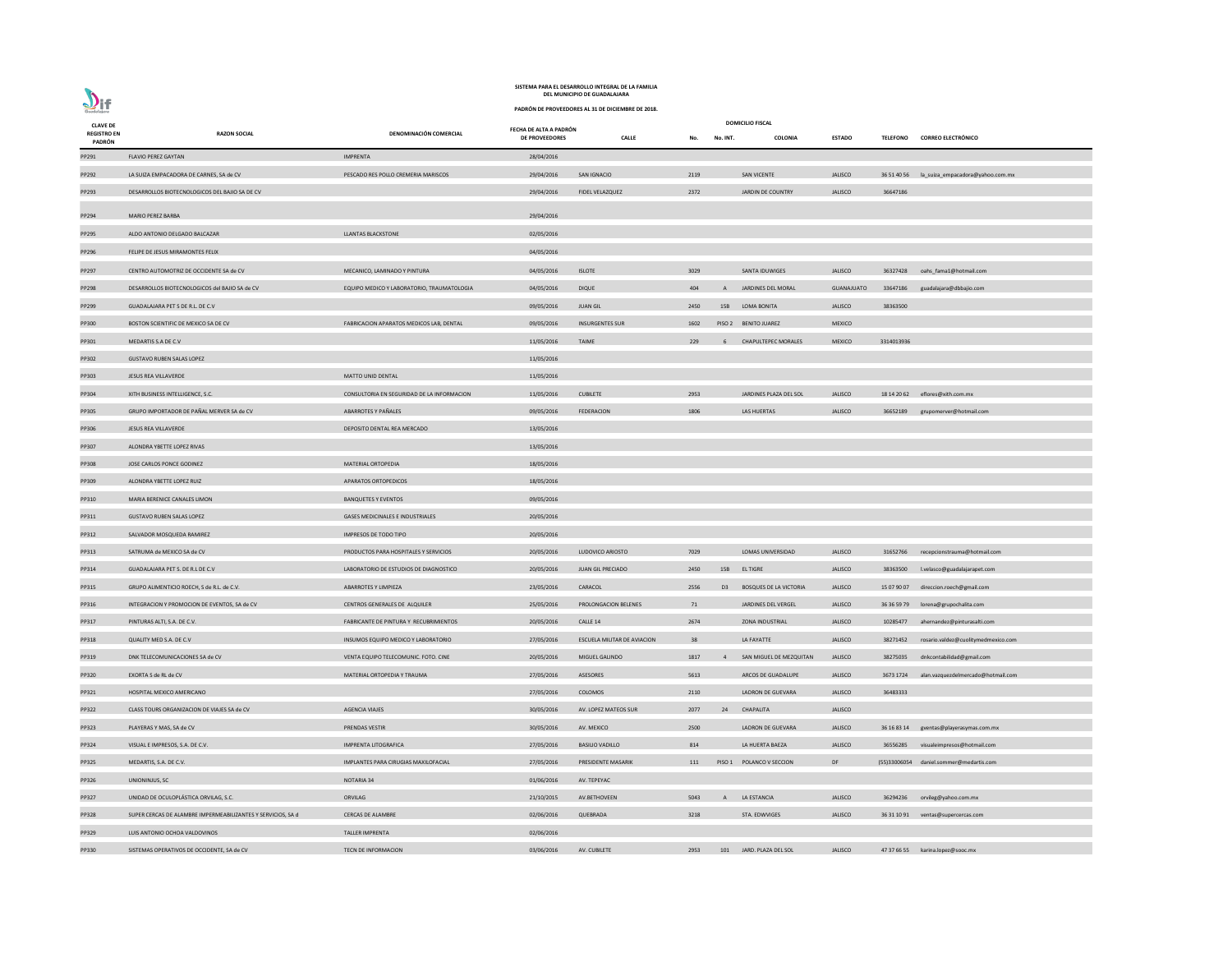| <b>CLAVE DE</b><br><b>REGISTRO EN</b> | <b>RAZON SOCIAL</b>                                          | DENOMINACIÓN COMERCIAL             | FECHA DE ALTA A PADRÓN |                          |      |              | <b>DOMICILIO FISCAL</b> |                |                 |                                                    |
|---------------------------------------|--------------------------------------------------------------|------------------------------------|------------------------|--------------------------|------|--------------|-------------------------|----------------|-----------------|----------------------------------------------------|
| PADRÓN                                |                                                              |                                    | DE PROVEEDORES         | <b>CALLE</b>             | No.  | No. INT.     | COLONIA                 | <b>ESTADO</b>  | <b>TELEFONO</b> | <b>CORREO ELECTRÓNICO</b>                          |
| PP331                                 | SOLUCIONES INTELIGENTES TECNOLOGICAS, SA de CV               | SOLUCIONES TECNOLOGICAS            | 03/06/2016             | ADMINISTRADORES          | 5127 |              | JARD. DE GUADALUPE      | <b>JALISCO</b> |                 | 14 04 04 00    Iramirez@gruposite.com.mx           |
| PP332                                 | ALEJANDRO LOPEZ HERNANDEZ                                    | VIDRIOS Y ALUMINIO                 | 08/06/2016             |                          |      |              |                         |                |                 |                                                    |
| PP333                                 | JUAN JOSE RAMIREZ JIMENEZ                                    |                                    | 08/06/2016             |                          |      |              |                         |                |                 |                                                    |
| PP334                                 | <b>BELEN CANAHUI ROSALES</b>                                 |                                    | 08/06/2016             |                          |      |              |                         |                |                 |                                                    |
| PP335                                 | JOAQUIN ALMENDAREZ CHAVEZ                                    | TALLER DE HERRERIA                 | 09/06/2016             |                          |      |              |                         |                |                 |                                                    |
| PP336                                 | COTLA, SA de CV                                              | <b>FERRETEROS Y ELECTRICOS</b>     | 09/06/2016             | <b>HIDALGO</b>           | 370  |              | <b>CENTRO</b>           | <b>JALISCO</b> |                 | 39 57 89 01 ventadirecta@comercialtlaquepaque.com  |
| PP337                                 | ELENA RIEBELING NAVARRO                                      | <b>ALUMINIO Y VIDRIO</b>           | 10/06/2016             |                          |      |              |                         |                |                 |                                                    |
| PP338                                 | DISTRIBUCIONES MORFIN DE OCCIDENTE S.A DE C.V                |                                    | 10/06/2016             | JUAN DE DIOS ROBLEDA     | 877  |              | <b>TALPITA</b>          | <b>JALISCO</b> | 36430149        |                                                    |
| PP339                                 | ZERIFAR S.A DE C.V                                           | MEDICINA Y MATERIAL CURACION       | 10/06/2016             | MIER Y PESADO            | 26   | $\mathsf{K}$ | ARAGON LA VILLA         | <b>JALISCO</b> |                 | 3339886237 roberto.durando3@rifar.com.mx           |
| PP340                                 | ROBERTO MARTIN HERNANDEZ DUARTE                              | FERRETERIA Y DERIVADOS             | 10/06/2016             |                          |      |              |                         |                |                 |                                                    |
| PP341                                 | CLAUDIO CASTAÑEDA VAZQUEZ                                    | PATOLOGIA                          | 10/06/2016             |                          |      |              |                         |                |                 |                                                    |
| PP342                                 | JONATHAN JOSE DE JESUS GONZALEZ PEREZ                        |                                    | 10/06/2016             |                          |      |              |                         |                |                 |                                                    |
| PP343                                 | BELEN CANAHUI ROSALES                                        | MATERIAL OFTALMICO                 | 14/06/2016             |                          |      |              |                         |                |                 |                                                    |
| PP344                                 | HOSPITAL MEXICO AMERICANO, S.C.                              | SERVICIOS HOSPITALARIOS            | 15/06/2016             | COLOMOS                  | 2110 |              | AYUNTAMIENTO            | <b>MEXICO</b>  |                 | 36 48 33 33 ventas@hma.com.mx                      |
| PP345                                 | GABRIELA ELISA HERNANDEZ MENDEZ                              |                                    | 15/06/2016             |                          |      |              |                         |                |                 |                                                    |
| PP346                                 | <b>FRANCISCO FLORES AGUIRRE</b>                              | SERVICIO FOTOGRAFICO               | 16/06/2016             |                          |      |              |                         |                |                 |                                                    |
| PP347                                 | JOFRESKIR, S.A. de C.V.                                      | <b>FRITANGAS Y PALETAS</b>         | 16/06/2016             | <b>HERIBERTO FRIAS</b>   | 1439 | 402          | DEL VALLE               | D.F.           |                 |                                                    |
| PP348                                 | IRMA VELAZQUEZ HERNANDEZ                                     | MEDALLAS Y TROFEOS                 | 20/06/2016             |                          |      |              |                         |                |                 |                                                    |
| PP349                                 | TROFEOS BJ, SA de CV                                         | MEDALLAS Y TROFEOS                 | 20/06/2016             | AV. ALCALDE              | 890  |              | SECTOR HIDALGO          | <b>JALISCO</b> |                 | 36 14 36 56 ventas@trofeosbj.com.mx                |
| PP350                                 | RIGOBERTO ROMERO BARBA                                       | <b>GLOBOS DECORA Y SUMINISTROS</b> | 20/06/2016             |                          |      |              |                         |                |                 |                                                    |
| PP351                                 | ELECTRO INDUSTRIAL TAPATIA, SA de CV                         | MATERIAL ELECTRICO                 | 20/06/2016             | AV. 8 DE JULIO           | 1146 |              | <b>MODERNA</b>          | <b>JALISCO</b> |                 | 36 19 14 53 abraham.ramirez@grupoascencio          |
| PP353                                 | TUBULARES REYES, SA de CV                                    | FABRICA CATRES, COLCHONETAS        | 21/06/2016             | AV. ACUEDUCTO            | 3504 |              | TOLUQUILLA              | <b>JALISCO</b> |                 | 35 63 68 81 tubularesreyess@gmail.com              |
| PP354                                 | <b>GABRIELA PORRAS RANGEL</b>                                | ASESORIA EN PSICOLOGIA             | 23/06/2016             |                          |      |              |                         |                |                 |                                                    |
| PP355                                 | ASPER SUCESORES, SA de cv                                    | COBIJAS, COBERTORES, Y DERIVADOS   | 23/06/2016             | GIGANTES                 | 302  |              | ANALCO                  | <b>JALISCO</b> |                 | 36 18 72 04 ventas@cobertoresasper.com.mx          |
| PP356                                 | EVA JETZABEL RAMIREZ HERNANDEZ                               |                                    | 23/06/2016             |                          |      |              |                         |                |                 |                                                    |
| PP357                                 | YUDILENY CARRILLO CAMARENA                                   | PC SOFTWARE                        | 23/06/2016             |                          |      |              |                         |                |                 |                                                    |
| PP358                                 | LESLIE ALEJANDRA SEGURA VILLALOBOS                           | <b>GOO POWER</b>                   | 24/06/2016             |                          |      |              |                         |                |                 |                                                    |
| PP359                                 | CUIDADOS INTEGRALES DE ENFERMERAS PROFESIONALES, S.C.        | SERVICIO ENFERMERAS                | 24/06/2016             | MANUEL J. CLOUTHIER      | 899  |              | JARD. DE GUADALUPE      | <b>JALISCO</b> |                 | 36 20 70 25 intepro_@hotmail.com                   |
| PP360                                 | ALTA ESPECIALIDAD EN MEDICAMENTOS DE JALISCO, SA de CV       | MEDICAMENTOS                       | 24/06/2016             | MANUEL J. CLOUTHIER      | 899  |              | JARD. DE GUADALUPE      | <b>JALISCO</b> |                 | 36 14 44 99 5zarate55@hotmail.com                  |
| PP361                                 | MONSERRAT OCHOA HERRERA                                      | <b>TEXTIL Y PROMOCIONAL</b>        | 27/06/2016             |                          |      |              |                         |                |                 |                                                    |
| PP362                                 | TUBULARES REYES, S.A. de C.V.                                | <b>FABRICA CATRES</b>              | 27/06/2016             | <b>CARRTERA A MASECA</b> | 3504 |              | <b>TOLUQUILLA</b>       | <b>JALISCO</b> |                 | 35 63 68 82 tubularesreyess@gmail.com              |
| PP363                                 | TUBULARES REYES SA DE CV                                     | <b>MUEBLES TUBULARES</b>           | 27/06/2016             | AV. ACUEDUCTO            | 3504 |              | <b>TOLUQUILLA</b>       | <b>JALISCO</b> | 35636881        | tubulares_reyes@yahoo.com.mx                       |
| PP364                                 | INSTITUTO DE ESPECIALIDADES NEFROLOGICAS                     |                                    | 29/06/2016             | AV. TONALA               | 271  |              | LA CABAÑA               | <b>JALISCO</b> | 15237537        | facturacion@hotmail.com                            |
| PP365                                 | SERGIO GUERRERO FRANCO                                       | <b>TALLER MECANICO</b>             | 30/06/2016             |                          |      |              |                         |                |                 |                                                    |
| PP366                                 | PAGINA TRES, S.A.                                            | MILENIO DIARIO                     | 30/06/2016             | CALZ. DEL AGUILA         | 81   | z            | MODERNA                 | <b>JALISCO</b> |                 | 36 68 31 00 cobranzassuscripciones.jal@milenio.com |
| PP367                                 | COMERCIALIZADORA DE IMPLANTES Y MEDICAMENTOS MEDIPACK, SA CV | <b>IMPLANTES Y MEDICINAS</b>       | 01/07/2016             | SATELITE                 | 2790 |              | JARD DEL BOSQUE         | <b>JALISCO</b> |                 | 36 17 35 15 virginia.baez@medipack.org.mx          |
|                                       |                                                              |                                    |                        |                          |      |              |                         |                |                 |                                                    |
| PP368                                 | GRUPO INDUSTRIAL MEXLAB, SA de CV                            | PRUEBAS DE LABORATORIO             | 04/07/2016             | SUSANA GOMEZ PALAFOX     | 5486 |              | PASEOS DEL SOL          | <b>JALISCO</b> |                 | 36 34 23 61 jorge@grupomexlab.com                  |
| PP369                                 | OFICINA DE DEFENSORIA DE LOS DERECHOS                        |                                    | 04/07/2016             | <b>VICENTE SUAREZ</b>    | 17   | -6           | <b>HIPODROMO</b>        | DF             |                 | 5552115946 oddinfancia17@gmail.com                 |
| PP370                                 | EQUIPOS ELECTRONICOS DE SEGURIDAD PRIVADA, SA de CV          | SEGURIDAD Y MONITOREO              | 04/07/2016             | AV. CORDILLERAS          | 1247 |              | RESIDENCIAL MOCTEZUMA   | <b>JALISCO</b> |                 | 36 57 14 50 ventas@eeps.mx                         |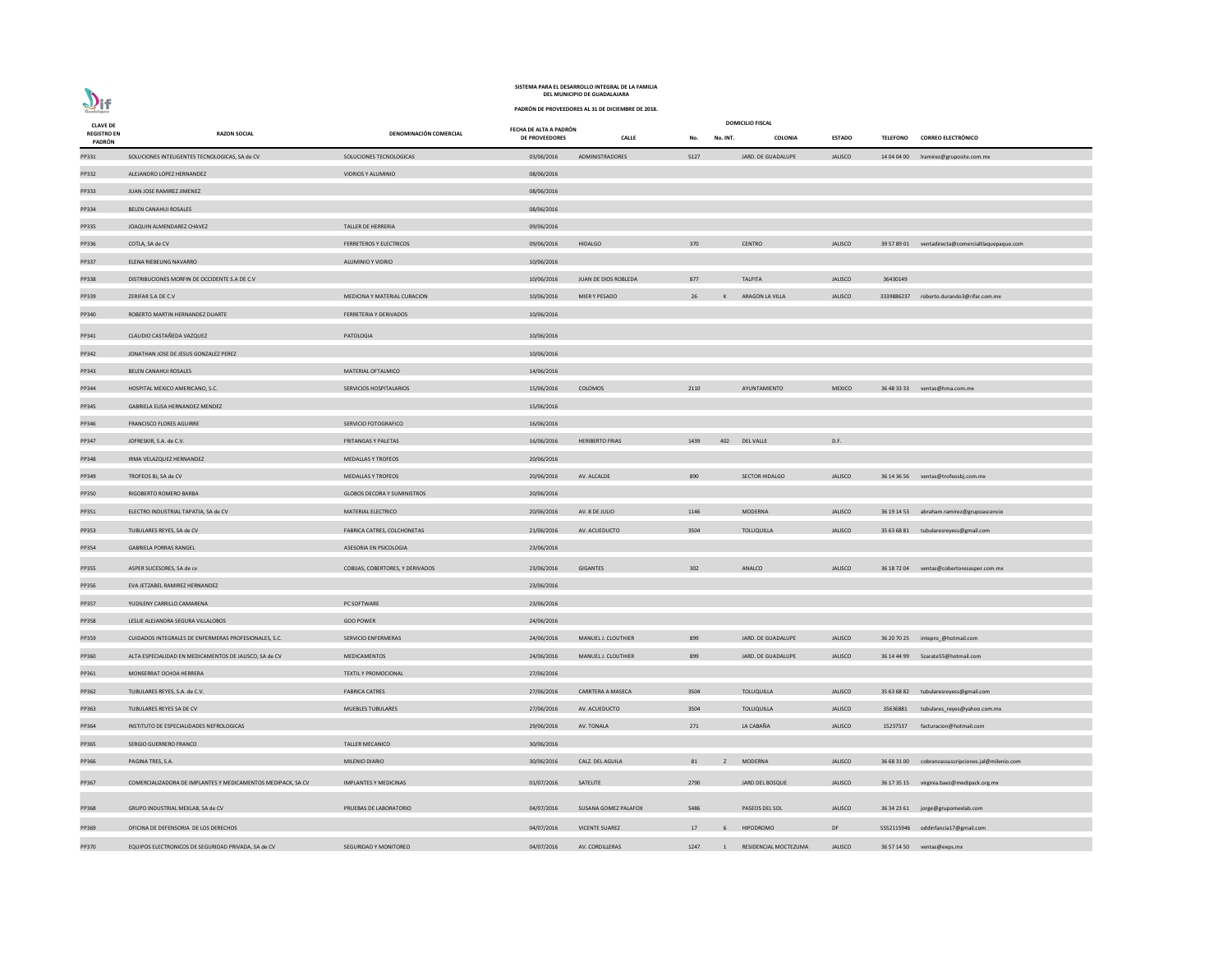| <b>CLAVE DE</b>                     |                                                     |                                       | FECHA DE ALTA A PADRÓN |                             |      |                | <b>DOMICILIO FISCAL</b>      |                   |                 |                                                    |
|-------------------------------------|-----------------------------------------------------|---------------------------------------|------------------------|-----------------------------|------|----------------|------------------------------|-------------------|-----------------|----------------------------------------------------|
| <b>REGISTRO EN</b><br><b>PADRÓN</b> | <b>RAZON SOCIAL</b>                                 | DENOMINACIÓN COMERCIAL                | <b>DE PROVEEDORES</b>  | <b>CALLE</b>                | No.  | No. INT.       | COLONIA                      | <b>ESTADO</b>     | <b>TELEFONO</b> | <b>CORREO ELECTRÓNICO</b>                          |
| PP371                               | HIDRO SUSTENTO DE MEXICO, SA de CV                  | EQ HIDRONEUMATICO                     | 05/07/2016             | <b>ENRIQUE DIAZ DE LEON</b> | 691  |                | <b>MODERNA</b>               | <b>JALISCO</b>    |                 | 38 12 03 31 servicios@mgb.com.mx                   |
| PP372                               | EDGAR GERARDO DE LA CRUZ ARENAS GARNICA             | REPARACION LINEA BLANCA               | 05/07/2016             |                             |      |                |                              |                   |                 |                                                    |
| PP373                               | PRODUCTOS ALIMENTICIOS DE LOS ALTOS SPR de RL de CV |                                       | 18/07/2016             | AV. SOLIDARIDAD             | 60   |                | EXTRAMUROS                   | <b>JALISCO</b>    |                 | 31 25 15 89 astrid@metzhi.net                      |
| PP374                               | WIDE EYES MEDIA, S.A. DE C.V.                       | WIDE EYES MEDICAL                     | 18/07/2016             | <b>VOLCAN</b>               | 214  |                | LOMAS DE CHAPULTEPEC         |                   |                 | 55 5202 8218 a_merlo@grupomerlo.com.mx             |
| PP375                               | ERGONOMIA Y DISEÑO EN MUEBLES, SA de CV             | MOBILIARIO DE OFICINA                 | 19/07/2016             | <b>RIO GRANDE</b>           | 559  |                | <b>EL VERGEL</b>             | <b>JALISCO</b>    |                 | 36 06 40 57 marcos_perez@ergonomiaenmuebles.com.mx |
| PP376                               | MODA EN BAMBU, SA de CV                             |                                       | 22/07/2016             | ACATEMPAN                   | 2125 |                | <b>CHAPULTEPEC COUNTRY</b>   | <b>JALISCO</b>    | 38 25 46 32     | ventas@bambuaganik.com                             |
| PP377                               | DISTRIBUIDORES DE PAPELERIA ROTT, SA de CV          | PAPELERIA Y TONNER                    | 26/07/2016             | CHIMALPOPOCA                | 4479 | A              | <b>EL ZAPOTE</b>             | <b>JALISCO</b>    |                 | 31 21 37 36 ogaribay_rott@hotmail.com              |
| PP378                               | OLGA LEON LEON                                      | COLCHONES, COLCHONETAS, PROTECTORES   | 27/07/2016             |                             |      |                |                              |                   |                 |                                                    |
| PP379                               | SERVICIOS IMAGENOLOGICOS DE OCCIDENTE, SA de CV     | CENTRO DE DIAGNOSTICO MEDICO          | 04/08/2016             | AV. LOPEZ MATEOS            | 1042 |                | <b>ITALIA PROVIDENCIA</b>    | <b>JALISCO</b>    |                 | 36 48 54 54   Igarduno@grupo-rio.com               |
| PP380                               | AUTONOVA, SA de CV                                  | COMPRA VENTA DISTRIBUCION AUTOMOVILES | 08/08/2016             | 16 DE SEPTIEMBRE            | 1066 |                | MODERNA                      | <b>JALISCO</b>    |                 | 36 19 36 72 elena.meza@autonova.com.mx             |
| PP381                               | FELIPE DE JESUS MIRAMONTES FELIX                    | FABRICA SILLAS DE RUEDAS              | 08/08/2016             |                             |      |                |                              |                   |                 |                                                    |
| PP382                               | JUAN DE DIOS HERNANDEZ GONZALEZ                     | <b>IMPRESOS</b>                       | 09/08/2016             |                             |      |                |                              |                   |                 |                                                    |
| PP383                               | FERNANDO RUIZ MARTINEZ                              | ARTICULOS PARA DECORACION             | 10/08/2016             |                             |      |                |                              |                   |                 |                                                    |
| PP384                               | GRUPO GC LIDER, SA de CV                            | TROFEOS Y MEDALLAS                    | 10/08/2016             | <b>ENRIQUE DIAZ DE LEON</b> | 836  |                | ARTESANOS                    | <b>JALISCO</b>    |                 | 38 27 16 92 mgarcia@hotmail.com                    |
| PP385                               | EURO ALEMANA, SA de CV                              | <b>VENTA DE VEHICULOS</b>             | 11/08/2016             | AV VALLARTA                 | 5300 |                | JARDINES VALLARTA            | <b>JALISCO</b>    |                 | 37 77 19 19 miguel.fuentes@euroalemana.com.mx      |
| PP386                               | ARSENAL MEDICO, S.A. DE C.V.                        | MEDICAMENTOS                          | 23/08/2016             | <b>FRANZ SCHUBERT</b>       | 5407 |                | LA ESTANCIA                  | <b>JALISCO</b>    |                 | 36 73 98 40 arsenalmedico@hotmail.com              |
| PP387                               | UNIONINJUS, S.C.                                    | NOTARIA PUBLICA N 34                  | 24/08/2016             | AV. TEPEYAC                 | 4253 |                | PRADOS TEPEYAC               | <b>JALISCO</b>    |                 | 36 47 09 45 ricardosvera@hotmail.com               |
| PP388                               | EMULSIONES ASFALTICAS DE AGUASCALIENTES, SA de CV   | ASFALTEK                              | 24/08/2016             | AV. TOPACIO                 | 2915 | 9A             | <b>BOSQUE DE LA VICTORIA</b> | <b>JALISCO</b>    |                 | 31 22 22 21 jorgeriveraguerrero@hotmail.com        |
| PP389                               | PRODUCTOS GRANUM, S.A. DE C.V.                      | GRANUM                                | 25/08/2016             | OBREROS DE CANANEA          | 789  |                | CONSTITUCIÓN                 | Jalisco           | 33432678        | fernandlm123@hotmail.com y ventas@granum.ws        |
| PP390                               | MARIA MARTHA CALVILLO PEREZ                         | TORTILLAS DE HARINA                   | 25/08/2016             |                             |      |                |                              |                   |                 |                                                    |
| PP391                               | PRODUCCION, TECNOLOGIA Y VANGUARDIA, SA de CV       | <b>MOBILIARIO OFICINA Y ESCOLAR</b>   | 25/08/2016             | <b>DONATO GUERRA</b>        | 560  |                | <b>CENTRO</b>                | <b>JALISCO</b>    |                 | 36 13 73 05 amfhermmanluxe@yahoo.com.mx            |
| PP392                               | ISMAR SOLUCIONES DINAMICAS S de RL de CV            | ELABORACION DE ALIMENTOS GRANOLA      | 26/08/2016             | AVENIDA D                   | 865  |                | SEATTLE                      | <b>JALISCO</b>    |                 | 33 42 02 06 norberto@ismar.com.mx                  |
| PP393                               | JOSE DE JESUS RUIZ BARRIOS                          | AIRE NEUMATICA COMPRESORES            | 26/08/2016             |                             |      |                |                              |                   |                 |                                                    |
| PP394                               | ROTOVINIL, SA de CV                                 | <b>FABRICA JUGUETES</b>               | 29/08/2016             | <b>BLAS GALINDO</b>         | 2881 |                | SAN MIGUEL DE HUENTITAN      | <b>JALISCO</b>    |                 | 36 98 63 63 ventas@perrisimo.com.mx                |
| PP395                               | PABLO MUÑOZ RODRIGUEZ                               | <b>CLINICA DE RETINA</b>              | 30/08/2016             |                             |      |                |                              |                   |                 |                                                    |
| PP396                               | PRODUCTOS LACTEOS ACATIC, SC de RL                  | LACTEOS                               | 30/08/2016             | MIGUEL BLANCO               | 44   |                | <b>CENTRO</b>                | <b>JALISCO</b>    |                 | (01)378 715 147 j_antonio80@yahoo.com              |
| PP397                               | SERVICIOS Y MONTAJES DE EXPOSICIONES S.A. DE C.V.   |                                       | 31/08/2016             | AV. FUNDIDORA               | 501  | 10             | OBRERA                       | <b>NUEVO LEON</b> |                 | 8180002222 facturacion@ormex.com                   |
| PP398                               | GILBERTO ALONSO GONZALEZ SANCHEZ                    | <b>ELECTRICO</b>                      | 31/08/2016             |                             |      |                |                              |                   |                 |                                                    |
| PP399                               | CENTRO URODINAMICO DE JALISCO, SC                   | <b>ESTUDIOS URODINAMICOS</b>          | 31/08/2016             | PEDRO BUZETA                | 842  | $\overline{1}$ | <b>CHAPULTEPEC COUNTRY</b>   | <b>JALISCO</b>    |                 | 36 30 00 03    Icpmagda@hotmail.com                |
| PP400                               | VIOLETA DE LEON ROMERO                              | <b>ROPA</b>                           | 01/09/2016             |                             |      |                |                              |                   |                 |                                                    |
|                                     |                                                     |                                       |                        |                             |      |                |                              |                   |                 |                                                    |
| PP401                               | CIENTIFICA VELAQUIN, SA de CV                       | EQ PARA LABORATORIO                   | 05/09/2016             | SAN LUIS                    | 84   |                | <b>GRANJAS ESTRELLA</b>      | D.F.              |                 | 56 07 13 11 ventas@velaquin.com.mx                 |
| PP402                               | ANZALDO EVENTOS S de RL de CV                       | MOBILIARIO PARA EVENTOS               | 08/09/2016             | <b>HDA LAURELES</b>         | 49   |                | HDA DEL VALLE                | <b>JALISCO</b>    |                 |                                                    |
| PP403                               | MEDI PLUS DEL PACIFICO, SA de CV                    | MEDICAMENTOS AL MAYOREO               | 09/09/2016             | AV. MANUEL ACUÑA            | 2790 |                | PRADOS PROVIDENCIA           | <b>JALISCO</b>    |                 | 36 40 38 54 sandralop.ventas@outlook.com           |
| PP404                               | BRENDA JOSEFINA UVENCE GUERRERO                     | <b>CHOCOLATE UVENCE</b>               | 09/09/2016             |                             |      |                |                              |                   |                 |                                                    |
| PP405                               | CARLOS NAFARRETE, SA de CV                          | <b>EQUIPO MEDICO</b>                  | 09/09/2016             | AV. DE LAS AMERICAS         | 601  |                | LADRON DE GUEVARA            | <b>JALISCO</b>    |                 | 36 69 98 00 martin.rouret@gmail.com                |
| PP406                               | CARLOS MARTIN FLORES AMADO                          | ROTULISTA                             | 13/09/2016             |                             |      |                |                              |                   |                 |                                                    |
| PP407                               | EL ZAPATO AGIL IBARRA GARIBAY PROMOTORES SA de CV   | EL ZAPATO AGIL                        | 13/09/2016             | <b>ROBLES GIL</b>           |      |                |                              |                   |                 |                                                    |
| PP408                               | FLOSOL MOTORS, SA de CV                             | VENTA Y COMPRA DE AUTOS               | 14/09/2016             | <b>EULOGIO PARRA</b>        | 2500 |                | LOMAS DE GUEVARA             | <b>JALISCO</b>    |                 | 36 48 52 56 caguirre@flosolmotors.com              |
| PP409                               | CONSTRUCCIONES LEVISA, SA de CV                     | CONSTRUCTORA                          | 14/09/2016             | LOYOLA                      | 4333 |                | CIUDAD DE LOS NIÑOS          | <b>JALISCO</b>    |                 | 33 33 68 97 magd1980@yahoo.com                     |
| PP410                               | VAMSA NIÑOS HEROES, SA de CV                        | NISSAN NIÑOS HEROES                   | 15/09/2016             | AV NIÑOS HEROES             | 963  |                | <b>MODERNA</b>               | <b>JALISCO</b>    |                 | 38 37 55 55 jmanuel.monroy@nissannh.mx             |

**PADRÓN DE PROVEEDORES AL 31 DE DICIEMBRE DE 2018.**

 $\sum_{\text{Guedalajar}}$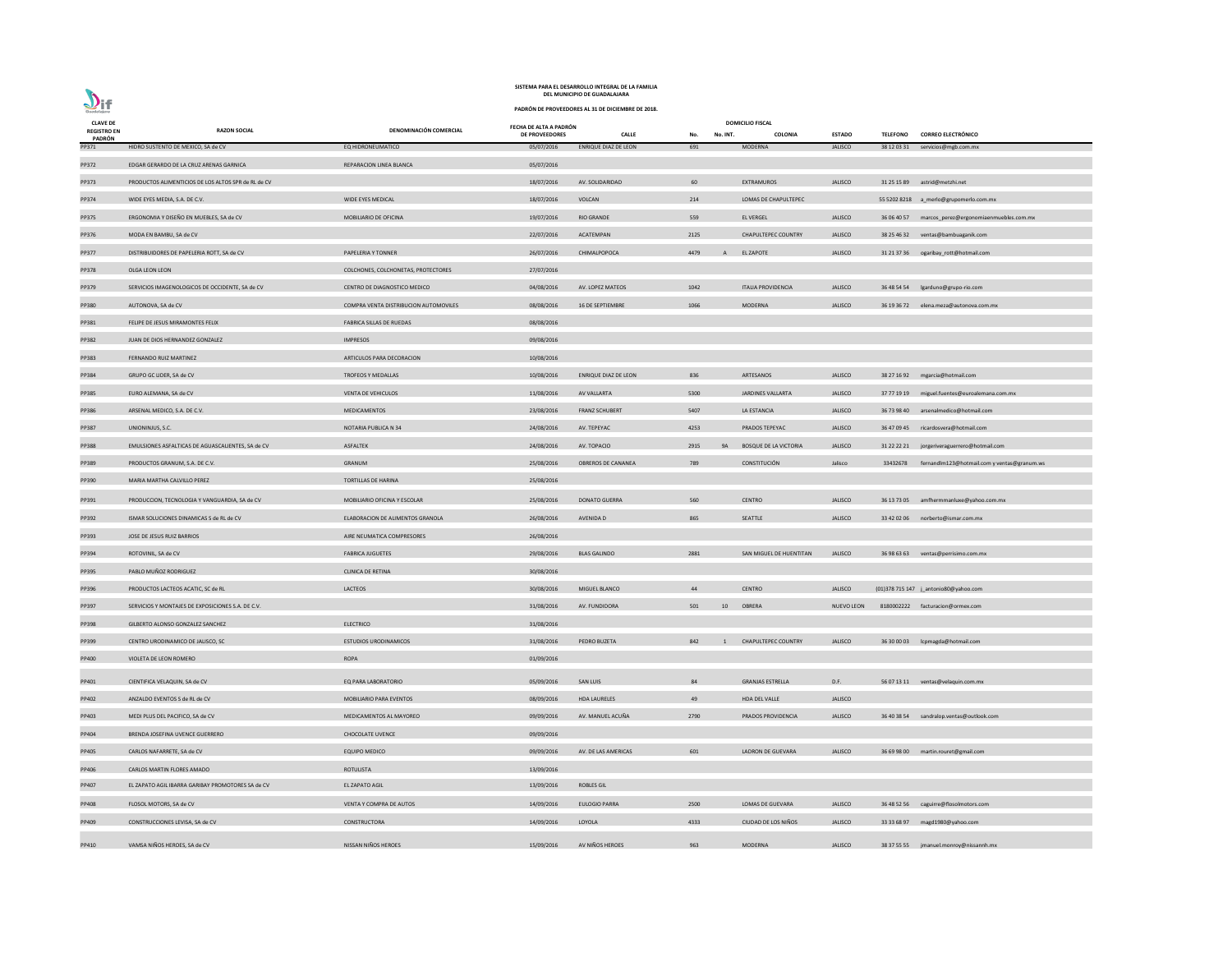|                                       | SISTEMA PARA EL DESARROLLO INTEGRAL DE LA FAMILIA<br>DEL MUNICIPIO DE GUADALAJARA |                                     |                                          |                                                   |                |          |                                         |                |                |                                             |  |  |  |
|---------------------------------------|-----------------------------------------------------------------------------------|-------------------------------------|------------------------------------------|---------------------------------------------------|----------------|----------|-----------------------------------------|----------------|----------------|---------------------------------------------|--|--|--|
| $D$ if<br>Guadalajara                 |                                                                                   |                                     |                                          | PADRÓN DE PROVEEDORES AL 31 DE DICIEMBRE DE 2018. |                |          |                                         |                |                |                                             |  |  |  |
| <b>CLAVE DE</b><br><b>REGISTRO EN</b> | <b>RAZON SOCIAL</b>                                                               | DENOMINACIÓN COMERCIAL              | FECHA DE ALTA A PADRÓN<br>DE PROVEEDORES | <b>CALLE</b>                                      | No.            | No. INT. | <b>DOMICILIO FISCAL</b><br>COLONIA      | <b>ESTADO</b>  |                | TELEFONO CORREO ELECTRÓNICO                 |  |  |  |
| PADRÓN<br>PP411                       | COPIADORAS OCHOA, SA de CV                                                        | <b>COPIADORAS VENTARENTA</b>        | 15/09/2016                               | <b>CRUZ VERDE</b>                                 | 521            |          | ARTESANOS                               | <b>JALISCO</b> |                | 38 26 65 00 efren.ochoa@tecnocopy.com.mx    |  |  |  |
| PP412                                 | HEALT GROUP INDUSTRIAS DE MEXICO, SA de CV                                        | ORTOPEDIA ORTIZ                     | 19/09/2016                               | AV VALLARTA                                       | 6245           |          | <b>CIUDAD GRANJA</b>                    | <b>JALISCO</b> |                | 37 77 40 00 licitaciones@ortiz.biz          |  |  |  |
| PP413                                 | SEMOLE ALIMENTICIA DE OCCIDENTE, SA de CV                                         | ALIMENTOS COMPRA VENTA              | 20/09/2016                               | <b>MIRASOL</b>                                    | $\overline{4}$ |          | JARDINES DE SANTA MARIA                 | <b>JALISCO</b> |                | 15 62 29 24 semole.ac@gmail.com             |  |  |  |
|                                       |                                                                                   |                                     |                                          | CARRT TLAJOMULCO SAN ISIDRO                       |                |          |                                         |                |                |                                             |  |  |  |
| PP414                                 | DISTRIBUIDORA DE MUEBLES Y EQUIPOS DE ACERO DIMU, SA de CV                        | MUEBLES OFICINA DIMU                | 20/09/2016                               | MAZATEPEC                                         | 615            |          | SANTA CRUZ DE LAS FLORES                | <b>JALISCO</b> |                | 37 96 05 29 distribuidoradimu@gmail.com     |  |  |  |
| PP415                                 | MAYORISTA DE MUEBLES Y EQUIPOS, SA de CV                                          | <b>MUEBLES OFICINA</b>              | 20/09/2016                               | AGUSTIN YAÑEZ                                     | 2360           | D        | <b>ARCOS VALLARTA</b>                   | <b>JALISCO</b> |                | 36 15 93 57 mayoris_tas@yahoo.com.mx        |  |  |  |
| PP416                                 | GRUPO ONITMEX, SA de CV                                                           | ARTICULOS PARA LIMPIEZA             | 20/09/2016                               | <b>CARRET EL VERDE</b>                            | 2320           |          | <b>EL VERDE</b>                         | <b>JALISCO</b> |                | 36 89 33 43 sballesca@onit.mx               |  |  |  |
| PP417                                 | GRUPO MIXZOC, SA de CV                                                            | LIMPIEZA INTEGRAL                   | 20/09/2016                               | <b>HIDALGO</b>                                    | 72             |          | SAN SEBASTIANITO                        | <b>JALISCO</b> |                | 33 31 75 15 mixzoc12@gmail.com              |  |  |  |
| PP418                                 | KAO ARRENDADORA, SA de CV                                                         | <b>BAÑOS PORTATILES</b>             | 20/09/2016                               | CIRC. AGUSTIN YAÑEZ                               | 2360           |          | BARRERA                                 | <b>JALISCO</b> |                | 36 15 75 81 kao8114@gmail.com               |  |  |  |
| PP420                                 | ASESORES MEDICOS, SA de CV                                                        | SERVICIOS MEDICOS AMBULATORIOS      | 21/09/2016                               | AV. RIO NILO                                      | 7324           |          | LOMAS DEL CAMICHIN                      | <b>JALISCO</b> |                | 36 15 50 29 ybarboza@asesoresmedicos.com.mx |  |  |  |
| PP421                                 | ALFREDO GUERRERO ZORRILLA                                                         | <b>FOTOS PANORAMICAS</b>            | 22/09/2016                               |                                                   |                |          |                                         |                |                |                                             |  |  |  |
| PP422                                 | DYTSA, SA de CV                                                                   | SERVICIOS DE HEMODIALISIS           | 23/09/2016                               | AV. GOLFO DE CORTEZ                               | 2974           |          | Vallarta Norte                          | Jalisco        |                | 3615 64 87 y 88 dytsa@dytsa.com             |  |  |  |
| PP423                                 | SALVADOR CAMARENA MEDINA                                                          | <b>CONSTRUCTOR</b>                  | 26/09/2016                               |                                                   |                |          |                                         |                |                |                                             |  |  |  |
| PP424                                 | HORACIO GARCÍA SERVIN                                                             |                                     | 29/09/2016                               |                                                   |                |          |                                         |                |                |                                             |  |  |  |
| PP425                                 | CARLOS CUELLAR HERNANDEZ                                                          | IMPLANTES COMPRA VENTA              | 06/10/2016                               |                                                   |                |          |                                         |                |                |                                             |  |  |  |
| PP426                                 | DIANA KAREN JIMÉNEZ DÁVILA                                                        | <b>TACOS MAYOREO</b>                | 10/10/2016                               |                                                   |                |          |                                         |                |                |                                             |  |  |  |
| PP427                                 | ALBERTO PEREZ SANCHEZ                                                             | RENTA DE AUDIO Y ESCENARIO          | 10/10/2016                               |                                                   |                |          |                                         |                |                |                                             |  |  |  |
| PP428                                 | ALEJANDRO CAMACHO OROZCO                                                          | LABORATORIO DENTAL                  | 10/10/2016                               |                                                   |                |          |                                         |                |                |                                             |  |  |  |
| PP429                                 | EXHIBE TUS IDEAS, Sde RL de CV                                                    | <b>TOLDOS VENTA</b>                 | 10/10/2016                               | AV. ALEMANIA                                      | 1216           |          | MODERNA                                 | <b>JALISCO</b> | 36 20 14 49    | exhideas@gmail.com                          |  |  |  |
| PP430                                 | MATEDIC, SA de CV                                                                 | <b>FABRICA PROD ORGANICOS</b>       | 11/10/2016                               | AV. PASEO SOLARES (COTO VALERIA) 2175 169         |                |          | FRACC. SOLARES                          | <b>JALISCO</b> | 36 13 66 90    | franciscogas@citripower.com.mx              |  |  |  |
| PP431                                 | <b>MARIO RIOS CASILLAS</b>                                                        | <b>IMPRENTA</b>                     | 13/10/2016                               |                                                   |                |          |                                         |                |                |                                             |  |  |  |
| PP432                                 | ULISES NAHLE BADILLO                                                              | MODULOS DE HULE ESPUMA              | 13/10/2016                               |                                                   |                |          |                                         |                |                |                                             |  |  |  |
| PP433                                 | ESTRUCTUS, S.A. DE C.V.                                                           | CONSTRUCCION                        | 14/10/2016                               | <b>TURIN</b>                                      | 2796           | 202      | <b>ITALIA PROVIDENCIA</b>               | <b>JALISCO</b> | 33 65 11 11    | estructus@gmail.com                         |  |  |  |
| PP434                                 | CORPORATIVO COMERCIAL NOVAS, S.A. DE C.V.                                         | HIGIENIZANTE PARA HOSPITALES        | 14/10/2016                               | <b>SAN ANTONIO</b>                                | 80             |          | LA FUENTES                              | <b>JALISCO</b> | 31 33 99 59    |                                             |  |  |  |
|                                       |                                                                                   |                                     |                                          |                                                   |                |          | <b>ZONA INDUSTRIAL</b>                  |                |                | aldo@novas-soluciones.mx                    |  |  |  |
| PP435                                 | PINTURAS COLORED, SA DE CV                                                        | PINTURA                             | 17/10/2016                               | CALLE 14                                          | 2674           |          |                                         | <b>JALISCO</b> |                | ventas@pinturascolored.com.mx               |  |  |  |
| PP436                                 | LOVIMEDIC, SA DE CV                                                               | MATERIAL QUIRURGICO                 | 17/10/2016                               | <b>JUAN MANUEL</b>                                | 1401           |          | LADRON DE GUEVARA                       | <b>JALISCO</b> | 38 26 82 54    | cobranza@lovimedic.com.mx                   |  |  |  |
| PP437                                 | LECHERA GUADALAJARA S.A. DE C.V.                                                  |                                     | 19/10/2016                               | <b>RIO ALAMO</b>                                  | 2381           |          |                                         | <b>JALISCO</b> |                |                                             |  |  |  |
| PP438                                 | MARIA GUADALUPE ANDRADE LARES                                                     | FERRETERIA Y HERRAJES               | 20/10/2016                               |                                                   |                |          |                                         |                |                |                                             |  |  |  |
| PP439                                 | SANDRA MELISA MELCHOR CURIEL                                                      | COMERCIO DE TECNOLOGIAS             | 21/10/2016                               |                                                   |                |          |                                         |                |                |                                             |  |  |  |
| PP440                                 | SARA ELIZABETH PEREZ LOPEZ                                                        | ORTOPEDIA ORTIZ                     | 21/10/2016                               |                                                   |                |          | ARCOS DE ZAPOPAN 1a y 2da               |                |                |                                             |  |  |  |
| PP441                                 | VALLARTA INTERNACIONAL S.A. DE C.V.                                               |                                     | 25/10/2016                               | ARCO ALEJANDRO                                    | 455            |          | <b>SECCION</b>                          | <b>JALISCO</b> |                |                                             |  |  |  |
| PP442                                 | FAMILIA DIGITAL S DE RL DE CV                                                     |                                     | 25/10/2016                               | <b>MONTES URALES</b>                              | 445            |          | MIGUEL HIDALGO, LOMAS DE<br>CHAPULTEPEC | D.F.           |                |                                             |  |  |  |
| PP443                                 | <b>GRUPO DAHIVON SC</b>                                                           |                                     | 26/10/2016                               | <b>TECOLOTE</b>                                   | $\overline{2}$ | 45580    | JARDINES DE SANTA MARIA                 | <b>JALISCO</b> |                |                                             |  |  |  |
| PP444                                 | HECTOR MANUEL PEREZ ESPINOZA                                                      | <b>DEPORTES SOTO</b>                | 28/10/2016                               |                                                   |                |          |                                         |                |                |                                             |  |  |  |
| PP445                                 | ROBERTO FERNANDEZ GALINDO                                                         |                                     | 28/10/2016                               |                                                   |                |          |                                         |                |                |                                             |  |  |  |
| PP446                                 | PUBLIVILVA SOLUCIONES INTEGRALES, SA DE CV                                        | PUBLICIDAD E IMPRESOS               | 28/10/2016                               | ASESORES                                          | 5880           |          | ARCOS DE GUADALUPE                      | <b>JALISCO</b> | 38 55 82 13    | everardo@publivilva.com                     |  |  |  |
| PP447                                 | FAMILIA DIGITAL, S. DE R.L. DE C.V.                                               | SEMINARIOS, TALLERES Y CONFERENCIAS | 31/10/2016                               | JOSE MARIA CASTORENA                              | 324            | 109      | <b>CUAJIMALPA</b>                       | <b>JALISCO</b> | (55) 5812 1130 | romina.riviello@digitalfamily.mx            |  |  |  |
| PP448                                 | ROBERTO CARLOS PEREZ GARCIA                                                       | UNIFORMES ESCOLARES                 | 31/10/2016                               |                                                   |                |          |                                         |                |                |                                             |  |  |  |
| PP449                                 | MARIO LOPEZ MESTAS                                                                | <b>FAMUSA MUEBLES</b>               | 01/11/2016                               |                                                   |                |          |                                         |                |                |                                             |  |  |  |
| PP450                                 | CUATROMEDIOS, S.C.                                                                | <b>MEDIOS DIGITALES</b>             | 03/11/2016                               | TOMAS V. GOMEZ                                    | 77             |          | LADRON DE GUEVARA                       | <b>JALISCO</b> | 36 16 83 46    | contabilidad@cuatromedios.com               |  |  |  |
|                                       |                                                                                   |                                     |                                          |                                                   |                |          |                                         |                |                |                                             |  |  |  |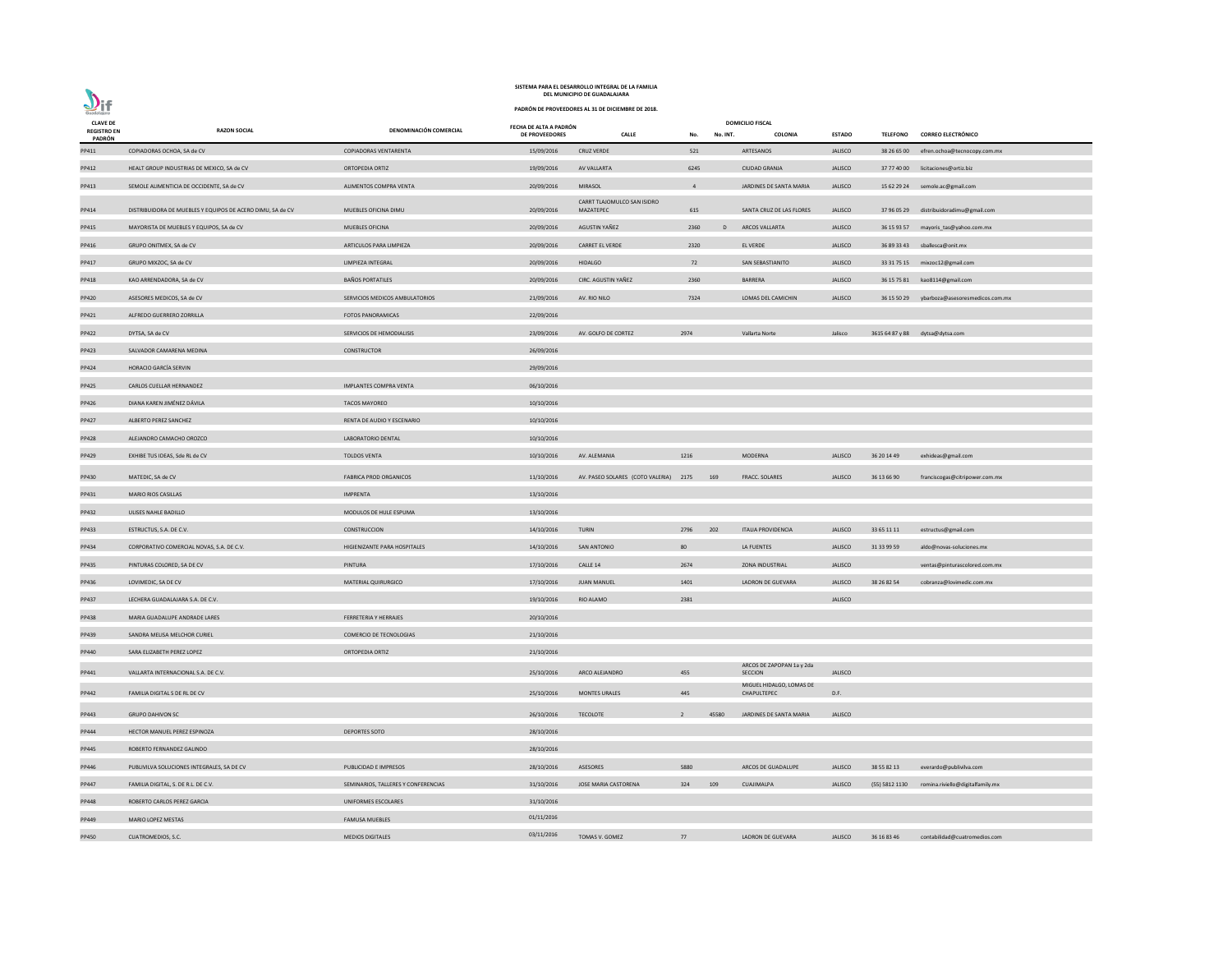| <b>CLAVE DE</b><br><b>REGISTRO EN</b> | <b>RAZON SOCIAL</b>                                       | DENOMINACIÓN COMERCIAL                       | FECHA DE ALTA A PADRÓN<br><b>DE PROVEEDORES</b> |                                                |                                    |                | <b>DOMICILIO FISCAL</b>              |                                   |                 |                                                  |
|---------------------------------------|-----------------------------------------------------------|----------------------------------------------|-------------------------------------------------|------------------------------------------------|------------------------------------|----------------|--------------------------------------|-----------------------------------|-----------------|--------------------------------------------------|
| PADRÓN                                |                                                           |                                              |                                                 | <b>CALLE</b>                                   | No.                                | No. INT.       | <b>COLONIA</b>                       | <b>ESTADO</b>                     | <b>TELEFONO</b> | <b>CORREO ELECTRÓNICO</b>                        |
| PP451                                 | EURO ALEMANA CAMIONES, S.A. DE C.V.                       | <b>CAMIONES VOLKSWAGEN</b>                   | 07/11/2016                                      | <b>PERIFERICO SUR</b>                          | 6396                               |                | LOMAS DEL CUATRO                     | <b>JALISCO</b>                    | 36 68 57 30     | alejandro.bravo@euroalemanacamiones.com.mx       |
| PP452                                 | MIGUEL RUIZ TORRES                                        | PERSIANAS Y CORTINAS GENESIS                 | 07/11/2016                                      |                                                |                                    |                |                                      |                                   |                 |                                                  |
| PP453                                 | GRAN CLASE EN OFICINAS, S.A. de C.V.                      | OFIPLAN VELASCO                              | 08/11/2016                                      | AV DEL BOSQUE                                  | 1300<br>$\overline{\phantom{0}}$ 1 |                | PARQUE INDUSTRIAL BOSQUES II JALISCO |                                   | 31 25 02 62     | bgarcia@ofiplan.com.mx                           |
| PP454                                 | JOSE LUIS GARCIA AVILA                                    | SERVICIO ALBAÑILERIA                         | 09/11/2016                                      |                                                |                                    |                |                                      |                                   |                 |                                                  |
| PP455                                 | ION OSTEOSINTESIS, SA de CV                               | EQUIPO E INSTRUMENTAL MEDICO Y LABORATORIO   | 11/11/2016                                      | AV. PATRIA                                     | 1150                               | 13F            | MIRADOR DEL SOL                      | <b>JALISCO</b>                    | 31 25 02 62     | implantesortopedicosnacionales@gmail.com         |
| PP456                                 | BEST BUY STORES, S. DE R.L. DE C.V.                       | EQUIPO DE TECNOLOGIA                         | 11/11/2016                                      | AV. SANTA FE PISO 2, OF 202-203, PISO<br>3 Y 4 | 440                                |                | SANTA FE CUAJIMALPA                  | <b>CIUDAD DE</b><br><b>MEXICO</b> |                 | CEL 331991 5151 jose.vega4@bestbuy.com           |
| PP457                                 | DISEÑO PERIMETRAL, SA de CV                               | CERCASEL                                     | 14/11/2016                                      | CARR. SAN ISIDRO MAZATEPEC                     | 1850                               |                | STA CRUZ DE LAS FLORES               | <b>JALISCO</b>                    | 12 04 27 08     | ventas@cercasel.com                              |
| PP458                                 | JOSE DE JESUS DIAZ CORTES                                 | <b>CERCAS PROFESIONALES</b>                  | 14/11/2016                                      |                                                |                                    |                |                                      |                                   |                 |                                                  |
| PP459                                 | FERROCONSTRUCCIONES IND. TOLAR, SA de CV                  | LYM INMOBILIARIA                             | 14/11/2016                                      | FRANCISCO ROJAS GONZALEZ                       | 339                                | $\overline{B}$ | <b>LADRON DE GUEVARA</b>             | <b>JALISCO</b>                    | 36 15 01 57     | indtolarsadecv@gmail.com                         |
| PP460                                 | CMERCIALIZADORA ARCOS DE OCCIDENTE, S de R.L. de C.V.     | UNDERBOX CONTENEDORES                        | 14/11/2016                                      | AV. OBSIDIANA                                  | 2825                               |                | RESIDENCIAL VICTORIA                 | <b>JALISCO</b>                    | 31 25 20 81     | info@underbox.mx                                 |
| PP461                                 | BOMBAS Y EQUIPOS INTEGRADOS, SA de CV                     |                                              | 14/11/2016                                      | MIGUEL BLANCO                                  | 1180                               |                | <b>CENTRO</b>                        | <b>JALISCO</b>                    | 36 14 01 93     | beipumps@prodigy.net.mx                          |
| PP462                                 | MTQ DE MEXICO, SA de CV                                   | CONSTRUCCION, PROYECTOS Y SUOERVISION        | 15/11/2016                                      | JOSE MARIA HEREDIA                             | 2405                               |                | <b>LOMAS DE GUEVARA</b>              | <b>JALISCO</b>                    | 36 30 60 28     | magy@mtqmexico.com                               |
|                                       |                                                           |                                              |                                                 |                                                |                                    |                |                                      |                                   |                 |                                                  |
| PP463                                 | SUPER DE GDL, S de R.L. de C.V.                           | <b>GAS ROSA</b>                              | 15/11/2016                                      | CARRETERA A EL SALTO                           | 285                                |                | ALAMEDA                              | <b>JALISCO</b>                    | 31 64 72 11     | mfsantillan@supergdl.com.mx                      |
| PP464                                 | UNIDAD DE PATOLOGIA CLINICA E IMAGENOLOGIA, S.C.          | UN DE PATOLOGIA CLINICA                      | 15/11/2016                                      | AV. MEXICO                                     | 2341                               |                | LADRON DE GUEVARA                    | <b>JALISCO</b>                    | 36 69 03 32     | lab@upc.com.mx                                   |
| PP465                                 | MARCOS VIELMA SANDOVAL                                    | CONSULTORIA, ASESORIA SEGURIDAD LABORAL      | 15/11/2016                                      |                                                |                                    |                |                                      |                                   |                 |                                                  |
| PP466                                 | MARIA ELENA MONJARAS CURIEL                               | <b>EQ ELECTRONICO</b>                        | 17/11/2016                                      |                                                |                                    |                |                                      |                                   |                 |                                                  |
| PP467                                 | SKY TONER ENTERPRISE S.A. DE C.V.                         | <b>STARTONER</b>                             | 17/11/2016                                      | <b>ESTUDIANTES</b>                             | 4735                               |                | JARDINES DE GUADALUPE                | <b>JALISCO</b>                    | 38844718        | ventas@startonermexico.com                       |
| PP468                                 | OSCAR ISRAEL RODRIGUEZ MENDEZ                             | <b>CLINICA DE HEMODIALISIS</b>               | 22/11/2016                                      |                                                |                                    |                |                                      |                                   |                 |                                                  |
| PP469                                 | NUEVA KRISTALUM LOMELI, SA de CV                          | VIDRIO Y ALUMINIO                            | 25/11/2016                                      | PROL. ALCALDE                                  | 2418                               |                | <b>JARDINES ALCALDE</b>              | <b>JALISCO</b>                    | 38 53 75 83     | nkristalumlomeli@gmail.com                       |
| PP470                                 | BLAUTON MEXICO, S.A. DE C.V.                              | APARATOS AUDITIVOS                           | 28/11/2016                                      | <b>OTTAWA</b>                                  | 1196 A                             |                | PROVIDENCIA                          | <b>JALISCO</b>                    | 36 42 36 01     | estrategiaproyectosespeciales@blauton.com.mx     |
| PP471                                 | COMERCIALIZADORA DE CARTON Y DISEÑO, SA de CV             | <b>CAJAS Y CARTON</b>                        | 30/11/2016                                      | ROBLE                                          | 1297                               |                | <b>DEL FRESNO</b>                    | <b>JALISCO</b>                    | 31 62 14 01     | facturacion1@diseñosdecarton.com.mx              |
| PP472                                 | FELIPE BECERRA FLORES                                     | <b>COLCHONES Y CAMAS</b>                     | 30/11/2016                                      |                                                |                                    |                |                                      |                                   |                 |                                                  |
| PP473                                 | ALTA IMAGEN TEXTIL, S de RL de CV                         | UNIFORMES BIG BANG                           | 30/11/2016                                      | <b>CIRCUNVALACION PONIENTE</b>                 | 1539                               |                | <b>CIUDAD GRANJA</b>                 | <b>JALISCO</b>                    | 15 62 03 27     | rflores@uniformart.com.mx                        |
| PP474                                 | MEX TOP, SA de CV                                         | CALENTADORES INSTANTANEOS                    | 30/11/2016                                      | AV. LAZARO CARDENAS                            | 2305                               | <b>B7B8</b>    | LAS TORRES                           | <b>JALISCO</b>                    | 36 71 12 75     | victordj_8@hotmail.com                           |
| PP475                                 | EKAR DE GAS, SA de CV                                     | ARTICULOS PARA EL HOGAR                      | 02/12/2016                                      | <b>GONZALEZ GALLO</b>                          | 496                                |                | <b>SAN CARLOS</b>                    | <b>JALISCO</b>                    | 33 45 60 61     | gerencia@ekardegas.com.mx                        |
| PP476                                 | VISUAL 46 COMUNICACION S.C.                               |                                              | 02/12/2016                                      | MONTE DE LAS ANIMAS                            | 1092                               |                | INDEPENDENCIA                        | <b>JALISCO</b>                    |                 |                                                  |
| PP477                                 | VISUAL 46 COMUNICACION S.C.                               | PRODUCCION AUDIOVISUAL                       | 02/12/2016                                      | MONTE DE LAS ANIMAS                            | 1092                               |                | INDEPENDENCIA                        | <b>JALISCO</b>                    | 33 36 18 15     | visual46@hotmail.com                             |
| PP478                                 | FABIOLA HUERTA SAINZ                                      | SERVICIO ENFERMERAS                          | 02/12/2016                                      |                                                |                                    |                |                                      |                                   |                 |                                                  |
| PP479                                 | COMERCIALIZADORA RAPIFRUIT, S.A. DE C.V.                  |                                              | 05/12/2016                                      | FELIPE RUVALCABA                               | 5162                               |                | EL COLI URBANO                       | <b>JALISCO</b>                    |                 |                                                  |
| PP480                                 | <b>ENRIQUE MADRIGAL BARRIOS</b>                           | PAIDOPSIQUIATRA                              | 05/12/2016                                      |                                                |                                    |                |                                      |                                   |                 |                                                  |
| PP481                                 | SERVICIOS Y ATENCION NUTRICIONAL TOTAL Y ESPECIALIZADA SC | ALIMENTACION ENTERAL                         | 06/12/2016                                      | AZTECAS                                        | 443                                |                | <b>MONRAZ</b>                        | <b>JALISCO</b>                    | 35 63 30 02     | lauraramirez.sante@gmail.com                     |
| PP482                                 | VICTOR MEDINA MEDINA DR.                                  | CIRUJANO OFTALMOLOGO                         | 06/12/2016                                      |                                                |                                    |                |                                      |                                   |                 |                                                  |
| PP483                                 | JIMENA OROZCO LIRA                                        | <b>IMAGEN TEXTIL TENIS CONVERSE</b>          | 06/12/2016                                      |                                                |                                    |                |                                      |                                   |                 |                                                  |
| PP484                                 | CONSTRUCTORA FATIMA, SA de CV                             | <b>CONSTRUCCION</b>                          | 06/12/2016                                      | <b>BELISARIO DOMINGUEZ</b>                     | 3007 A                             |                | JARD. STA ISABEL                     | <b>JALISCO</b>                    | 33 44 88 89     | cnstruye.fatima@yahoo.com.mx                     |
| PP485                                 | TECNOCONSTRUCTORES, SA de CV                              | CONSTRUCCION                                 | 07/12/2016                                      | LAGO CAMECUARO                                 | 2515 8                             |                | LAGOS DEL COUNTRY                    | <b>JALISCO</b>                    |                 | 044 333 4042274 tecnoconstructores2013@gmail.com |
| PP486                                 | LAURA ELENA MEDINA VALLEJO                                |                                              | 20/11/2015                                      |                                                |                                    |                |                                      |                                   |                 |                                                  |
| PP487                                 | MARTIN ALEJANDRO GONZALEZ NAVARRO                         | <b>MUEBLES</b>                               | 09/12/2016                                      |                                                |                                    |                |                                      |                                   |                 |                                                  |
| PP489                                 | MARIA CRISTINA ROJAS JAIME                                | PUBLICIDAD Y DISEÑO                          | 09/12/2016                                      |                                                |                                    |                |                                      |                                   |                 |                                                  |
|                                       |                                                           |                                              |                                                 |                                                |                                    |                | SAN JUAN DE OCOTAN ENTRE             |                                   |                 |                                                  |
| PP490                                 | PROGYM S.DE.R.L.DEC.V.                                    | <b>COMERCIALIZACION ARTICULOS DEPORTIVOS</b> | 13/12/2016                                      | <b>SAN EDUARDO</b>                             | 399                                |                | AVIACION Y AV. INGLATERRA            | <b>JALISCO</b>                    |                 | 36304216 ventas2@progym.com.mx                   |
| PP491                                 | LAURA ELENA MEDINA VALLEJO                                | <b>TECNOSOL</b>                              | 14/12/2016                                      |                                                |                                    |                |                                      |                                   |                 |                                                  |



# **SISTEMA PARA EL DESARROLLO INTEGRAL DE LA FAMILIA**

**DEL MUNICIPIO DE GUADALAJARA**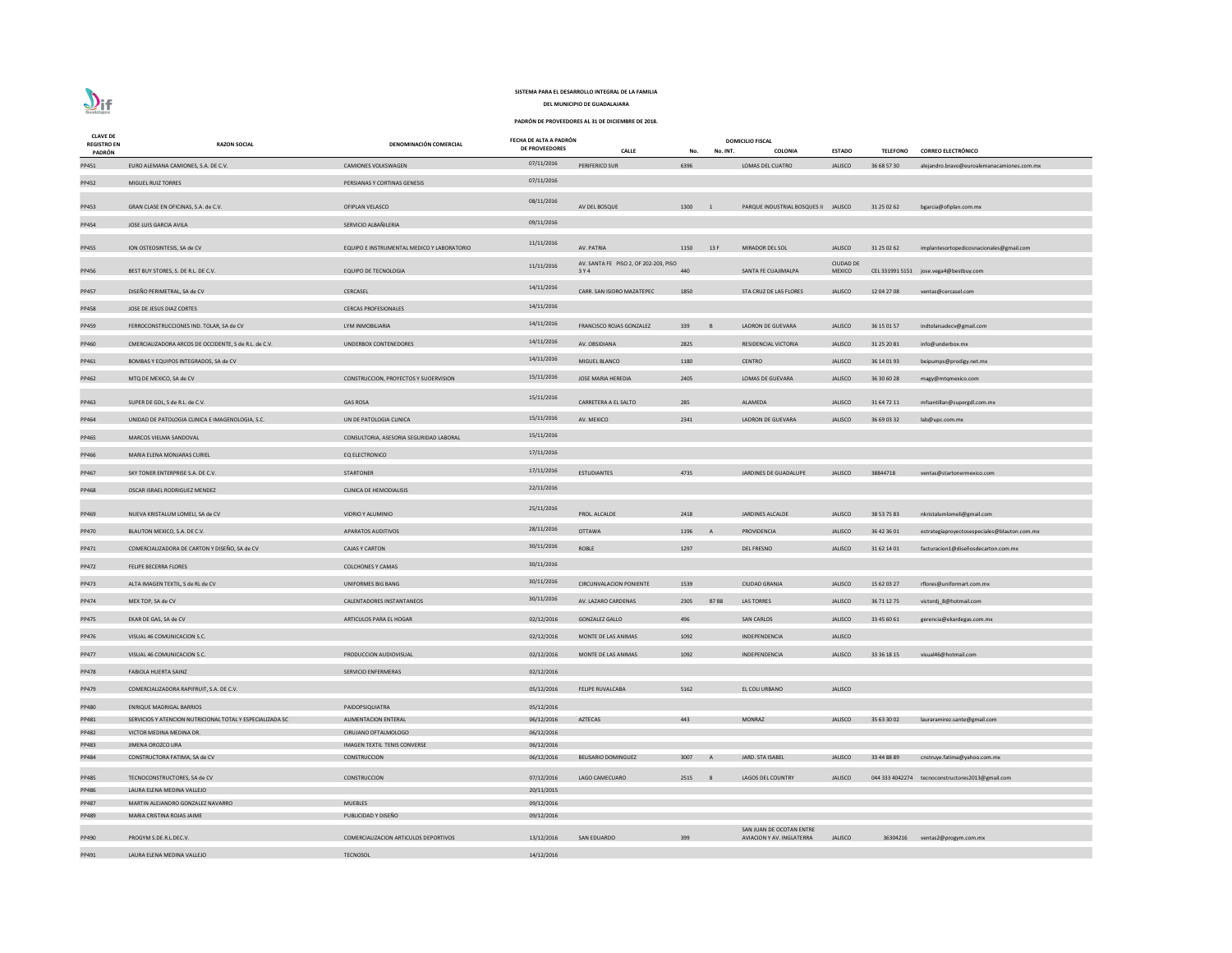| anbloud<br><b>CLAVE DE</b> |                                                           |                                                    |                                                 |                            | <b>DOMICILIO FISCAL</b> |          |                                     |                |                 |                                              |
|----------------------------|-----------------------------------------------------------|----------------------------------------------------|-------------------------------------------------|----------------------------|-------------------------|----------|-------------------------------------|----------------|-----------------|----------------------------------------------|
| <b>REGISTRO EN</b>         | <b>RAZON SOCIAL</b>                                       | <b>DENOMINACIÓN COMERCIAL</b>                      | FECHA DE ALTA A PADRÓN<br><b>DE PROVEEDORES</b> | <b>CALLE</b>               | No.                     | No. INT. | <b>COLONIA</b>                      | <b>ESTADO</b>  | <b>TELEFONO</b> | <b>CORREO ELECTRÓNICO</b>                    |
| PADRÓN<br>PP492            | CASTILLO GUZMAN JAVIER                                    | <b>VIVERO FORESTAL ENCANTO</b>                     | 14/12/2016                                      |                            |                         |          |                                     |                |                 |                                              |
| PP493                      | RAMON ALBERTO GONZALEZ LEDESMA                            |                                                    | 14/12/2016                                      |                            |                         |          |                                     |                |                 |                                              |
|                            |                                                           |                                                    |                                                 |                            |                         |          | AV. POLIDUCTO Y CALLE PALMA         |                |                 |                                              |
| PP494                      | PROYECTOS URBANISTICOS TMG SA DE CV                       | FABRICACION DE EQUIPO PARA ESTIMULACION TEMPRANA   | 15/12/2016                                      | CARRETERA SAN LUIS POTOSI  | 728                     |          | <b>MEXICANA</b>                     |                |                 | AGUASCALIENT 4499162626 sales@kidscolors.com |
| PP495                      | LUIS HUMBERTO VAZQUEZ GUTIERREZ                           | PERITAJE Y CONSTRUCCION                            | 15/12/2016                                      |                            |                         |          |                                     |                |                 |                                              |
| PP496                      | REHABILITACION FISICA Y NEUROLOGICA SA DE CV              | APARATOS ORTOPEDICOS                               | 15/12/2016                                      | <b>MALINTZIN</b>           | 48                      |          | ARAGON LA VILLA                     | <b>CDMX</b>    |                 | 5555472441 ventas@rehabimedic.com            |
|                            |                                                           |                                                    |                                                 |                            |                         |          | ENTRE ANGELA PERALTA Y 16 DE        |                |                 |                                              |
| PP497                      | ALMACEN DIDACTICO SA DE CV                                | COMERCIALIZADORA DE JUGUETES EDUCATIVOS            | 15/12/2016                                      | <b>CORREGIDORA NORTE</b>   | 42 1                    |          | SEPT. COLONIA CENTRO                | QUERETARO      |                 | 4424131132 ventas@almacendidactico.com.mx    |
| PP498                      | JOSE NAZARIO MEDINA CERVANTES                             | HERRERIA Y MAQUINADOS INDUSTRIALES                 | 20/12/2016                                      |                            |                         |          |                                     |                |                 |                                              |
|                            |                                                           |                                                    |                                                 |                            |                         |          |                                     |                |                 |                                              |
| PP499                      | TECNOINNOVATION IN LABS DE MEXICO S de RL de CV           | MOBILIARIO PARA LABORATORIO Y COCINAS INDUSTRIALES | 22/12/2016                                      | <b>BELISARIO DOMINGUEZ</b> | 38                      |          | SAN GASPAR DE LAS FLORES            | <b>JALISCO</b> | 36 07 69 99     | mobela@gmail.com                             |
| PP500                      | GRAN CLASE EN OFICINAS, SA de CV                          | MUEBLES DE OFICINA                                 | 22/12/2016                                      | AV. DEL BOSQUE             | 1300                    |          | PQ INDUSTRIAL EL BOSQUE II          | <b>JALISCO</b> | 36 16 19 19     | lopezcotilla@ofiplan.com.mx                  |
| PP501                      | CENTRO DE BELLEZA EL TAPATIO S.A DE C.V                   |                                                    | 22/12/2016                                      | AV. HIDALGO                | 674                     |          | <b>CENTRO</b>                       | <b>JALISCO</b> | 36137457        |                                              |
| PP502                      | <b>GILBERTO RODRIGUEZ FLORES</b>                          |                                                    | 22/12/2016                                      |                            |                         |          |                                     |                |                 |                                              |
| PP503                      | RAFIAS Y CABLES DE OCCIDENTE S.A. DE C.V.                 |                                                    | 22/12/2016                                      | <b>MARIPOSA</b>            | 1215                    |          | <b>MERCADO DE ABASTOS</b>           | <b>JALISCO</b> | 36719023        |                                              |
| PP504                      | GRUPO EMPRESARIAL TICAF SA DE CV                          |                                                    | 22/12/2016                                      | MISION DEL BOSQUE          | 371                     |          |                                     | <b>JALISCO</b> |                 |                                              |
| <b>PP505</b>               | THE WOOD CENTER OF MEXICO SA DE CV                        |                                                    | 22/12/2016                                      | <b>DIEGO RIVERA</b>        | 60                      |          | LOMAS DE TLAQUEPAQUE                | <b>JALISCO</b> |                 |                                              |
| PP506                      | <b>GROVER LOMELI JORGE</b>                                |                                                    | 22/12/2016                                      |                            |                         |          |                                     |                |                 |                                              |
|                            |                                                           |                                                    |                                                 |                            |                         |          |                                     |                |                 |                                              |
| PP507                      | <b>OSMAN MUEBLES</b>                                      | MUEBLES PARA OFICINA, COMERCIO, ESCOLAR E INDUSTRI | 27/12/2016                                      | NICOLAS ROMERO             | 775                     |          | VILLASEÑOR                          | <b>JALISCO</b> | 1377 4605       | ventas2@osmanmuebles.com                     |
| <b>PP508</b>               | IFTAL S.A. DE C.V.                                        |                                                    | 27/12/2016                                      | ARAUCARIA                  | 1406                    |          | PARAISO DEL COLLI                   | <b>JALISCO</b> | 31801712        | pympsi@megared.net.mx                        |
| PP509                      | OLGA CECILIA PEREZ VERDIA MARQUEZ                         | SILLONES Y MUEBLES                                 | 28/12/2016                                      |                            |                         |          |                                     |                |                 |                                              |
| PP510                      | EQUIPOS INTERFERENCIALES DE MEXICO SA de CV               | EQ MEDICO PARA REHABILITACION                      | 29/12/2016                                      | JUAN RUIZ DE ALARCON       | 126                     |          | AMERICANA                           | <b>JALISCO</b> | 36 16 68 26     | dbotello@interferenciales.com.mx             |
| PP511                      | ROGELIO SANCHEZ PARTIDA                                   | MOBILIARIO Y EQ OFICINA                            | 29/12/2016                                      |                            |                         |          |                                     |                |                 |                                              |
| PP512                      | JORGE PERALTA CASILLAS                                    | ELECTRICA JADE                                     | 29/12/2016                                      |                            |                         |          |                                     |                |                 |                                              |
| PP513                      | NETZAHUALCOYOTL GOMEZ SANTANA                             | <b>IMPRENTA ISRAEL</b>                             | 09/12/2016                                      |                            |                         |          |                                     |                |                 |                                              |
| PP514                      | LILIANA RELLO VELAZQUEZ                                   |                                                    | 19/12/2016                                      |                            |                         |          |                                     |                |                 |                                              |
|                            |                                                           |                                                    |                                                 |                            |                         |          |                                     |                |                 |                                              |
| PP515                      | ROGELIO SANCHEZ PARTIDA                                   | <b>SILLAS Y MUEBLES</b>                            | 20/12/2016                                      |                            |                         |          |                                     |                |                 |                                              |
| PP516                      | ELEAZAR FLORES BALCAZAR                                   |                                                    | 21/12/2016                                      |                            |                         |          |                                     |                |                 |                                              |
| PP517                      | JORGE PERALTA CASILLAS                                    |                                                    | 22/12/2016                                      |                            |                         |          |                                     |                |                 |                                              |
| PP518                      | ANDREA TERESITA AVILA CERVANTES                           |                                                    | 22/12/2016                                      |                            |                         |          |                                     |                |                 |                                              |
| PP519                      | COMPLEX ORTHOPEDIC, SA de CV                              | EQ MEDICO ORTOPEDIA Y TRAUMA                       | 06/01/2017                                      | <b>JESUS GARCIA</b>        | 2590                    |          | LOMAS DE GUEVARA                    | <b>JALISCO</b> |                 |                                              |
| PP520                      | ALDO ANTONIO DELGADO BALCAZAR                             | DISTRIBUIDORA DE LLLANTAS                          | 06/01/2017                                      |                            |                         |          |                                     |                |                 | 36 40 34 30 vianney.mayo@complex.mx          |
|                            | ERIKA ROBLES GONZALEZ                                     | ART DECORACION, CORTINAS                           | 10/01/2017                                      |                            |                         |          |                                     |                |                 |                                              |
| PP521<br><b>PP522</b>      | GUANTES Y ACCESORIOS INDUSTRIALES REYCO, SA de CV         | MATRIAL DE LIMPIEZA                                | 10/01/2017                                      | ACUARELAS                  | 128                     |          | EL MANANTIAL                        | <b>JALISCO</b> | 36 70 06 87     |                                              |
|                            | NEAT IT, S. de R.L. de C.V.                               | EQ DE TELECOMUNICACIONES                           | 16/01/2017                                      | PEDRO VELEZ                | 1302                    |          | <b>BEATRIZ HERNANDEZ</b>            | <b>JALISCO</b> | 36 72 48 20     | emanuel.reynoso@reycoindustrial.com          |
| PP523                      |                                                           |                                                    |                                                 |                            |                         |          |                                     |                |                 | admon@neatit.mx                              |
| PP524                      | CONSTRUCCIONES Y ESPACIOS INMOBILIARIOS AUGUSTA, SA de CV | <b>CONSTRUCTORA</b>                                | 19/01/2017                                      | HUAJES MANZANA 9           | CASA 8                  |          | FRACC RESD STA MARIA ATZOMPA OAXACA |                | (951) 5684442   | inmobiliarios.augusta@gmail.com              |
|                            |                                                           |                                                    |                                                 |                            |                         |          |                                     |                |                 |                                              |
| <b>PP525</b>               | RE-ESPALDA, A.C.                                          | ASISTENCIA SOCIAL TRATAMIENTO MEDICO COLUMNA VERTE | 20/01/2017                                      | <b>TARASCOS</b>            | 3469                    | 507      | <b>FRACC MONRAZ</b>                 | <b>JALISCO</b> | 38 13 30 38     | larios.blanca@cdcolumna.com                  |
| PP526                      | RAUL COVARRUBIAS COVARRUBIAS                              | CARNICERIA                                         | 23/01/2017                                      |                            |                         |          |                                     |                |                 |                                              |
| <b>PP527</b>               | JOSE REYES FLORES CALDERON                                | APARATOS ORTOPEDICOS                               | 24/01/2017                                      |                            |                         |          |                                     |                |                 |                                              |
| <b>PP528</b>               | DISTRIBUIDORA GOBI, SA de CV                              | ARTICULOS DE LIMPIEZA                              | 24/01/2017                                      | <b>ESTEBAN ALATORRE</b>    | 970                     |          | LA PERLA                            | <b>JALISCO</b> | 36 58 20 22     | distgobi@hotmail.com                         |
| PP529                      | ROLANDO RAMIREZ JIMENEZ                                   | CARNICERIA                                         | 24/01/2017                                      |                            |                         |          |                                     |                |                 |                                              |
| PP530                      | JOSE MARTINEZ SAINZ                                       | <b>CARNES SELECTAS</b>                             | 25/01/2017                                      |                            |                         |          |                                     |                |                 |                                              |
| PP531                      | IMPULSORA CULTURAL Y TECNOLOGICA, SA de CV                | EQ. AULDIO E ILUMINACION                           | 26/01/2017                                      | NAPOLEON                   | 239                     |          | <b>VALLARTA NORTE</b>               | <b>JALISCO</b> | 2001 45 45      | larreguin@impulsoracultural.com              |
| <b>PP532</b>               | GUFE PROMOCION, ESTUDIOS Y CONSTRUCCION, SA de CV         | EDIFICACION Y REMEODELACIONES                      | 26/01/2017                                      | <b>FUERTE VENTURA</b>      | 2454                    |          | JARDINES DE LA CRUZ                 | <b>JALISCO</b> | 36 45 19 47     | gufepromocion@yahoo.com.mx                   |
| PP533                      | ELECTROPURA, S de RL de CV                                | SANTORINI                                          | 27/01/2017                                      | MARIANO OTERO              | 911                     |          | <b>DEL FRESNO</b>                   | <b>JALISCO</b> | 36 78 66 00     | salvador.gonzalezsantiago@gepp.com           |
| PP534                      | RAUL GUZMAN SANDOVAL                                      | FRUTAS Y VERDURAS                                  | 30/01/2017                                      |                            |                         |          |                                     |                |                 |                                              |
| <b>PP535</b>               | ENVASADORAS DE AGUAS EN MEXICO, S de RL de CV             | <b>AGUA BONAFONT</b>                               | 01/02/2017                                      | AV. CORDILLERAS            | 1060                    |          | JARDINES DEL SOL                    | <b>JALISCO</b> | 36 28 19 75     | alejandro.hernandezh@envasadoras.com.mx      |
| PP536                      | INDUSTRIA PUBLICITARIA DE JALISCO, SA de CV               | IMPRESORA Y PROMOCIONALES                          | 01/02/2017                                      | CALZ. DE LOS PIRULES       | 113                     |          | <b>CIUDAD GRANJA</b>                | <b>JALISCO</b> | 36 82 24 68     | maraboto@ipj.com.mx                          |
| PP537                      | CLODOALDO ISRAEL PEÑA PALACIOS                            | IMPRESOS Y ART PROMOCIONALES                       | 03/02/2017                                      |                            |                         |          |                                     |                |                 |                                              |
| <b>PP538</b>               | MARIA VERONICA MARTINEZ ROMERO                            | FERRETERIA                                         | 03/02/2017                                      |                            |                         |          |                                     |                |                 |                                              |
| PP539                      | CARDIOPACE, S.A. de C.V.                                  | EQ. MEDICO Y DE LAB                                | 08/02/2017                                      | RINCONADA DE LA AZALEA     | 275                     |          | <b>MONRAZ</b>                       | <b>JALISCO</b> | 22 82 82 17     | info@cardiopace.com.mx                       |
| PP540                      | YAEL CID GUTIERREZ                                        | SERVICIOS INTEGRALES Y ORGANZACION DE EVENTOS      | 09/02/2017                                      |                            |                         |          |                                     |                |                 |                                              |
| PP541                      | EDGAR EUGENIO CESEÑA VALENZUELA                           | SERV DE DESARROLLO INTEGRAL                        | 09/02/2017                                      |                            |                         |          |                                     |                |                 |                                              |

## **DEL MUNICIPIO DE GUADALAJARA SISTEMA PARA EL DESARROLLO INTEGRAL DE LA FAMILIA**

 $\sum_{\text{Guedalign}}$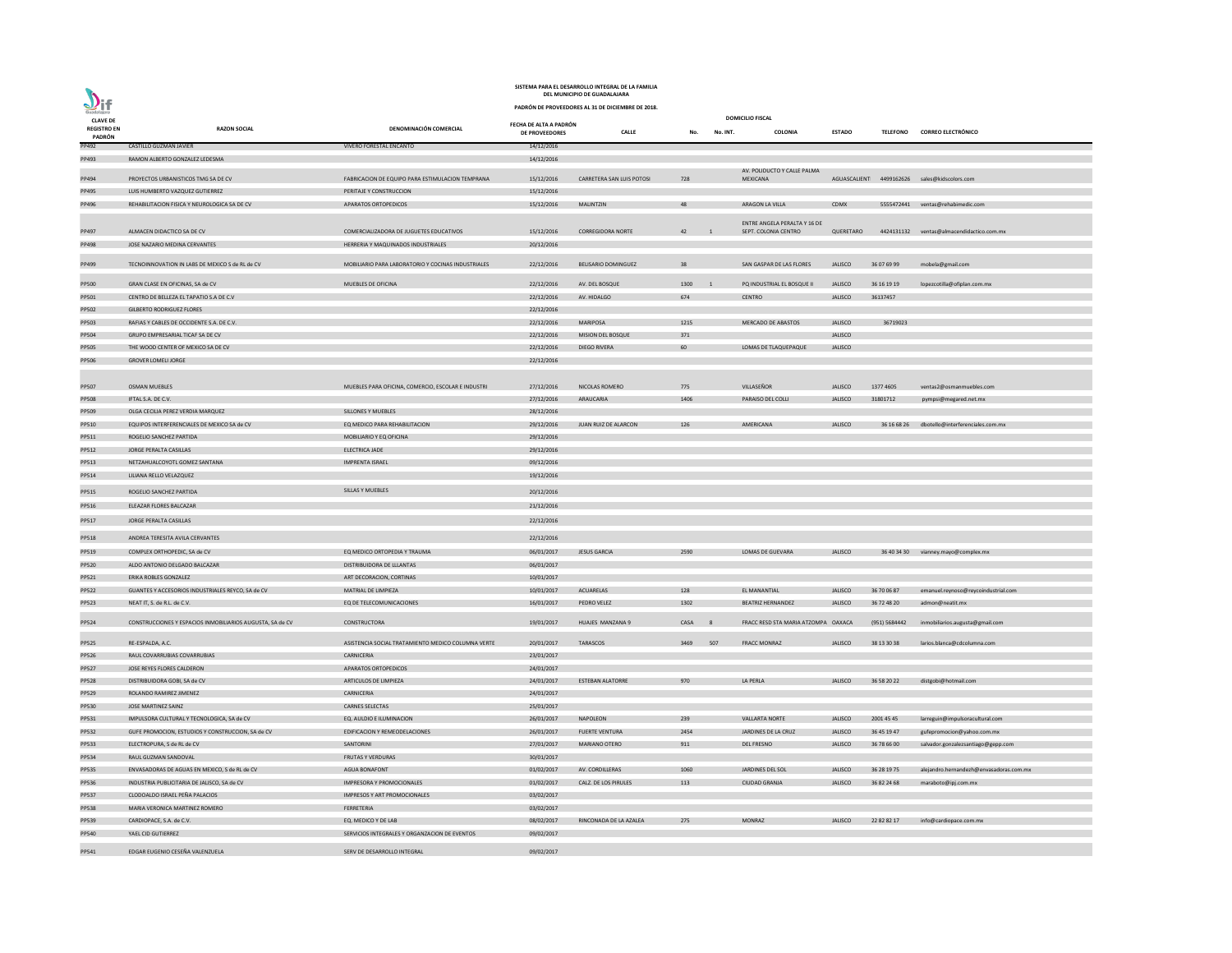| <b>CLAVE DE</b>              |                                                              |                                                   | FECHA DE ALTA A PADRÓN |                           |        |                | <b>DOMICILIO FISCAL</b>              |                |                          |                                                   |
|------------------------------|--------------------------------------------------------------|---------------------------------------------------|------------------------|---------------------------|--------|----------------|--------------------------------------|----------------|--------------------------|---------------------------------------------------|
| <b>REGISTRO EN</b><br>PADRÓN | <b>RAZON SOCIAL</b>                                          | DENOMINACIÓN COMERCIAL                            | DE PROVEEDORES         | <b>CALLE</b>              | No.    | No. INT.       | <b>COLONIA</b>                       | <b>ESTADO</b>  | <b>TELEFONO</b>          | <b>CORREO ELECTRÓNICO</b>                         |
| PP542                        | 5M CONSTRUCCIONES, SA de CV                                  | CONSTRUCCION                                      | 09/02/2017             | CAMINO A LA CALERILLA     | 373    |                | LOMA VERDE                           | <b>JALISCO</b> | 36 94 43 03              | cincomc@prodigy.net.mx                            |
|                              |                                                              |                                                   |                        |                           |        |                |                                      |                |                          |                                                   |
| PP543                        | PERFIL HUMANO SOLUTIONS, S.C.                                | SERVICIO EN RECURSOS HUMANOS Y CAPACITACION       | 09/02/2017             | <b>ISLOTE</b>             | 2425   |                | RINCONADA DE LA VICTORIA             | <b>JALISCO</b> | 96 27 57 99              | terecardenas@tcconsultores.mx                     |
| PP544                        | B&S TECHNOLOGY, S de RL de CV                                | MATERIAL QUIRURGICO PARA CRANEO Y COLUMNA         | 10/02/2017             | <b>FELIX MENDELSON</b>    | 5580   |                | RESIDENCIAL LA ESTANCIA              | <b>JALISCO</b> | 31 21 06 75              | bstechcompras@gmail.com                           |
| PP545                        | RADIAL LLANTAS SA DE CV                                      | COMPRA VENTA DE LLANTAS Y SERVICIO                | 10/02/2017             | AVE. LAZARO CARDENAS      | 2107   |                | <b>LAS TORRES</b>                    | <b>JALISCO</b> | 38107676                 | lolivares@radialllantas.com                       |
| PP546                        | SEMSA INFRAESTRUCTURA, S.A. DE C.V.                          | CONSTRUCCION                                      | 10/02/2017             | <b>MARTILLO</b>           | 2150   |                | PARQUE INDUSTRIAL EL ALAMO           | <b>JALISCO</b> | 36 66 93 54              | emorales@semsaco.com.mx                           |
| PP547                        | LUIS ENRIQUE ALCAZAR PADILLA                                 | EQ E INSTRIMENTAL MEDICO                          | 13/02/2017             |                           |        |                |                                      |                |                          |                                                   |
| <b>PP548</b>                 | JOSE FRANCISCO PORTILLO PABLOS                               | CONSTRUCCION                                      | 14/02/2017             |                           |        |                |                                      |                |                          |                                                   |
| PP549                        | CONSTRUINGENIUM, SA de CV                                    | CONSTRUCCION                                      | 15/02/2017             | <b>HACIENDA CORRALEJO</b> | 1300   | A              | <b>OBLATOS</b>                       | <b>JALISCO</b> | 36 27 14 30              | viviv25@hotmail.com                               |
| <b>PP550</b>                 | CARLOS ALBERTO HERNANDEZ PORRAS                              |                                                   | 20/02/2017             |                           |        |                |                                      |                |                          |                                                   |
| PP551                        | REPRESENTACIONES INDUSTRIALES DINAMINCAS, SA de CV           | FERRETEROI Y HERRAMIENTAS                         | 21/02/2017             | AV. LAZARO CARDENAS       | 727    |                | DEL SUR                              | <b>JALISCO</b> | 38 11 02 15              | ventas.gob@ridsamexico.com                        |
| <b>PP552</b>                 | PROMEDICA GARCIA, SA de CV                                   | MOBILIARIO, EQUIPO Y MATERIAL MEDICO              | 28/02/2017             | <b>BELEN</b>              | 1026   |                | ALCALDE BARRANQUITAS                 | <b>JALISCO</b> | 36 13 13 99              |                                                   |
|                              | MAXIMINO BARAJAS OROZCO                                      | <b>FUMIGACIONES</b>                               | 28/02/2017             |                           |        |                |                                      |                |                          | mromero@promedica-garcia.com                      |
| <b>PP553</b>                 |                                                              |                                                   |                        | LIBERTAD                  |        |                |                                      |                |                          |                                                   |
| <b>PP554</b>                 | IQ MEDICAL, S de RL de CV                                    | <b>EQUIPO MEDICO</b>                              | 06/03/2017             |                           | 1911   |                | AMERICANA                            | <b>JALISCO</b> | 15 61 77 28              | facturas@iqmedical.mx                             |
| <b>PP555</b>                 | NACURI, S de RL de CV                                        | SERVICIOS PROFESIONALES DE INGENIERIA             | 06/03/2017             | INDEPENDENCIA             | 1018   | 203            | PARQUES DEL BOSQUE                   | <b>JALISCO</b> | 36 69 34 34              | edgard.palomera@nacuri.com                        |
| <b>PP556</b>                 | EPSIC, ESTUDIOS, PROYECTOS Y SERVICIOS INTEGRALES PARA LA C, | CONSTRUCCION Y MANTENIMIENTO                      | 06/03/2017             | AV. VALLE DE AMECA        | 2531   |                | PARQUE REAL                          | <b>JALISCO</b> | 16 51 38 80              | epsicsa@gmail.com                                 |
| <b>PP557</b>                 | SILVA CONSTRUCCIONES Y SUPERVISION, SA de CV                 | CONSTRUCCION Y MANTENIMIENTO                      | 06/03/2017             | <b>JUAN TABLADA</b>       | 1320   |                | <b>MIRAFLORES</b>                    | <b>JALISCO</b> | 38 23 85 60              | ferr_9@hotmail.com                                |
| <b>PP558</b>                 | DISTRIBUIDORA MEXICANA DE RECUBRIMIENTOS, S.A. de C.V.       | COMERCIO Y FABRICACION DE PINTURA                 | 09/03/2017             | MANUEL GOMEZ MORIN        | 773    |                | JARD. DE SANTA ISABEL                | <b>JALISCO</b> | 36 51 44 22              | rosypinturasfmc@gmail.com                         |
| PP559                        | ABRAHAM BONIFACIO SANCHEZ ESPARZA                            | APARATOS ORTOPEDICOS                              | 09/03/2017             |                           |        |                |                                      |                |                          |                                                   |
| PP560                        | PRODUCTOS INFANTILES SELECTOS SA DE CV                       | PRINSEL                                           | 10/03/2017             | AV. VALLE DE LAS ALAMEDAS | 70     |                | FRACCIONAMIENTO IZCALLI DEL VAL CDMX |                | 36594135                 | jgomez@prinsel.com                                |
| PP561                        | SJ MEDICAL MEXICO, S de RL de CV                             | MATERIAL MEDICO CARDIOLOGIA                       | 21/03/2017             | AV. RUBEN DARIO           | 945    | 13             | <b>PRADOS PROVIDENCIA</b>            | <b>JALISCO</b> | 37 93 03 50              |                                                   |
| PP562                        | REHABILITACION FISICA Y NEUROLOGICA, SA de CV                | EQ DE REHAB Y ORTOPEDIA                           | 22/03/2017             | <b>MALINTZIN</b>          | 48     |                | ARAGON LA VILLA                      |                | CIUDAD DE ME 55 47 24 41 | refineurologica@gmail.com                         |
| PP563                        | ORTOPEDIA MOSTKOFF, SA de CV                                 | CALZADO ORTOPEDICO                                | 22/03/2017             | <b>MANUEL CARPIO</b>      | 253    |                | SANTA MARIA LA RIBERA                |                | CIUDAD DE ME 55 47 18 40 | Igarcia@ortopediamostkoff.com.mx                  |
| PP564                        | ODEPA, S.A. de C.V.                                          | <b>FRUTAS Y VERDURAS</b>                          | 24/03/2017             | ABEJA                     | 1080   |                | <b>COMERCIAL ABASTOS</b>             | <b>JALISCO</b> | 18 16 44 08              | monse@odepa.mx                                    |
| <b>PP565</b>                 | GAFCOM COMPANY, SA de CV                                     | PRODUCTOS FARMACEUTICOS                           | 28/03/2017             | <b>ISLA MEZCALA</b>       | 5006   | 27             | MIRADOR DEL TESORO                   | <b>JALISCO</b> | 31 35 22 47              | gafurlan@gafcom.com.mx                            |
| PP566                        | COMERCIALIZADORA DICLINSA, SA de CV                          | MATERIAL LABORATORIO                              | 28/03/2017             | AV. SANTA FE PISO 4       | 495    | - 1            | <b>CRUZ MANCA</b>                    |                |                          | DISTRITO FEDEI 044 331 2494104 amelo@diclinsa.com |
| PP567                        | ACEROS Y COMPLEMENTOS CONSTRUCTIVOS, SA de CV                | MATERIALES PARA CONSTRUCCION                      | 30/03/2017             | CARRETERA INDEPENDENCIA   | 1175   |                | RIO BLANCO                           | <b>JALISCO</b> | 33 64 25 37              | contacto@acerosycomplementos.com.mx               |
| <b>PP568</b>                 | ANA MARIA CASTILLO CHAVARRIA                                 | <b>COMPLEMENTOS QUIRURGICOS</b>                   | 30/03/2017             |                           |        |                |                                      |                |                          |                                                   |
| PP569                        | DIAKO ABC, SA de CV                                          | MATERIAL DIDACTICO Y MOBILIARIO INFANTIL          | 31/03/2017             | AV. GUADALAJARA           | 2389   |                | HOGARES DE NUEVO MEXICO              | <b>JALISCO</b> | 36 36 26 61              | ventas1@diako.com.mx                              |
| <b>PP570</b>                 | COLEGIO DE CONTADORES PUBLICOS DE GUADALAJARA JALISCO A.C.   | <b>ASESOR CONTABLE</b>                            | 10/04/2017             | <b>OSCAR WILDE</b>        | 5561   |                | <b>JARDINES VALLARTA</b>             | <b>JALISCO</b> | 36 29 74 45              | ccpg@ccpg.org.mx                                  |
| <b>PP572</b>                 | UN 24 DE DICIEMBRE, S de RL de CV                            | SERVICIO PARA EVENTOS Y LICORES                   | 24/04/2017             | PROL. GONZÁLEZ GALLO      | 1897 3 |                | SAN SEBASTIANITO                     | <b>JALISCO</b> | 36 10 14 10              | administracion@veinticuatro.mx                    |
|                              | FERNANDO ATILANO ANZALDO                                     | <b>TORTILLERIA</b>                                |                        |                           |        |                |                                      |                |                          |                                                   |
| PP573                        |                                                              |                                                   | 25/04/2017             |                           |        |                |                                      |                |                          |                                                   |
| <b>PP574</b>                 | FOTO REGIS COMPAÑIA IMPORTADORA FOTOGRAFICA S.A. DE C.V.     | VENTA DE EQUIPO FOTOGRAFICO                       | 26/04/2017             | AV. VALLARTA              | 1525   | $\overline{B}$ | AMERICANA                            | <b>JALISCO</b> | 38750454                 | guadalajara_ventas@fotoregis.com                  |
| <b>PP575</b>                 | TENT AND LOGISTIC MEXICO, SA de CV                           | <b>EQUIPO PARA EVENTOS</b>                        | 07/03/2017             | TIZIANO                   | 5133 D |                | REAL VALLARTA                        | <b>JALISCO</b> | 20 03 20 20              | info@carpasylogistica.com                         |
| <b>PP576</b>                 | FIRMITAS CONSTRUCTA, SA de CV                                | <b>CONSTRUCCIÓN</b>                               | 05/04/2017             | LÁZARO CÁRDENAS           | 435    | 37             | PARQUES DE TESISTAN                  | <b>JALISCO</b> | 31 65 87 60              | firmitasconstructa1@hotmail.com                   |
| <b>PP577</b>                 | MEDICAMEX, SA de CV                                          | MATERIAL MEDICO                                   | 12/05/2017             | AMADO NERVO               | 746    |                | 1 LADRON DE GUEVARA                  | <b>JALISCO</b> | 38 17 08 52              |                                                   |
| <b>PP578</b>                 | COMERCIALIZADORA MASTER EVENT, SA de CV                      | PRODUCCION DE EVENTOS                             | 15/05/2017             | AV. MARIANO OTERO         | 3433   |                | 407 VERDE VALLE                      | <b>JALISCO</b> | 15 25 29 12              | mastereventgdl@gmail.com                          |
| PP579                        | JOSE RAUL MERCADO GONZALEZ                                   | SUMINISTROS DENTALES                              | 19/05/2017             |                           |        |                |                                      |                |                          |                                                   |
| <b>PP580</b>                 | MARIA EUGENIA CHAVEZ ALANIS                                  | <b>EQUIPO MEDICO</b>                              | 24/05/2017             |                           |        |                |                                      |                |                          |                                                   |
| PP581                        | JESUS CRISTOBAL MARQUEZ BERNAL                               | <b>DEPOSITO DENTAL</b>                            | 24/05/2017             |                           |        |                |                                      |                |                          |                                                   |
| <b>PP582</b>                 | GRUPO ABASTECEDOR REYCO SA DE CV                             | VENTA DE EQUIPO Y UTENSILIOS DE COCINA            | 25/05/2017             | AVENIDA LA PAZ            | 919    |                | <b>CENTRO</b>                        | <b>JALISCO</b> | 36821070                 | jesus@reyco.com.mx                                |
| PP583                        | INFRA, SA de CV                                              | EQUIPO MEDICO VENTARENTA                          | 25/05/2017             | R. MICHEL                 | 1709   |                | ATLAS                                | <b>JALISCO</b> | 36 68 20 34              | oxigmedgdl@infra.com.mx                           |
| PP584                        | SISTEMAS DE SEGURIDAD E HIGIENE DEL PACIFICO, SA de CV       | EQ DE SEGURIDAD INDUSTRIAL                        | 26/05/2017             | <b>ENCINO</b>             | 1630   |                | <b>DEL FRESNO</b>                    | <b>JALISCO</b> | 38 12 92 80              | rarcos@seguridadpacifico.com                      |
| <b>PP585</b>                 | LISTEN UP DE MEXICO, SA de CV                                | TELEMARKETING Y ASESORIA PUBLICITARIA             | 30/05/2017             | <b>MILAR</b>              | 2784   |                | PROVIDENCIA 4a SECCION               | <b>JALISCO</b> | 35 60 30 00              | amurillo@listenuo.com.mx                          |
| <b>PP586</b>                 | SISTEMAS OPERATIVOS DE OCCIDENTE, SA de CV                   | <b>TELEFONIA Y REDES</b>                          | 31/05/2017             | <b>CUBILETE</b>           | 2953   |                | 101 JARD PLAZA DEL SOL               | <b>JALISCO</b> | 47 37 66 55              | karina.lopez@sooc,mx                              |
| <b>PP587</b>                 | ABEL ADRIAN GONZALEZ MARTIN                                  | 212 PRODUCTIONS                                   | 30/05/2017             |                           |        |                |                                      |                |                          |                                                   |
| <b>PP588</b>                 | PATRONATO DE APOYO DEL HOSPITAL GENERAL DE OCCIDENTE AC      | FARMACIA DE INTERES SOCIAL                        | 31/05/2017             | AV. ZOQUIPAN              | 1050   |                | <b>ZOQUIPAN</b>                      | <b>JALISCO</b> | 31110456                 | patronatohgo@prodigy.net.mx                       |
| PP589                        | GRUPO EMEQUR, SA de CV                                       | MATERIAL Y EQUIPO MEDICO                          | 02/06/2017             | AV. LAZARO CARDENAS       | 2895   |                | JARD. DEL BOSQUE                     | JALISCO        | 13 68 23 23              | gerenciagdl@emequr.com.mx                         |
| PP590                        | GDL ORTHOPEDIC, SA de CV                                     | PROTESIS ORTOPEDICA                               | 02/06/2017             | VENUSTIANO CARRANZA       | 445    |                | EL RETIRO                            | <b>JALISCO</b> | 36 13 79 39              | ventas@gdlorthopedic.com.mx                       |
| PP591                        | ERGONOMIA PRODUCTIVIDAD S.A. DE C.V.                         | COMERCIALIZACION DE MOBILIARIO DE OFICINA, ESCUEL | 06/06/2017             | <b>GOBERNADOR CURIEL</b>  | 1672   |                | <b>MORELOS</b>                       | <b>JALISCO</b> | 3315686382               | ergonomia@tecnomueble.com                         |
|                              |                                                              |                                                   |                        |                           |        |                |                                      |                |                          |                                                   |
| PP592                        | VERONICA ISLAS GOMEZ                                         | <b>IMPRESORA</b>                                  | 07/06/2017             |                           |        |                |                                      |                |                          |                                                   |
| PP593                        | SARA PAULINA MARTINEZ NERI                                   | FERRETERIA Y MATERIALES PARA CONSTRUCCION         | 07/06/2017             |                           |        |                |                                      |                |                          |                                                   |
| PP594                        | MANTENIMIENTO Y PROYECTOS EN EDIFICIO INTELIGENTE S.A DE C.V | MANPIEI EQUIPOS DE SEGURIDAD                      | 14/06/2017             | AV. ARROYO SECO           | 1400   | 90             | GEOVILLAS LOS OLIVOS II              | <b>JALISCO</b> | 31205158                 | eric.ramirez@manpei.com.mx                        |
| <b>PP595</b>                 | <b>CARLOS IBARRA MORENO</b>                                  | HERRERIA IBARRA                                   | 14/06/2017             |                           |        |                |                                      |                |                          |                                                   |
| PP596                        | ARTURO MARGARITO LOPEZ GOMEZ                                 | A CREATIVE                                        | 14/06/2017             |                           |        |                |                                      |                |                          |                                                   |
| <b>PP597</b>                 | MARIA VERONICA MARTINEZ ROMERO                               | FERRETERIA                                        | 14/06/2017             |                           |        |                |                                      |                |                          |                                                   |
| PP598                        | CESAR OMAR AGUILAR SANCHEZ                                   | LIBRERIA EL CRISOL DE LA PSICOLOGIA               | 06/04/2017             |                           |        |                |                                      |                |                          |                                                   |

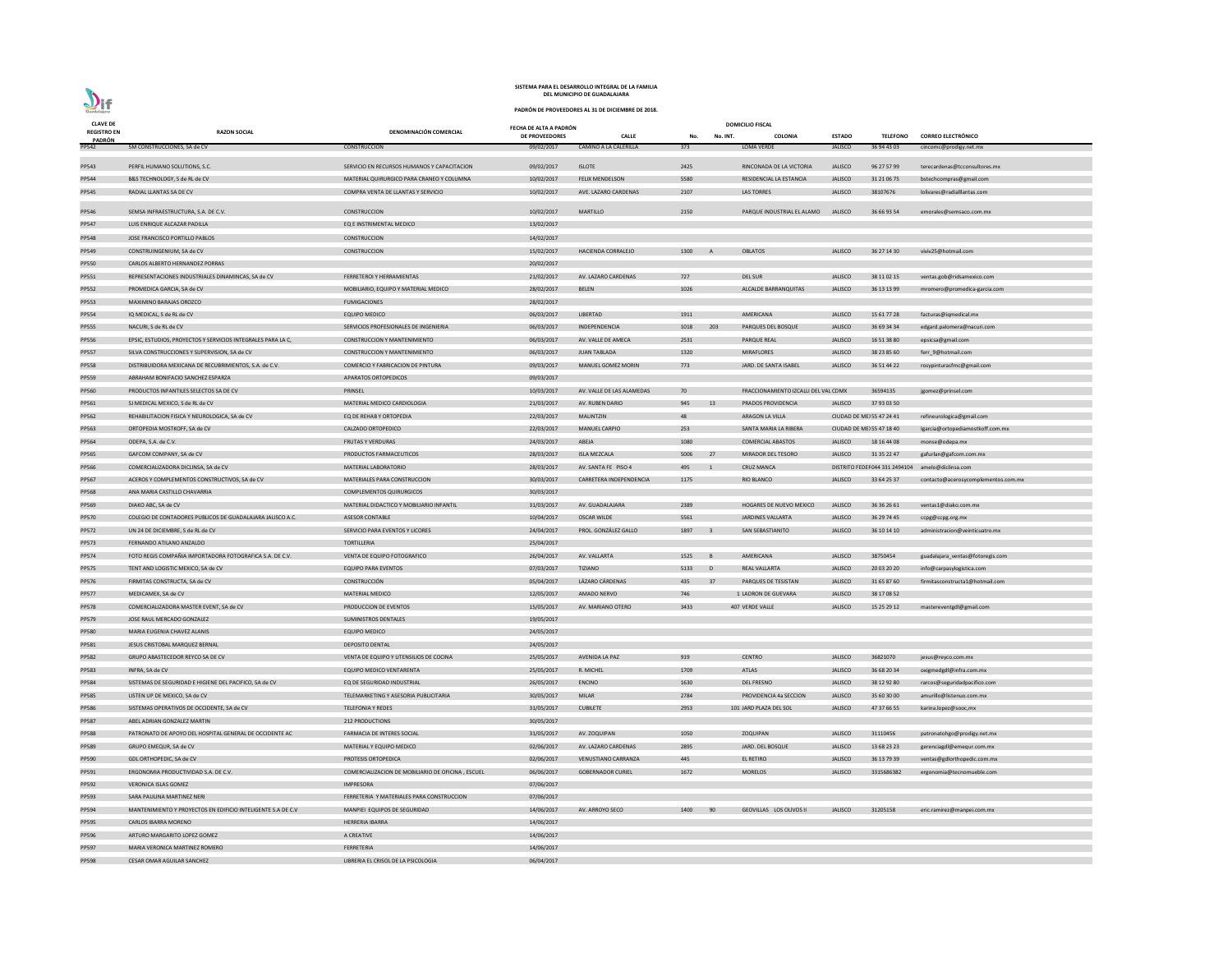| <b>CLAVE DE</b>              |                                                                              |                                                               | FECHA DE ALTA A PADRÓN   |                             |                 |          | <b>DOMICILIO FISCAL</b>                                     |                |                       |                                                            |
|------------------------------|------------------------------------------------------------------------------|---------------------------------------------------------------|--------------------------|-----------------------------|-----------------|----------|-------------------------------------------------------------|----------------|-----------------------|------------------------------------------------------------|
| <b>REGISTRO EN</b><br>PADRÓN | <b>RAZON SOCIAL</b>                                                          | DENOMINACIÓN COMERCIAL                                        | DE PROVEEDORES           | <b>CALLE</b>                | No.             | No. INT. | <b>COLONIA</b>                                              | <b>ESTADO</b>  | <b>TELEFONO</b>       | <b>CORREO ELECTRÓNICO</b>                                  |
| PP599                        | SOLUCIONES TECNOLOGICAS EN INFORMATICA SA DE CV                              | COMPRA Y VENTA DE EQUIPOS, REDES, CCTV Y TECNOLOGIA           | 17/04/2017               | PAVO                        | 447             |          | <b>ENTRE NUEVA GALICIA Y LIBERTAD,</b><br><b>COL CENTRO</b> | <b>JALISCO</b> | 36141126              | alberto@solutec.com.mx                                     |
|                              |                                                                              |                                                               |                          |                             |                 |          |                                                             |                |                       |                                                            |
| PP600                        | BELLTEC DE MEXICO SA DE CV                                                   | COMPRA VENTA DE APARATOS PARA SORDERA                         | 17/04/2017               | AVENIDA UNIÓN No.           | 489             |          | LAFAYETTE                                                   | <b>JALISCO</b> | 38103954              | ceo@beltonemexico.com y adolfovillarrealramirez@gmai l.com |
| PP601                        | XEROLOGIX, S.A. de C.V.                                                      | COMERCIALIZADORA E IMPORTADOR                                 | 16/06/2016               | AV. AMÉRICAS                | 1500            | 1700     | <b>COUNTRY CLUB</b>                                         | <b>JALISCO</b> | 41703600              | ventas@xerologix.com                                       |
| PP602                        | ROSH MEDICA, S.A. DE C.V.                                                    | VENTA Y RENTA DE ARTICULOS DE ORTOPEDIA                       | 17/04/2017               | JOSÉ BONIFACIO ANDRADE      | 2670            |          | LOMAS DE GUEVARA                                            | <b>JALISCO</b> | 38131998              | info@roshmedica.com                                        |
| PP603                        | SUPLEMENTOS ORTOBIOLOGICOS E IMPLANTES, S de RL de CV                        | EQ MEDICO ORTOPEDICO                                          | 15/06/2017               | <b>REFORMA</b>              | 3001            |          | RESID JUAN MANUEL                                           | <b>JALISCO</b> | 36 40 03 41           | suplementosortobiologicoseimpl@gmail.com                   |
| PP604                        | MILENIO MOTORS, SA de CV                                                     | <b>VENTA DE VEHICULOS</b>                                     | 16/06/2017               | PERIFERICO PONIENTE         | 2001            |          | SAN JUAN DE OCOTAN                                          | <b>JALISCO</b> | 38 32 28 00           | ventasagobierno@mileniomotors.com                          |
| PP605                        | ADRIANA ORTIZ WALLS GARCIA                                                   | FUMIGADORA                                                    | 16/06/2017               |                             |                 |          |                                                             |                |                       |                                                            |
| PP606                        | NUEVA AUTOMOTRIZ OCCIDENTAL, SA de CV                                        | COMERCIALIZADORA DE AUTOS                                     | 16/06/2017               | AV. LAZARO CARDENAS         | 2603            |          | <b>COMERCIAL ABASTOS</b>                                    | <b>JALISCO</b> | 31 34 44 24           | rguardado@naosa.com.mx                                     |
| PP607                        | SOLUCION INTEGRAL EN MUEBLES SA DE CV                                        | COMPRA VENTA Y DISTRIBUCION DE MOBILIARIO                     | 16/06/2017               | AV. CRUZ DEL SUR            | 3213            |          | LOMA BONITA EJIDAL                                          | <b>JALISCO</b> | 3335634730            | ventas02@ofispa2io.com                                     |
| <b>PP608</b>                 | CORP.ESPECIALIZADA EN MANT.Y SERVICIOS INDUSTRIALES SA DE CV                 | MANTENIMIENTO VEHICULAR E INDUSTRIAL                          | 16/06/2017               | <b>JOSE CARRILLO</b>        | 3375            |          | LOMAS DE POLANCO                                            | <b>JALISCO</b> | 38.10.93.34           | cpruiz@cemsimexico.com                                     |
| PP609                        | VAMSA LAS FUENTES, SA de CV                                                  | <b>VENTA DE VEHICULOS</b>                                     | 19/06/2017               | AV. LOPEZ MATEOS SUR        | 6001            |          | <b>GUSTAVO DIAZ ORDAZ</b>                                   | <b>JALISCO</b> |                       | 044 3331343131 rodolfo.rivera@nissanlasfuentes.mx          |
| PP610                        | CAMIONES SELECTOS S. DE R.L. DE C.V.                                         | <b>CAMIONES DE CARGA</b>                                      | 21/06/2017               | R. MICHEL                   | 2580            |          | MIRADOR EL ALAMO                                            | <b>JALISCO</b> | 46240200              | teresa.velazquez@camionesselectos.com                      |
| PP611                        | CARD SYSTEMS DE MEXICO SA DE CV                                              | FABRICACION Y VENTA DE TARJETA E IDENTIFICACION IM            | 22/06/2017               | CALZ. JESUS GONZALEZ GALLO  | 2770            |          | MIRADOR EL ALAMO                                            | <b>JALISCO</b> | 36358508              | cardsystems.pimentel@gmail.com                             |
| PP612                        | IMPRE RAPID ARTE IMPRESA, SA de CV                                           | <b>IMPRESORA</b>                                              | 04/07/2017               | <b>GREGORIO DAVILA</b>      | 21              |          | <b>DEL REFUGIO</b>                                          | <b>JALISCO</b> | 38 26 85 80           | javiermanon66@hotmail.com                                  |
| PP613                        | MACRO FARMACIAS, SA de CV                                                    | MEDICAMENTO ESPECIALIZADO                                     | 04/07/2017               | <b>CINTRA</b>               | 899             |          | AUTOCINEMA                                                  | <b>JALISCO</b> | 36 40 42 52           | macrofarmacias@hotmail.com                                 |
| PP614                        | ESTRATEGIA HOSPITALARIA, SA de CV                                            | INSUMOS MEDICOS Y MEDICAMENTOS                                | 05/07/2017               | AV. INGLATERRA              | 2684            |          | ARCOS SUR                                                   | <b>JALISCO</b> | 36 30 62 14           | marcela.padilla@ehospitalaria.com                          |
| PP615                        | JOSE CORTES MANUEL                                                           | UNIFORMES Y EQUIPO INDUSTRIAL                                 | 11/07/2017               |                             |                 |          |                                                             |                | 3338119930            | segfacil@prodigy.net.mx                                    |
| PP616                        | ARMY UNIFORMES SA DE CV                                                      | FRBICACION Y VENTA DE UNIFORMES Y CALZADO                     | 11/07/2017               | <b>GRECIA</b>               | 14              |          | <b>CENTRO</b>                                               | <b>JALISCO</b> | 3336582295            | armyuniformes@hotmail.com                                  |
| PP617                        | ORTOGAR, SA de CV                                                            | EQ. ORTOPEDICO                                                | 14/07/2017               | YOLANDA DEL CARMEN CARDENAS | 5438            |          | PASEOS DEL SOL                                              | <b>JALISCO</b> | 36 34 46 34           | dgortogar@hotmail.com                                      |
| PP618                        | CORPORATIVA MEXDAR SA DE CV                                                  | <b>CONSULTORIA EN SISTEMAS</b>                                | 18/07/2017               | VALLARTA                    | 3040            | 302      | <b>VALLARTA PONIENTE</b>                                    | <b>JALISCO</b> | 3318111324            | drivera.cne@hotmail.com                                    |
| PP619                        | <b>GRUPO DAHIVON S.C</b>                                                     | <b>CONSULTORIA EN SISTEMAS</b>                                | 18/07/2017               | <b>TECOLOTE</b>             | 2               |          | JARDINES DE SANTA MARIA                                     | <b>JALISCO</b> |                       |                                                            |
| PP620                        | <b>ISAIAS RODRIGUEZ GOMEZ</b>                                                | ARQUITECTURA Y CONSTRUCCION                                   | 19/07/2017               |                             |                 |          |                                                             |                |                       |                                                            |
| PP621                        | CONSTRUCTORA ANGUIBARA N.G., SA de CV                                        | CONSTRUCTORA                                                  | 20/07/2017               | ANALCO                      | 342             |          | ANALCO                                                      | <b>JALISCO</b> | 12 03 17 51           | anguibarang@hotmail.com                                    |
| PP622                        | FARMATORBA ESPECIALIZADA SA DE CV                                            | <b>FARMACIA SIN MINISUPER</b>                                 | 21/07/2017               | AV. PASEO DE LOS LEONES     | 1684            |          | 20 A LAS CUMBRES SECTOR 1                                   |                | NUEVO LEON 3332017794 | admon.farmatobagmail.com                                   |
| PP623                        | EDC EDIFICACIONES, SA de CV                                                  | <b>CONSTRUCCION</b>                                           | 26/07/2017               | HDA. JARAMILLO              | 3208            |          | <b>BALCONES DE OBLATOS</b>                                  | <b>JALISCO</b> | 36 65 20 44           | galbino@terra.com.mx                                       |
| PP624                        | MARK DISEÑO INTEGRAL SA DE CV                                                | DISEÑO INDUSTRIAL                                             | 27/07/2017               | CAYENA                      | 2558            |          | PROVIDENCIA                                                 | <b>JALISCO</b> | 38175431              | contacto@markintegral.com                                  |
| <b>PP625</b>                 | INGENIEROS ELECTRICOS MEDINA SA DE CV                                        | <b>PANELES SOLARES</b>                                        | 08/08/2017               | <b>FELIX MENDLSSON</b>      | 5512            |          | LA ESTANCIA                                                 | <b>JALISCO</b> | 36-29-1229            | ing_medinav30@hotmail.com                                  |
| PP626                        | INNOVACION Y DESARROLLO EN SISTEMAS DE VANGUARDIA SA DE CV                   | SISTEMA DE ELECTRONICA Y SOLAR                                | 10/08/2017               | <b>ANTONIO MEDINA</b>       | 4518            |          | <b>EL CARMEN</b>                                            | <b>JALISCO</b> | 36465230              | julio@emcom.com.mx                                         |
|                              |                                                                              |                                                               |                          |                             |                 |          |                                                             |                |                       |                                                            |
| PP627                        | JOSE NIEVES GARCIA PONCE                                                     | INSTALACION DE SISTEMAS SOLARES                               | 10/08/2017               |                             |                 |          |                                                             | <b>JALISCO</b> |                       |                                                            |
| <b>PP628</b>                 | VICTOR ALONSO MUÑOZ LEDEZMA                                                  | REFACCIONARIA AUTOMOTRIZ                                      | 10/08/2017               | APOLO                       | 1086 B          |          | OBRERA                                                      | <b>JALISCO</b> | 36177068              | alon.18@hotmail.com                                        |
| PP629                        | PROMOTORA DE SERVICIO GC, SA de CV                                           | SERVICIOS DE LIMPIEZA                                         | 10/08/2017               | PASEO LOMAS ALTAS           | 570 3           |          | PATRIA UNIVERSIDAD                                          | <b>JALISCO</b> | 36 40 19 99           | ventas@goclean.com.mx                                      |
| PP630                        | MARIA ALEJANDRA TABAREZ DELGADILLO                                           | <b>IMPRESIONES</b>                                            | 14/08/2017               |                             |                 |          |                                                             | <b>JALISCO</b> |                       |                                                            |
| PP631                        | MARIO ALBERTO MAGAÑA AGUILAR                                                 | HERRERIA                                                      | 14/08/2017               |                             |                 |          |                                                             | <b>JALISCO</b> |                       |                                                            |
| PP632                        | MARGARITA HERNANDEZ HERNANDEZ                                                | <b>FABRICA PRODUCTOS METALICOS</b>                            | 15/08/2017               | RIO DE JANEIRO              | 10              |          | <b>EL VERGEL</b>                                            | <b>JALISCO</b> | 36 92 81 95           | administracion@crumar.com.mx                               |
| PP633                        | CONSTRUCTORA ANGUIBARAN.G., SA de CV                                         | <b>CONSTRUCTORA</b>                                           | 15/08/2017               | ANALCO                      | 342             |          | ANALCO                                                      | <b>JALISCO</b> | 12 03 17 51           | anguibarang@hotmail.com                                    |
| PP634                        | ALBERTO ISMAEL CORTES BANDERAS                                               | AUDIO, ILUMINACION Y VIDEO                                    | 21/08/2017               |                             |                 |          |                                                             | <b>JALISCO</b> |                       |                                                            |
| PP635                        | EDGAR COUTTOLENC RODRIGUEZ                                                   | ACONDICIONAMIENTO Y AISLAMIENTO ACUSTICO                      | 23/08/2017               |                             |                 |          |                                                             | <b>JALISCO</b> |                       |                                                            |
| PP636                        | DEBRA YOMAIRA JIMENEZ GONZALEZ                                               | <b>JUEGOS INFANTILES</b>                                      | 29/08/2017               |                             |                 |          |                                                             | <b>JALISCO</b> |                       |                                                            |
| PP637                        | QVIC CORPORATION, S de RL de CV                                              | <b>JUEGOS INFANTILES</b>                                      | 30/08/2017               | LOPEZ MATEOS SUR            | 4550 6          |          | <b>FRANCISCO SARABIA</b>                                    | <b>JALISCO</b> | 36 31 66 86           | susy@qvic.mx                                               |
| PP638                        | <b>OPERADORA MRVS</b>                                                        | <b>EVENTOS MASIVOS Y BANQUETES</b>                            | 31/08/2017               | <b>DIAMANTE</b>             | 2626 A          |          | <b>BOSQUES DE LA VICTORIA</b>                               | <b>JALISCO</b> | 3331567386            |                                                            |
| PP639                        | FIDEL OSVALDO GONZALEZ CALDERON                                              | FERIAS, EXPOS, STANDS                                         | 31/08/2017               |                             |                 |          |                                                             | <b>JALISCO</b> |                       |                                                            |
| PP640                        | COMERCIALIZADORA PROMO LINE, SA DE CV                                        | ARTICULOS PROMOCIONALES                                       | 31/08/2017               | CALZ. DE LOS FRESNOS        | 66 B            |          | CD. GRANJA                                                  | <b>JALISCO</b> | 36 31 81 85           | ventas@promolinegdl.com                                    |
|                              |                                                                              |                                                               |                          |                             |                 |          |                                                             |                |                       |                                                            |
| PP641<br>PP642               | COMERCIALIZADORA INDUSTRIAL DE ZAPOPAN SA DE CV<br>SANDRA BALLESTEROS SALIDO | PROD. DE LIMPIEZA FABRICAN<br>ORGANIZACION DE EVENTOS, FERIAS | 31/08/2017<br>05/09/2017 | PRIV. ABEL SALGADO VELASCO  | 35              |          | ARROYO HONDO                                                | <b>JALISCO</b> | 333-189-0156          |                                                            |
| PP643                        | ROBERTO DE JESUS GARCIA MARTIN                                               | SERVICIOS DE ARQUITECTURA                                     | 06/09/2017               |                             |                 |          |                                                             |                |                       |                                                            |
| PP644                        | CORPORATIVO EMPRESARIAL NOSOLON SA DE CV                                     | RESTAURACION JUEGOS INFANTILES                                | 07/09/2017               | AV. LUDWIN VAN BETETHOVEN   | 5042            |          | LA ESTANCIA                                                 | <b>JALISCO</b> |                       |                                                            |
|                              |                                                                              |                                                               |                          |                             |                 |          |                                                             |                |                       |                                                            |
| PP645                        | SERVICIOS COMERCIALES DE LIMPIEZA, S de RL de CV                             | PRODUCTOS DE LIMPIEZA Y ABARROTE                              | 08/09/2017               | <b>HIDALGO</b>              | 100             |          | INDIGENA SAN JUAN DE OCOTAN JALISCO                         |                | 14 04 66 66           | vemtas@romsa.com.mx                                        |
| PP646                        | RAUL ANGEL NAVARRO ZATARAIN                                                  | JUEGOS INFANTILES Y ESTRUCTURAS METALICAS                     | 13/09/2017               |                             |                 |          |                                                             |                |                       |                                                            |
| PP647                        | <b>ACRYMAQUETAS S.A</b>                                                      | CORTE Y VENTA DE ACRILICO                                     | 13/09/2017               | <b>JUAN MANUEL</b>          | 1401 B          |          | LADRON DE GUEVARA                                           | <b>JALISCO</b> | 36324225              | lydia@acrymaquetas.com                                     |
| PP648                        | MEDICAL RECOVERY, SA de CV                                                   | <b>MATERIAL DE CURACION</b>                                   | 13/09/2017               | CALZ. DEL AGUILA            | 30 <sup>°</sup> |          | <b>MODERNA</b>                                              | <b>JALISCO</b> | 33 36 62 74           |                                                            |
| PP649                        | GRUPO IDEENT, SA de CV                                                       | MATERIAL DENTAL, PODOLOGIA                                    | 14/09/2017               | <b>FEDERALISMO NORTE</b>    | 621             |          | SAGRADA FAMILIA                                             | <b>JALISCO</b> | 38 27 30 11           | gaby@dentalramos.com                                       |
| PP650                        | GASTRONOMICA ALPHA SA DE CV                                                  | SERVICIO DE ALIMENTOS, COFFE BREACK, LUNCH, EVENTS            | 14/09/2017               | VALLE DE LOS ROBLES         | 308             |          | <b>VALLE DORADO</b>                                         | <b>JALISCO</b> | 31100047              | comedores.alpha@gmail.com                                  |
| PP651                        | GUILLERMO WOLFRANG PARRA RESENDIZ                                            | PRODUCE Y COMUNICA                                            | 18/09/2017               |                             |                 |          |                                                             |                |                       |                                                            |
| PP652                        | TRAUMASERVICE INTERNACIONAL, SA de CV                                        | IMPLANTES PARA COLUMNA VERTEBRAL                              | 18/09/2017               | COLOMOS                     | 3048 A          |          | LOMAS PROVIDENCIA                                           | <b>JALISCO</b> | 36 42 75 01           | j.perez@tsi.mx                                             |

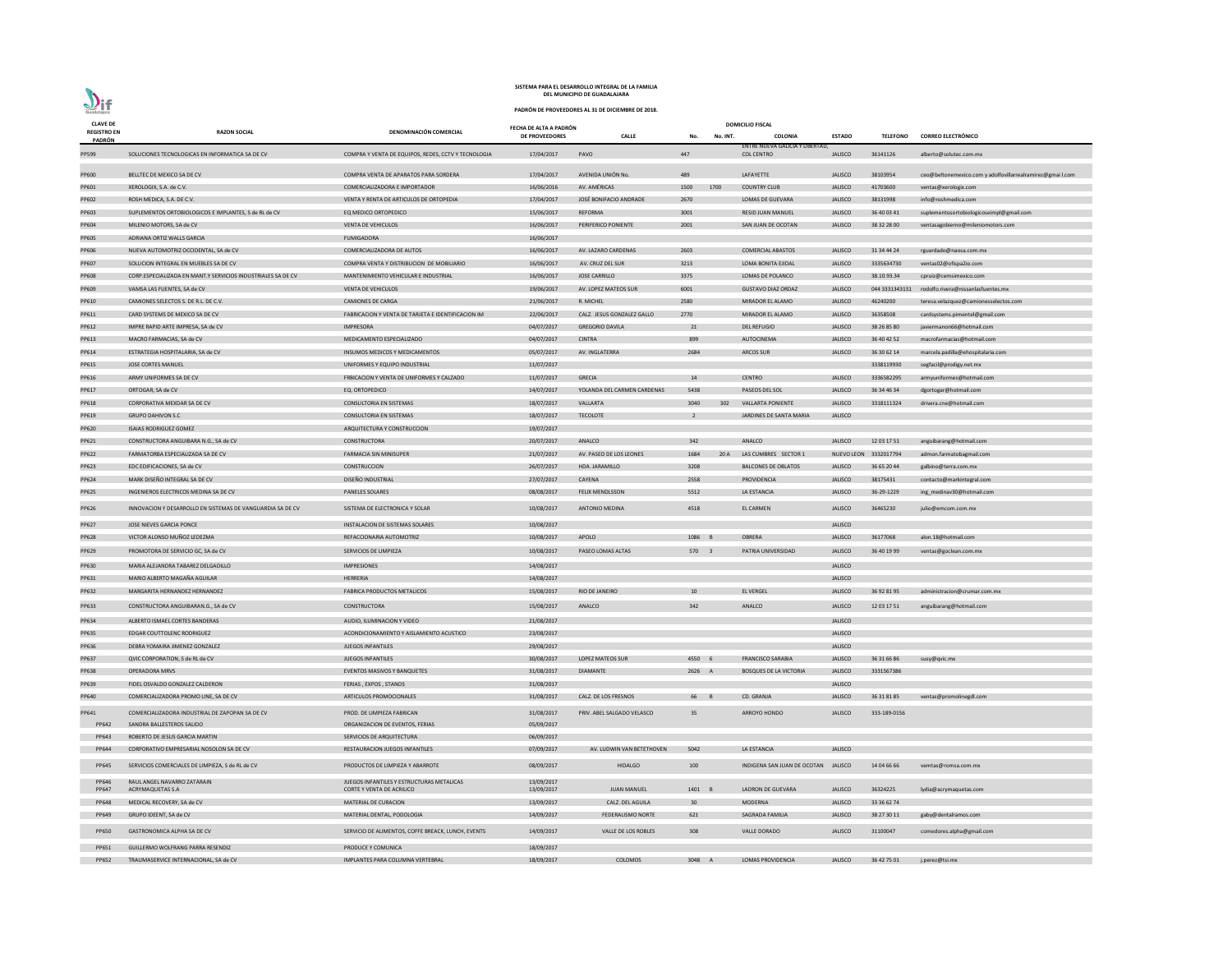# $\sum_{\text{Goodalajara}}$

## **SISTEMA PARA EL DESARROLLO INTEGRAL DE LA FAMILIA DEL MUNICIPIO DE GUADALAJARA**

| <b>CLAVE DE</b>              |                                                           |                                                      | FECHA DE ALTA A PADRÓN |                           |                |              | <b>DOMICILIO FISCAL</b>    |                         |                 |                                            |
|------------------------------|-----------------------------------------------------------|------------------------------------------------------|------------------------|---------------------------|----------------|--------------|----------------------------|-------------------------|-----------------|--------------------------------------------|
| <b>REGISTRO EN</b><br>PADRÓN | <b>RAZON SOCIAL</b>                                       | <b>DENOMINACIÓN COMERCIAL</b>                        | <b>DE PROVEEDORES</b>  | <b>CALLE</b>              | No.            | No. INT.     | <b>COLONIA</b>             | <b>ESTADO</b>           | <b>TELEFONO</b> | <b>CORREO ELECTRÓNICO</b>                  |
| PP653                        | ANAIS ARELANO LOZANO                                      | <b>RENTA DE MOBILIARIO</b>                           | 19/09/2017             |                           |                |              |                            |                         |                 |                                            |
| PP654                        | IRMA OROZCO RUIZ                                          | EQ DE AUDIO, VIDEO E ILUMINACION                     | 19/09/2017             |                           |                |              |                            |                         |                 |                                            |
| <b>PP655</b>                 | PROYECTOS DE LA CONSTRUCCION METRAN, SA de CV             | CONSTRUCTORA                                         | 19/09/2017             | JOSE GUADALUPE MONTENEGRO | 1886 102       |              | AMERICANA                  | JALISCO                 |                 |                                            |
|                              |                                                           |                                                      |                        |                           |                |              |                            |                         |                 |                                            |
| PP656                        | PLAN Y ACCION EN CONSTRUCCION, SA de CV                   | CONSTRUCTORA                                         | 19/09/2017             | ANTONIO VALERIANO         | 3280           |              | CAMPO POLO CHAPALITA       | <b>JALISCO</b>          |                 |                                            |
| <b>PP657</b>                 | ACTIVA ZONE S.A. DE C.V.                                  | FABRICACION Y COMERCIALIZACION DE MOBILIARIO URBAN   | 20/09/2017             | JOSE GUADALUPE ZUNO       | 2179 6         |              | LAPAYETTE                  | <b>JALISCO</b>          | 38131879        | activazone@gmail.com                       |
| <b>PP658</b>                 | OLIVER MACEDO MENDEZ                                      | <b>COMERCIO DE ALIMENTOS</b>                         | 20/09/2017             |                           |                |              |                            |                         |                 |                                            |
| PP659                        | SILVIA YOLANDA SANTIAGO GALLARDO                          | <b>CARNES Y PESCADO</b>                              | 22/09/2017             |                           |                |              |                            |                         |                 |                                            |
| PP660                        | ALAMBRADOS GUADALAJARA SA DE CV                           |                                                      |                        | TABASCO                   | 1478           |              | LA NORMAL                  | <b>JALISCO</b>          | 3338233131      |                                            |
|                              |                                                           | INSTALACION DE MALLA CICLONICA, REJA DE ACERO, CER   | 26/09/2017             |                           |                |              |                            |                         |                 | alambrados@alambradosguadalajara.com.mx    |
| PP661                        | UNIQUE ART DE MEXICO, SA de CV                            | <b>MOBILIARIO</b>                                    | 26/09/2017             | AV. VALLARTA LOCAL R14    | 3959           |              | DON BOSCO VALLARTA         | <b>JALISCO</b>          |                 |                                            |
| PP662                        | PROVEEDORA DE MATERIAL QUIRURGICO SA DE CV                | APARATOS ORTOPEDICOS MARCA ZIMMER, ALPHATEC          | 27/09/2017             | <b>AV PATRIA</b>          | 2591           |              | RESIDENCIAL PATRIA         | <b>JALISCO</b>          | 36-56-95-15     | creditocobranza@pmq.com.mx                 |
| PP663                        | <b>RENSEN SA DE CV</b>                                    | SERVICIO DE CONTABILIDAD Y AUDITORIA                 | 02/10/2017             | <b>CUAHUTEMOC</b>         | 421            |              | CIUDAD DEL SOL             | <b>JALISCO</b>          |                 | corporativo1969@hotmail.com                |
| PP664                        | <b>LOSEDECK SA DE CV</b>                                  | <b>DESPACHO CONTABLE</b>                             | 02/10/2017             | CUAHUTEMOC                | 421            |              | <b>CUIDAD DEL SOL</b>      | <b>JALISCO</b>          | 33315796        |                                            |
| <b>PP665</b>                 | JENNIFER CARRILLO GARCIA                                  | LABORATORIO DENTAL                                   | 03/10/2017             |                           |                |              |                            |                         |                 |                                            |
| PP666                        | ABASTECEDORA DE SERVICIOS MEDICOS DE MEXICO, SA de CV     | PRODUCTOS FARMACEUTICOS                              | 03/10/2017             | <b>PLATON</b>             | 1491           |              | <b>FOVISTE ESTADIO</b>     | <b>JALISCO</b>          |                 | 044 331 4705919 sierrabarocio@yahoo.com.mx |
| PP667                        | HECTOR FERNANDO MARTINEZ ALVAREZ                          | INSTRUMENTAL DE CIRUGIA                              | 03/10/2017             |                           |                |              |                            |                         |                 |                                            |
|                              |                                                           |                                                      |                        |                           |                |              |                            |                         |                 |                                            |
| <b>PP668</b>                 | DREIM ORTHO KIDS S DE R.L DE C.V                          | DISTRIBUCION, COMPRA, VENTA Y RENTA DE EQUIPO MEDICO | 03/10/2017             | MARSELLA                  | 510 1          |              | <b>BARRERA</b>             | <b>JALISCO</b>          | 33150254416     | orthokids@hotmail.com                      |
| PP669                        | FRANCISCO JAVIER FRIAS RIVERA                             | CAPACITACION                                         | 03/10/2017             |                           |                |              |                            |                         |                 |                                            |
| PP670                        | MARIO ANTONIO ANAYA GUTIERREZ                             | TALLER DE CARROCERIA                                 | 09/10/2017             |                           |                |              |                            |                         |                 |                                            |
| PP671                        | MEJORAMIENTO TECNOLOGICO DE OCCIDENTE, SA de CV           | TECNOLOGIAS                                          | 10/10/2017             | PRIMO FELICIANO VELAZQUEZ | 3266 F         |              | <b>VALLARTA SUR</b>        | <b>JALISCO</b>          | 44 44 95 62     | jcgutierrez@technozone.mx                  |
| PP672                        | MIGUEL LAURE RUIZ                                         | <b>EVENTOS Y SONIDO</b>                              | 10/10/2017             |                           |                |              |                            |                         |                 |                                            |
| PP673                        | SERVICIOSFIMEP, SAS de CV                                 | APOYO A EMPRESAS                                     | 11/10/2017             | OLIVO                     | 1607           |              | <b>DEL FRESNO</b>          | <b>JALISCO</b>          | 23 01 56 28     |                                            |
| PP674                        | EARTHBOX MEXICO S.A.P.I. DE C.V.                          | AGRICULTURA URBANA                                   | 11/10/2017             | <b>CALLE CUATRO</b>       | 96             |              | SEATTLE                    | <b>JALISCO</b>          | 31 65 53 61     | contacto@ecohuerto.mx                      |
| <b>PP675</b>                 | DAKACE CONSTRUCTORA SA DE CV                              | <b>CONSTRUCCION Y OBRA PUBLICA</b>                   | 18/10/2017             | <b>EL ROSARIO</b>         | 611 203        |              | JARDINES DEL BOSQUE        | <b>JALISCO</b>          | 18146037        | dakace2000@yahoo.com.mx                    |
| PP676                        | CARMEN GABRIELA DEL POZO RODRIGUEZ                        | RECOLECION DE RESIDUOS NO PELIGROSOS                 | 26/10/2017             |                           |                |              |                            |                         |                 |                                            |
| PP677                        | JAVIER CASTILLO GUZMAN                                    | JARDINERIA, SEMILLAS, PASTO Y PLANTAS                | 26/10/2017             |                           |                |              |                            |                         |                 |                                            |
| <b>PP678</b>                 | DANIEL ALEJANDRO HERRERA RAMIREZ                          | VENTAS DE TARJETA RELOG CHECADOR Y REPARACION        | 26/10/2017             |                           |                |              |                            |                         |                 |                                            |
|                              | DESARROLLOS VISUALES DE MEXICO SA DE CV                   |                                                      |                        |                           |                |              |                            |                         |                 |                                            |
| PP679                        |                                                           | IMPRENTA Y AGENCIA DE PUBLICIDAD EQUILATERO          | 26/10/2017             | <b>MONTEMORELOS</b>       | 129            |              | <b>LOMA BONITA</b>         | <b>JALISCO</b>          | 3314797601      | egomez@equilatero.com.mx                   |
| <b>PP680</b>                 | ALCUME SALUD INTEGRAL S.P.A.S DE C.V.                     | SERVICIOS DE ENFERMERIA A DOMICILIO                  | 30/10/2017             | BELISARIO DOMINGUEZ       | 20             |              | <b>INSURGENTES SUR</b>     | <b>JALISCO</b>          | 16749879        | alcume.saludintegral@gmail.com             |
| PP681                        | THERESA SUPERVISION Y CONSTRUCCION SA DE CV               | <b>CONSTRUCCION Y PROYECTOS</b>                      | 31/10/2017             | PEDRO PARRA CENTENO       | 2100           |              | <b>CENTRO</b>              | <b>JALISCO</b>          | 3121985355      | theresasupervision@gmail.com               |
| PP682                        | RAFAEL ALVAREZ MORA                                       | <b>CERCAS PERIMETRALES</b>                           | 08/11/2017             |                           |                |              |                            |                         |                 |                                            |
| PP683                        | ROGELIO TORRES GODINEZ                                    | CONSTRUCCIONES Y ACABADOS GENERALES                  | 08/11/2017             |                           |                |              |                            |                         |                 |                                            |
| PP684                        | CONTROL TECNICO Y REPRESENTACIONES, S.A. DE C.V.          | DISTRIBUCION Y VENTA DE EQUIPO PARA LABORATORIO      | 09/11/2017             | AV. JUAN PABLO SEGUNDO    | 784            |              | <b>BELENES</b>             | <b>JALISCO</b>          | 33 547377047    | jorge.ortega@ctr.com.mx                    |
| <b>PP685</b>                 | MARIA ELIDE RODRIGUEZ RODRIGUEZ                           | RENTA Y VENTA DE PANTALLAS DE LED                    | 09/11/2017             |                           |                |              |                            |                         |                 |                                            |
| PP686                        | OBELEC CONSTRUCCIONES SA DE CV                            | <b>CONSTRUCCION EN GENERAL</b>                       | 13/11/2017             | AV. MOCTEZUMA             | 5148           |              | <b>SANTA CATALINA</b>      | <b>JALISCO</b>          | 36204548        | obeleconstrucciones1@hotmail.com           |
| PP687                        | JORGE IVAN CARRRANZA TORRES                               | SISTEMA DE SEGURIDAD TEGNOLOGICA Y EQUIPO DE COMPU   | 13/11/2017             |                           |                |              |                            |                         |                 |                                            |
|                              |                                                           |                                                      |                        |                           |                |              |                            |                         |                 |                                            |
| <b>PP688</b>                 | DANIEL OMAR GARCIA ESPARZA                                | PISOS LAMINADOS Y PERSIANAS                          | 13/11/2017             |                           |                |              |                            |                         |                 |                                            |
| PP689                        | SONISTER SA DE CV                                         | SERV DE INGENIERIA Y CONSTRUCCION DE OBRAS           | 14/11/2017             | AV LAZARO CARDENAS        | 3708           | $\mathsf{A}$ | JARDINES DE SAN IGNACIO    | <b>JALISCO</b>          |                 |                                            |
| PP690                        | JORGE FAJARDO RAMIREZ                                     | CONSTRUCCION                                         | 14/11/2017             |                           |                |              |                            |                         |                 |                                            |
| PP691                        | GRUPO CONSTRUCCIONES Y CONTROL SA DE CV                   | <b>GRUPO COCONSA</b>                                 | 15/11/2017             | <b>CONTRERAS MEDELLIN</b> | 192            | 201          | <b>CENTRO BARRANQUITAS</b> | <b>JALISCO</b>          | 33429591        | gcoconsa@hotmail.com                       |
| PP692                        | BLANCA ESTHELA PEREZ REYNA                                | PRODUCTOS FARMACEUTICOS                              | 15/11/2017             |                           |                |              |                            |                         |                 |                                            |
| PP693                        | MGB COMUNICACIONES, SA de CV                              | TELECOMUNICACIONES Y OBRA                            | 15/11/2017             | <b>FRAY LUIS DE LEON</b>  | 730            |              | UNIVERSITARIA              | <b>JALISCO</b>          | 36 70 54 62     | jc.ordonez@mgbservicom.com.mx              |
| <b>PP695</b>                 | CALIDAD Y SERVICIO QUIRURGICO, SA de CV                   | MATERIAL QUIRURGICO                                  | 23/11/2017             | VERGEL                    | 786            |              | SAN ISIDRO                 | <b>JALISCO</b>          | 31 21 11 24     | alberto.calidad@yahoo.com.mx               |
| PP696                        | DECYPRO, SA de CV                                         | PINTURAS Y RECUBRIMIENTOS                            | 24/11/2017             | CALZADA DEL EJERCITO      | 1261           |              | <b>QUINTA VELARDE</b>      | <b>JALISCO</b>          | 36 19 70 17     | ventasdecypro@prodigy.net.mx               |
| PP697                        | INMOBILIARIA EN HOTELERIA VALLARTA SANTA FE S DE RL DE CV | HILTON RESORT PUERTO VALLARTA                        | 27/11/2017             | AV. LAS GARZAS            | 136            |              | <b>HOTELERA NORTE</b>      | <b>JALISCO</b>          | 3221761176      | cxc.hpvt@gsf-hotels.com                    |
| <b>PP698</b>                 | BUCOJAL, SA de CV                                         | CONSTRUCCION                                         | 01/12/2017             | DANIEL LARIOS CARDENAS    | 872            |              | RANCHO NUEVO               | <b>JALISCO</b>          | 33 30 82 98     | bucojal@hotmail.com                        |
| PP699                        | ANTONIO CASILLAS MARTIN                                   | MEDICAMENTOS, MATERIAL CURACION                      | 01/12/2017             |                           |                |              |                            |                         |                 |                                            |
| <b>PP700</b>                 | NAUKA COMUNICACION ESTRATEGICA, S de RL de CV             | AGENCIA DE COMUNICACION Y PUBLICIDAD                 | 07/12/2017             | <b>SAN DIONISIO</b>       | 51             |              | JARDINES DE SAN IGNACIO    | <b>JALISCO</b>          | 23 04 37 34     | hola@uzu.digital                           |
| PP701                        | FERNANDO FERNANDEZ ROSILLO                                | COMPRA Y VENTA DE MATERIAL ORTOPEDICO                | 10/01/2018             |                           |                |              |                            |                         |                 |                                            |
| PP702                        | ARMANDO RAMIREZ ROBLEDO                                   | <b>CONTROL DE PLAGAS</b>                             | 10/01/2018             |                           |                |              |                            |                         |                 |                                            |
| PP703                        | GENETICS & HEALTH, SA de CV                               | EQUIPO MEDICO Y PRUEBAS GENETICAS                    | 10/01/2018             | LA PAZ                    | 5 <sup>5</sup> |              | LAS AMERICAS               | EDO.DE<br><b>MEXICO</b> | 55 62 97 14     | rmoran@geneticsandhealth.com.mx            |
| PP704                        | CENTRAL EDIFICACIONES, SA de CV                           | CONSTRUCCION                                         | 11/01/2018             | JUAN ALVAREZ              | 2312           |              | LADRON DE GUEVARA          | <b>JALISCO</b>          | 36 30 36 12     | ricardoharo@cedifica.com                   |
| PP705                        | MARTIN Y NOVELO ARQUITECTOS, SA de CV                     | CONSTRUCCION                                         | 11/01/2018             | AV. FELIPE ZETTER         | 5911           |              | PASEOS DEL SOL 1ª SECCION  | <b>JALISCO</b>          | 36322094        | danielmartin68@yahoo.com.mx                |
|                              |                                                           |                                                      |                        |                           |                |              |                            |                         |                 |                                            |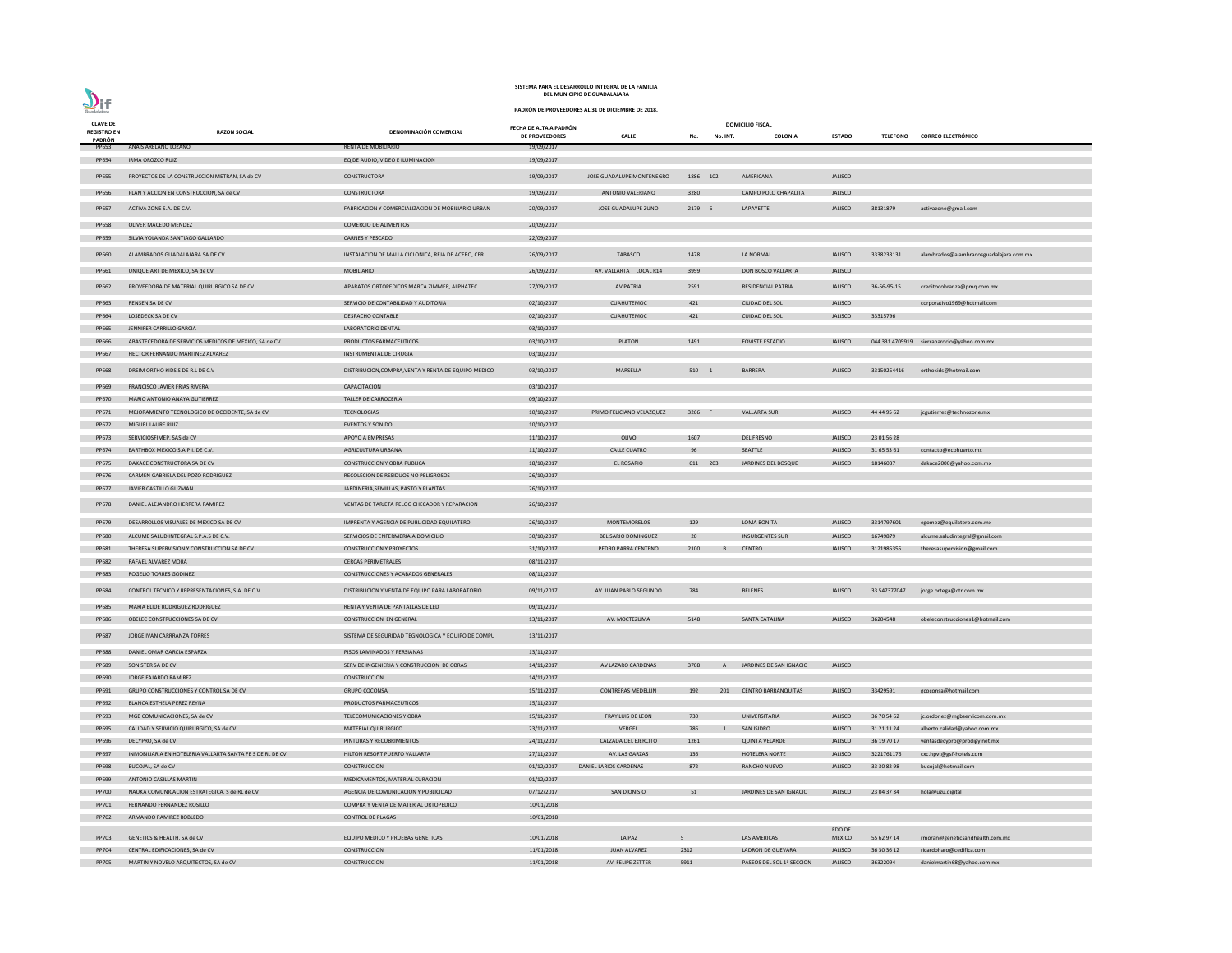| <b>CLAVE DE</b><br><b>REGISTRO EN</b> | <b>RAZON SOCIAL</b>                                                    | DENOMINACIÓN COMERCIAL                                   | FECHA DE ALTA A PADRÓN   |                                            |                |                | <b>DOMICILIO FISCAL</b>                 |                                  |                            |                                                      |
|---------------------------------------|------------------------------------------------------------------------|----------------------------------------------------------|--------------------------|--------------------------------------------|----------------|----------------|-----------------------------------------|----------------------------------|----------------------------|------------------------------------------------------|
| PADRÓN                                |                                                                        |                                                          | DE PROVEEDORES           | <b>CALLE</b>                               | No.            | No. INT.       | <b>COLONIA</b>                          | <b>ESTADO</b>                    | <b>TELEFONO</b>            | <b>CORREO ELECTRÓNICO</b>                            |
| PP706                                 | GRUPO CONSTRUCTOR OBINARQ S.A. DE C.V.                                 | CONSTRUCCION                                             | 11/01/2018               | SAN MATEO EVANGELISTA                      | 4203           |                | <b>LOMAS DE SAN MIGUEL</b>              | <b>JALISCO</b>                   | 36668201                   | gco_obinarq@hotmail.com                              |
| <b>PP707</b>                          | SOFIA CONSTRUCCIONES, PROYECTOSY ASESORIA, SA de CV                    | CONSTRUCCION Y COMERCIALIZACION                          | 15/01/2018               | AV. PEDRO PARRA CENTENO                    | 2100           |                | <b>ZONA CENTRO</b>                      | <b>JALISCO</b>                   | 3121 98 5355               | sofiaconstruccion@gmail.com                          |
| <b>PP708</b>                          | NORMA ALICIA AGUILAR MACIAS                                            | VENTA SEMILLA ALIMENTO DESHIDRATADO                      | 16/01/2018               |                                            |                |                |                                         |                                  |                            |                                                      |
| PP709                                 | MARIA DEL SOCORRO SANCHEZ ALVAREZ                                      | SERVICIO DE ENFERMERIA                                   | 16/01/2018               |                                            |                |                |                                         |                                  |                            |                                                      |
| PP710                                 | SALAMANCA AUDIFONOS PARA SORDERA, SA de CV                             | <b>AUXILIARES AUDITIVOS</b>                              | 19/01/2018               | <b>MORELOS</b>                             | 1687           |                | AMERICANA                               | <b>JALISCO</b><br><b>JALISCO</b> | 36 16 31 32<br>36.71.48.47 | contacto@audifonosalamanca.mx                        |
| PP711<br>PP712                        | SISTECP DE MEXICO S.A. DE C.V.<br>COMPUTER LAND DE OCCIDENTE, SA de CV | CONTROL DE PLAGA, FUMIGACION<br><b>EQUIPO DE COMPUTO</b> | 19/01/2018<br>22/01/2018 | <b>MEZQUITE</b><br><b>GABRIEL CASTAÑOS</b> | 1417<br>-9     |                | <b>FRESNO</b><br><b>ARCOS VALLARTA</b>  | <b>JALISCO</b>                   | 39 15 99 99                | gustavocampa@computerland.com.mx                     |
| PP713                                 | URBANIZACIONES Y EDIFICACIONES LORO SA DE CV                           | CONSTRUCTORA                                             | 29/01/2018               | ORGANIZACION                               | 1068           |                | TEPEYAC CASINO                          | <b>JALISCO</b>                   | 38230852                   | urbanizacionesloro@yahoo.com.mx                      |
| PP714                                 | GUSTAVO AMANDO GILES BARBOSA                                           | CONSTRUCCION ING. CIVIL                                  | 29/01/2018               |                                            |                |                |                                         |                                  |                            |                                                      |
| PP715                                 | AGUA ROCA AZUL SA DE CV                                                | COMERCIALIZACION DE AGUA PURIFICADA                      | 02/02/2018               | <b>DR.R MICHEL</b>                         | 1172           |                | <b>SAN CARLOS</b>                       | <b>JALISCO</b>                   | 36199767                   | chalita@gmail.com                                    |
| PP716                                 | FUNDACION BERTHA O. DE OSETE I.A.P.                                    | <b>MOVI</b>                                              | 06/02/2018               | <b>TLAXCALA</b>                            | 47             | 2              | <b>ROMA SUR</b>                         | <b>CIUDAD DE</b>                 | (427) 2742270              | fundacionbertha@hotmail.com                          |
|                                       |                                                                        |                                                          |                          |                                            |                |                |                                         | <b>MEXICO</b>                    |                            |                                                      |
| PP717                                 | CONSTRUCTORA PASEO DE LOS COCOTEROS, S. DE R.L. DE C.V.                | HOTEL DREAMS VILLAMAGNA RESORTS & SPA                    | 06/02/2018               | BLVD. PASEO DE LOS COCOTEROS               | 32, 33         |                | <b>FRACCIONAMIENTO NAUTICO</b>          | <b>NAYARIT</b>                   | 013222268700               |                                                      |
| PP718                                 | PVD INVESTMENT, S. DE R.L. DE C.V.                                     | <b>HOTEL SECRETS &amp; NEW AMBER</b>                     | 06/02/2018               | DAVID ALFARO SIQUEIROS                     | 164            |                | LAS GLORIAS                             | <b>JALISCO</b>                   | (322) 2262900              | groups1.sevpv@secretsresorts.com                     |
| PP719                                 | ERIKA JEANETTE RAMIREZ MARES                                           | <b>EVENTOS</b>                                           | 06/02/2018               |                                            |                |                |                                         |                                  |                            |                                                      |
| <b>PP720</b>                          | $GR + A$ , S.A. DE C.V.                                                | <b>INSTALADOR ALFOMBRAS</b>                              | 09/02/2018               | FRESNO                                     | 257            |                | <b>BOSQUES DEL CENTINELA II</b>         | <b>JALISCO</b>                   |                            |                                                      |
| PP721                                 | EDGAR MIRALRIO JUAREZ                                                  | DISEÑO GRAFICO E IMPRESOS                                | 09/02/2018               |                                            |                |                |                                         |                                  |                            |                                                      |
| <b>PP722</b>                          | $GR + A$ , SA DE CV                                                    | <b>CONSTRUCCION DE OBRA CIVIL</b>                        | 12/02/2018               | FRESNO                                     | 257            |                | <b>BOSQUES DEL CENTINELA</b>            | <b>JALISCO</b>                   | 38051806                   | gonzalezrubioa@outlook.com                           |
| <b>PP723</b>                          | HIR COMPAÑIA DE SEGUROS SA DE CV                                       | SEGUROS DE VIDA Y ACCIDENTES PERSONALES                  | 14/02/2018               | <b>AVENIDA INSURGENTES SUR</b>             | 617            | PISO 4         | <b>NAPOLES</b>                          | <b>CDMX</b>                      | 5552621780                 | sergio.rodriguez@hirseguros.com.mx                   |
| PP724                                 | CHUBB SEGUROS MEXICO, SA                                               | ASEGURADORA                                              | 15/02/2018               | AV. LOPEZ COTILLA                          | 1889           |                | AMERICANA                               | <b>JALISCO</b>                   | 36 79 93 02                | maria.anguiano@chubb.com                             |
| <b>PP725</b>                          | MATILDE GOMEZ GONZALEZ                                                 | CONFECCIONES                                             | 16/02/2018               |                                            |                |                |                                         |                                  |                            |                                                      |
| <b>PP726</b>                          | DISTRIBUIDORA DE LLANTAS GONZALEZ SA DE CV                             | COMPRA Y VENTA DE LLANTAS Y SERVICIO AUTOMOTRIZ          | 16/02/2018               | AV. WASHINGTON                             | 1170           |                | <b>MODERNA</b>                          | <b>JALISCO</b>                   | 36190412                   | dillago@dillago.com.mx                               |
| <b>PP727</b>                          | MARCO ANTONIO MARQUEZ ROMERO                                           | AGENCIA DE PUBLICIDAD                                    | 19/02/2018               |                                            |                |                |                                         |                                  |                            |                                                      |
| <b>PP728</b>                          | ALDA ALEJANDRA GONZALEZ HERNANDEZ                                      | PUBLICIDAD                                               | 19/02/2018               |                                            |                |                |                                         |                                  |                            |                                                      |
| PP729                                 | FRESH PREMIUM PACKING, SA de CV                                        | UTENSILIOS COCINA                                        | 19/02/2018               | AV. SAN MIGUEL                             | 367            |                | BODEGAS DE SAN JUAN DE<br><b>OCOTAN</b> | <b>JALISCO</b>                   | 36 27 64 88                | smanrique@cuissineart.com                            |
| PP730                                 | ANDREA DE ALBA RAMIREZ                                                 | PUBLICIDAD                                               | 20/02/2018               |                                            |                |                |                                         |                                  |                            |                                                      |
| PP731                                 | RICE & BEANS CO                                                        | DESPENSAS, ESPECIAS, SEMILLAS, GRANOS,                   | 22/02/2018               | <b>CIUDAD INDUSTRIAL</b>                   | 000            |                | PCG12 CIUDAD INDUSTRIAL                 |                                  | GUANAJUATO (462) 1671108   | crosales@riceandbeans.mx                             |
| PP732                                 | GILBERTO JAVIER MARTINEZ GONZALEZ                                      | VIDEOVIGILANCIA , COMPUTO E INSUMOS DE TECNOLOGIA        | 26/02/2018               |                                            |                |                |                                         |                                  |                            |                                                      |
| PP733                                 | SOLARMAX ENERGIA, SA de CV                                             | PANELSOLAR                                               | 28/02/2018               | AV. ALEMANIA                               | 1340           |                | <b>MODERNA</b>                          | <b>JALISCO</b>                   | 36 29 04 76                | asesor02@solarmaxenergia.com                         |
| PP734                                 | MARIA LILIANA OREGEL MARTINEZ                                          | MATERIAL CURACION, PRENDAS DE COMPRESION                 | 06/03/2018               |                                            |                |                |                                         |                                  |                            |                                                      |
| PP735                                 | LOURDES VEDELIA RODRIGUEZ HUERTA                                       | AIRE ACONDICIONADO, VENTA, INSTALACION Y MANTTO          | 06/03/2018               |                                            |                |                |                                         |                                  |                            |                                                      |
| PP736                                 | JAZMIN ALEJANDRA GONZALEZ MADERA                                       | PIPAS DE AGUA                                            | 09/03/2018               |                                            |                |                |                                         |                                  |                            |                                                      |
| <b>PP737</b>                          | <b>GABRIEL VAZQUEZ HERNANDEZ</b>                                       | OPTOMETRISTA                                             | 09/03/2018               |                                            |                |                |                                         |                                  |                            |                                                      |
| <b>PP738</b>                          | JOSE LUIS HERRERA MORA                                                 | <b>MOBILIARIO</b>                                        | 14/03/2018               |                                            |                |                |                                         |                                  |                            |                                                      |
| PP739                                 | SUEQUIMED DE GUADALAJARA, SA de CV                                     | INSTRUMENTAL MEDICO                                      | 14/03/2018               | CHAPALA                                    | 12             |                | <b>VALLARTA PONIENTE</b>                | Jalisco                          | 36 47 21 47                | rossy@suequimed.com.mx                               |
| PP740                                 | ID ASSORIA QUIRURGICA, SA de CV                                        | INSTRUMENTAL MEDICO                                      | 15/03/2018               | PASEO DE LOS VIRREYES                      | 4360           |                | VILLA UNIVERSITARIA                     | Jalisco                          | 36 16 30 56                | ventas@idquirurgica                                  |
| PP741                                 | EDUARDO DOMINGUEZ GIL                                                  | LIMPIEZA, JARDINERIA Y FUMIGACION                        | 15/03/2018               |                                            |                |                |                                         |                                  |                            |                                                      |
| PP742                                 | GRUPO RODME, S.A. DE C.V.                                              | SERVICIO DE LIMPIEZA                                     | 16/03/2018               | <b>REGINA</b>                              | 1631           |                | PROVIDENCIA                             | Jalisco                          | 36165112                   | sramos@mundolimpio.mx                                |
| PP743                                 | JONATHAN TOSCANO RAMOS                                                 | PULIDO DE PISOS                                          | 21/03/2018               |                                            |                |                |                                         |                                  |                            |                                                      |
| PP744                                 | OBS PRODUCCIONES Y MARKETING, S.A. DE C.V.                             | EQUIPAMIENTO TECNICO TEATRAL                             | 21/03/2018               | PIÑA                                       | 1539           |                | <b>DEL FRESNO</b>                       | Jalisco                          | 38261232                   | contablers564@gmail.com                              |
| PP745                                 | TECNIPLAST MEXICO S.A. DE C.V.                                         | VENTA DE ARTICULOS COCINA                                | 22/03/2018               | <b>INDUSTRIA METALURGIA</b>                | 2169           |                | FRACCIONAMIENTO INDUSTRIAL<br>ZAPOPAN   | Jalisco                          | 36366970                   | GERENCIAVENTAS@TECNIPLASTMEXICO.COM                  |
| PP746                                 | TALLER ESTUDIO E INGENIERIA 91, S.A.S de C.V.                          | CONSTRUCCION                                             | 22/03/2018               | AV. ACUEDUCTO                              | 4851           |                | UP-92 PUERTA DE HIERRO                  |                                  |                            | Jalisco 044 3319742682 proyectos@tallerestudio91.com |
| PP747                                 | JUAN CARLOS SOLIS DE LA CRUZ                                           | COMERCIO DE AUTOMOVILES                                  | 22/03/2018               |                                            |                |                |                                         |                                  |                            |                                                      |
| PP748                                 | MERCADO DE MAQUINAS PARA OFICINA, S.A. DE C.V.                         | FABRICACION Y VENTA DE MUEBLES ESCOLARES Y DE OFIC       | 22/03/2018               | <b>MISION DE BUCARELI</b>                  | $\overline{7}$ |                | PARQUE INDUSTRIAL BERNARDO<br>QUINTANA  |                                  | Querétaro 4421892953       | ventas@memosamuebles.com                             |
| PP749                                 | FERRELECTRICA MAYTORENA, SA de CV                                      | FERRETERIA                                               | 22/03/2018               | AV. CRUZ DEL SUR                           | 3192           |                | LOCAL 2 STA. EDUWIGES                   | Jalisco                          | 36 31 63 78                | ferre_may@yahoo.com.mx                               |
| PP751                                 | CONSORCIO UREBIA, SA de CV                                             | CONSTRUCTORA                                             | 30/04/2018               | AV. LA PAZ                                 | 2591           |                | <b>ARCOS VALLARTA</b>                   | Jalisco                          | 3317-32-7019               | owrn-4@hotmail.com                                   |
| <b>PP752</b>                          | FUNDACION JUCONI MEXICO, A.C.                                          | SERVICIOS DE ORIENTACION                                 | 30/04/2018               | PRIVADA VOLCAN DE COLIMA                   | 2720           |                | LOS VOLCANES                            | Puebla                           | 2242 4711                  | gelos@juconi.org.mx                                  |
| <b>PP753</b>                          | ACCYMA NEW LIFE, SA de CV                                              | ACABADOS EN EDIFICACIONES                                | 30/04/2018               | <b>TERCIO DE CERRADA</b>                   | 923            |                | JARDINES DE GUADALUPE                   | Jalisco                          | 24108721                   | accymaventas@gmail.com                               |
| PP754                                 | MARIBEL RAMIREZ AVILA                                                  | PIPA DE AGUA                                             | 30/04/2018               |                                            |                |                |                                         |                                  |                            |                                                      |
| <b>PP755</b>                          | PRODUCTOS MUEICON SA DE CV                                             | VENTA Y EXHIBICION DE MOBILIARIO URBANO                  | 30/04/2018               | AVENIDA GUADALUPE                          | 177            | $\overline{B}$ | CHAPALITA                               | Jalisco                          | 3656-6053                  | el_aarone@hotmail.com                                |
| PP756                                 | HECTOR AARON RUIZ AGUILAR                                              | <b>NATACION</b>                                          | 30/04/2018               |                                            |                |                |                                         |                                  |                            |                                                      |
| <b>PP757</b>                          | HUGO CESAR RAZO MUÑOZ                                                  | <b>ACUALIFE</b>                                          | 30/04/2018               |                                            |                |                |                                         |                                  |                            |                                                      |

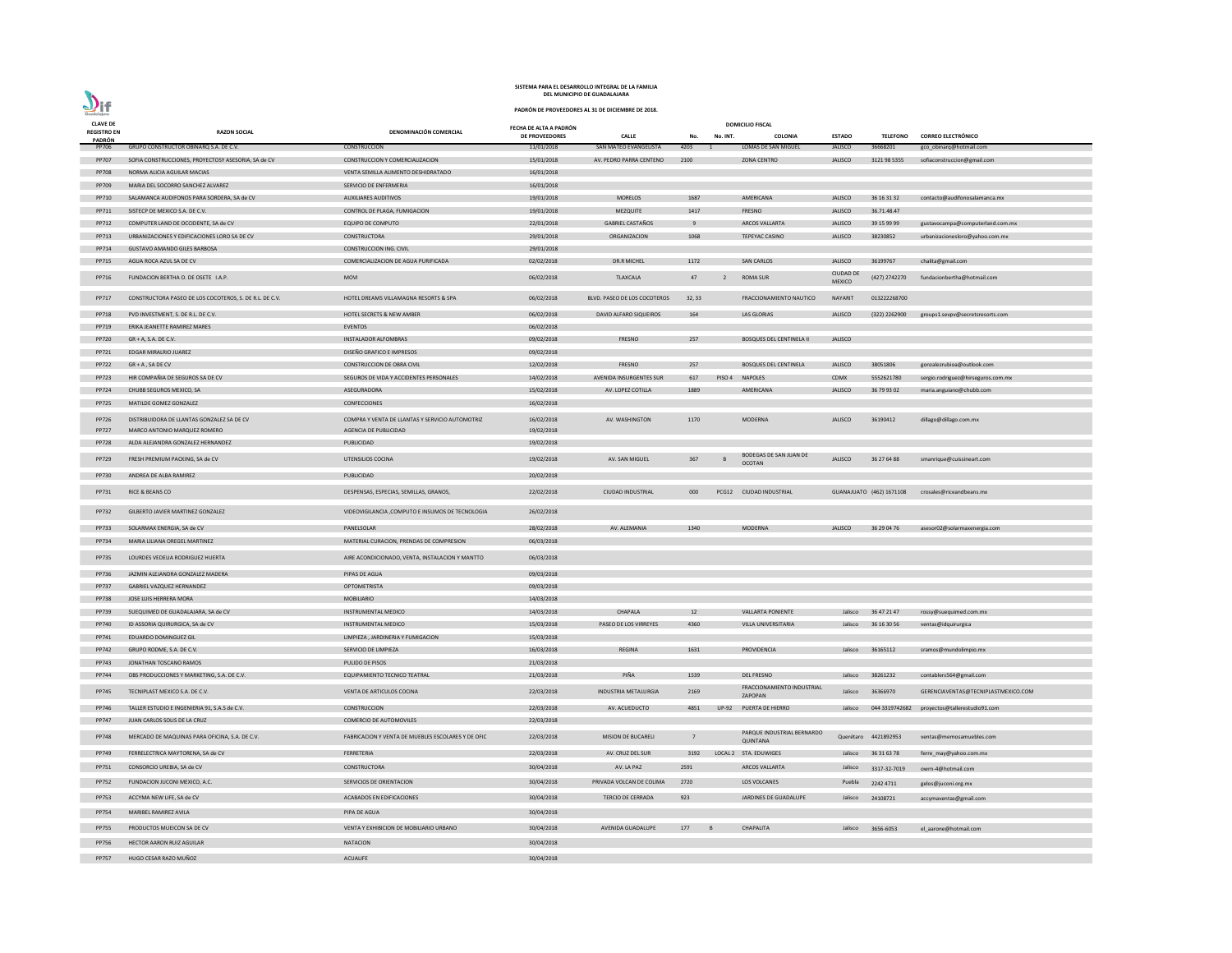|                                | DEL MUNICIPIO DE GUADALAJARA                                 |                                                       |                                          |                                                   |        |          |                             |                     |                 |                                                |
|--------------------------------|--------------------------------------------------------------|-------------------------------------------------------|------------------------------------------|---------------------------------------------------|--------|----------|-----------------------------|---------------------|-----------------|------------------------------------------------|
| $\mathbf{V}$ if<br>Guadalajara |                                                              |                                                       |                                          | PADRÓN DE PROVEEDORES AL 31 DE DICIEMBRE DE 2018. |        |          |                             |                     |                 |                                                |
| <b>CLAVE DE</b>                |                                                              |                                                       |                                          |                                                   |        |          | <b>DOMICILIO FISCAL</b>     |                     |                 |                                                |
| <b>REGISTRO EN</b>             | <b>RAZON SOCIAL</b>                                          | DENOMINACIÓN COMERCIAL                                | FECHA DE ALTA A PADRÓN<br>DE PROVEEDORES | <b>CALLE</b>                                      | No.    | No. INT. | <b>COLONIA</b>              | <b>ESTADO</b>       | <b>TELEFONO</b> | <b>CORREO ELECTRÓNICO</b>                      |
| PADRÓN<br><b>PP758</b>         | GRUPO INDUSTRIAL FORTE, SA de CV                             | MOBILIARIO Y EQ OFICINA                               | 30/04/2018                               | 16 DE SEPTIEMBRE                                  | 138    |          | <b>CENTRO</b>               | Jalisco             | 31331842        | reparacionurgente@gmail.com                    |
| PP759                          | JOSE RAFAEL SANCHEZ GONZALEZ                                 | MANTENIMIENTO Y REPARACION REFRIGERADOR, LAVADORAS    | 30/04/2018                               |                                                   |        |          |                             |                     |                 |                                                |
| <b>PP760</b>                   | ROXANA ELIZABETH CANTON ABARCA                               | <b>CONCENTRADO PARA BEBIDAS</b>                       | 02/05/2018                               |                                                   |        |          |                             |                     |                 |                                                |
| PP761                          | <b>ISRAEL VARGAS ROCHA</b>                                   | COMPRESORES VENTA Y MANTENIMIENTO                     | 08/05/2018                               |                                                   |        |          |                             |                     |                 |                                                |
|                                |                                                              |                                                       |                                          |                                                   |        |          |                             |                     |                 |                                                |
| PP762                          | ISMAEL GONZALEZ OLIVEROS                                     | TRASPORTE DE AGUA EN PIPAS                            | 11/05/2018                               |                                                   |        |          |                             |                     |                 |                                                |
| PP763                          | BIOBANK, SA de CV                                            | MEDICAMENTO Y EQ PARA LABORATORIOS, BANCOS DE SANG    | 14/05/2018                               | $A-2$                                             | 1818   |          | JARDINES DEL COUNTRY        | Jalisco             | 20 16 66 18     | zoila.rosales@biobank.com.mx                   |
| PP764                          | JESUS DELGADILLO DELGADILLO                                  | COMPRA Y VENTA DE BOMBAS                              | 14/05/2018                               |                                                   |        |          |                             |                     |                 |                                                |
| PP765                          | ANGEL MALDONADO ROBLES                                       | UNIFORMES Y EQUIPOS DE SEGURIDAD STYM                 | 23/05/2018                               |                                                   |        |          |                             |                     |                 |                                                |
| PP766                          | <b>GEORGINA ALICIA ARCE CANO</b>                             | UNIFORMES INDUSTRIALES ALLISON                        | 23/05/2018                               |                                                   |        |          |                             |                     |                 |                                                |
| PP767                          | SAUL BECERRA CASILLAS                                        | <b>CONSTRUCCION EN GENERAL</b>                        | 23/05/2018                               |                                                   |        |          |                             |                     |                 |                                                |
| <b>PP768</b>                   | SOJO SERVICIOS DE INGENIERIA Y OBRAS SA DE CV                | CONSTRUCCION, SUPERVICION Y CONSULTORIA               | 01/06/2018                               | AMARANTO                                          | 302    | $1-A$    | <b>LOS ABEDULES</b>         | Jalisco             | 3315612914      | ing_fdosojo@yahoo.com.mx                       |
| PP769                          | CONSTRUCCIONES LOARI SA DE CV                                | CONSTRUCCION SUOERVICION Y CONSULTORIA                | 04/06/2018                               | AMARANTO                                          | 302    | $1-A$    | LOS ABEDULES                | Jalisco             | 3315612914      | ing_fdosojo@yahoo.com.mx                       |
| <b>PP770</b>                   | DULCE MARIA FERNANDA TOVAR CHAVEZ                            | FABRICACION DE MUEBLES DE ACERO INOXIDABLE            | 08/06/2018                               |                                                   |        |          |                             |                     |                 |                                                |
| PP771                          | DISTRIBUIDORA OPERADORA Y ADMINISTRADORA IMPERIAL, S de RL d | COMERCIALIZADORA                                      | 11/06/2018                               | <b>EULOGIO PARRA</b>                              | 2539   |          | <b>CIRC. LADRON GUEVARA</b> | Jalisco             |                 |                                                |
| PP772                          | GILOSTER DE MEXICO, SA de CV                                 | <b>BOMBAS</b>                                         | 11/06/2018                               | <b>GHILARDI</b>                                   | 92     |          | STA. TERESITA               | Jalisco             |                 |                                                |
| PP773                          | TV ZAC, SA de CV                                             | <b>EL DIARIO NTR</b>                                  | 12/06/2018                               | AV. JOSE MARIA MORELOS Y PAVON                    | 2027   |          | <b>CENTRO</b>               | Jalisco             | 36 15 27 46     |                                                |
|                                |                                                              |                                                       |                                          |                                                   |        |          |                             | Ciudad de           |                 |                                                |
| PP774                          | SERVICIOS Y EQUIPO FOTOGRAFICO PROFESIONAL SA DE CV          | SEFPRO COMERCIO MAYOREO DE MATERIAS PRIMAS            | 14/06/2018                               | AV. VIADUCTO MIGUEL ALEMAN                        | 259    | 103      | <b>ROMA SUR</b>             | México              | 55168708        | sefpro1@gmail.com                              |
| <b>PP775</b>                   | DISTRIBUIDORA NAANDI S DE RL DE CV                           | VENTA Y COMERCIO DE HUEVO                             | 18/06/2018                               | SANTA MARGARITA                                   | 41     | A        | SANTA MARGARITA             | Jalisco             | 3331657835      | huevo@naandi.com.mx                            |
| PP776                          | GRUPO CONSTRUCTOR ARKHOS SA DE CV                            | <b>CONSTRUCCION EN GENERAL</b>                        | 19/06/2018                               | <b>CRUZ VERDE</b>                                 | 495    |          | <b>CAPILLA DE JESUS</b>     | Jalisco             | 38253701        | albertomarting@hotmail.com                     |
| <b>PP777</b>                   | INTERNACIONAL ORTHOPEDIC AND ARTROSCOPIC SUPLY, SA de CV     | <b>EQUIPO MEDICO</b>                                  | 21/06/2018                               | AV. ABEDULES                                      | 505    |          | LOS PINOS                   | Jalisco             | 36 15 85 53     | jornelas@imoccidente.com                       |
| <b>PP778</b>                   | COMPUTO Y PAPELERIA MAD S. DE RL DE CV                       | VENTA DE PAPELERIA Y COMPUTO                          | 27/06/2018                               | HOSPITAL                                          | 1038   |          | SAGRADA FAMILIA             | Jalisco             | 38.27.12.41     | lupís_gtv@hotmail.com                          |
| PP779                          | DVPRO, S.A. DE C.V.                                          | VENTA DE EQUIPO AUDIOVISUAL                           | 28/06/2018                               | <b>FRANCISCO FREJES</b>                           | 643    |          | LADRON DE GUEVARA           | Jalisco             | 3315932547      | info@dvpro.tv                                  |
| <b>PP780</b>                   | TANIA ADRIANA VELAZQUEZ GOMEZ                                | <b>FUMIGADORA</b>                                     | 29/06/2018                               |                                                   |        |          |                             |                     |                 |                                                |
| PP781                          | FOREFRONT MEDICA MEXICO, SA de CV                            | EQ MEDICO PARA NEUROCIRUGIA                           | 03/07/2018                               | <b>VICTOR HUGO</b>                                | 46     |          | ALBERT                      | Ciudad de<br>México | 55 56 72 69 13  | luis.gomez@ffmm.com.mx                         |
| PP782                          | SERVICIOS Y PROMOCIONES EMPRESARIALES, S.A. DE C.V.          | SUMINISTRO E INST. DE EQUIPO DE COMPUTO Y SEGURIDA    | 03/07/2018                               | <b>FRANCISCO MACIR</b>                            | 1328   | $-5$     | GUADALUPANA                 | Jalisco             | 3324657430      | lcasillas@promocionesempresariales.com         |
| PP783                          | JOSE LUIS GARCIA BARRAZA                                     | SOPORTE TECNICO SISTEMAS                              | 11/07/2018                               |                                                   |        |          |                             |                     |                 |                                                |
| PP784                          | MARIA GUADALUPE ZUÑIGA HERNANDEZ                             | GRUPO PLASA, COMERCIO DE ARTICULOS DESECHABLES        | 16/07/2018                               |                                                   |        |          |                             |                     |                 |                                                |
| <b>PP785</b>                   | PLANTAS Y EMBOTELLADORAS DE AGUA, SA de CV                   | <b>AGUA Y FILTROS</b>                                 | 16/07/2018                               | AV. MARIANO OTERO                                 | 1230   |          | JARDINES DEL BOSQUE         | Jalisco             | 36 32 05 33     | ventas@puritronic.com.mx                       |
| <b>PP786</b>                   | CARLOS HUMBERTO NUÑEZ SOLANO                                 | CONSTRUCCION                                          | 17/07/2018                               |                                                   |        |          |                             |                     |                 |                                                |
| <b>PP787</b>                   | TELERESONANCIA DE JALISCO, SA de CV                          | <b>IMAGEN Y RADIOLOGIA</b>                            | 19/07/2018                               | <b>JUSTO SIERRA</b>                               | 2231   |          | LADRON DE GUEVARA           | Jalisco             | 36 15 80 58     | licluisguillermo@bañuelosradiologos.com        |
| <b>PP788</b>                   | SERVICIOS HEMODINAMICOS, SA de CV                            | UNIDAD HEMODIALISIS                                   | 23/07/2018                               | AVENIDA CHAPALITA                                 | 1069   |          | <b>CHAPALITA</b>            | Jalisco             | 31 21 25 43     | servicioshemodinamicos@yahoo.com.mx            |
| PP789                          | EMMA PATRICIA HUERTA SANCHEZ                                 | TALLER MECANICO LAMINADO                              | 25/07/2018                               |                                                   |        |          |                             |                     |                 |                                                |
| PP790                          | ROBERTO ARELIS CUEVAS                                        | <b>IMPLANTES ORTOPEDICOS</b>                          | 31/07/2018                               |                                                   |        |          |                             |                     |                 |                                                |
| PP791                          | MARIA ANTONIA AGUILAR NIETO                                  | INSTRUMENTAL E INSUMOS DENTALES                       | 01/08/2018                               |                                                   |        |          |                             |                     |                 |                                                |
| PP793                          | OPERADORA CHIVAS, SA de CV                                   | <b>ESTADIO FUTBOL</b>                                 | 09/08/2018                               | AV. INGLATERRA                                    | 3089   |          | <b>VALLARTA PONIENTE</b>    | Jalisco             |                 |                                                |
| PP794                          | JOSE ADRIAN GAMBOA MORALES                                   | MEDICAMENTOS                                          | 10/08/2018                               |                                                   |        |          |                             |                     |                 |                                                |
| <b>PP795</b>                   | MAYRA ALEJANDRA CASTELLANOS FLORES                           | CONSTRUCCION                                          | 13/08/2018                               |                                                   |        |          |                             |                     |                 |                                                |
| PP796                          | MARIA EMILIA JIMENEZ AVALOS                                  | VENTA DE AUXILIARES AUDITIVOS                         | 22/08/2018                               |                                                   |        |          |                             |                     |                 |                                                |
| PP797                          | CENTURIA COMERCIAL MOTORS, SA de CV                          | VENTA DE AUTOS CHEVROLET                              | 27/08/2018                               | NIÑOS HEROES                                      | 480    |          | LOMAS DE TLAQUEPAQUE        | Jalisco             |                 | 37 70 24 00 rodolfo.guardado@gmguadalajara.com |
| PP798                          | LUIS ENRIQUE VERGARA ONTIVEROS                               | LIMPIEZA MICROSCOPIOS                                 | 28/08/2018                               |                                                   |        |          |                             |                     |                 |                                                |
| PP799                          | SILVIA RODRIGUEZ RAMIREZ                                     | MATERIAL HOSPITALARIO                                 | 30/08/2018                               |                                                   |        |          |                             |                     |                 |                                                |
| <b>PP800</b>                   | GRUPO SALIEV, SA de CV                                       | <b>ASESORIA PROFESIONAL</b>                           | 18/09/2018                               | AV. DE LAS ROSAS                                  | 2554   |          | CHAPALITA                   | Jalisco             | 18 14 09 12     |                                                |
| PP801                          | JORGE SARACHO MACIAS                                         | COMPRA Y VENTA DE MAQUINAS DE COSER                   | 27/09/2018                               |                                                   |        |          |                             |                     |                 |                                                |
| PP802                          | LOUTREC DIGITAL, SA de CV                                    | <b>IMPRESOS</b>                                       | 05/10/2018                               | AV. SAN IGNACIO                                   | 1087   |          | JARDINES DE SAN IGNACIO     | Jalisco             | 35 87 55 75     |                                                |
| PP803                          | SISTEMA DE IMPRESION DIGITAL, SA de CV                       | RENTA VENTA MULTIFUNCIONAES                           | 10/10/2018                               | AV. VALLARTA                                      | 1941   |          | AMERICANA                   | Jalisco             | 38 26 00 00     |                                                |
| PP804                          | TOKA INTERNACIONAL SAPI DE CV                                | EMISOR DE VALES DE DESPENSA Y COMBUSTIBLE EN MONE     | 11/10/2018                               | <b>MONTE MORELOS</b>                              | 3831 A |          | LOMA BONITA                 | Jalisco             | 32080390        | karla.arriola@toka.com.mx                      |
| <b>PP805</b>                   | PINTURAS PROFESIONALES DE GUADALAJARA SA DE CV               | COMEX, PINTUTAS, SOLVENTES Y COMPLEMENTOS             | 22/10/2018                               | <b>GIGANTES</b>                                   | 3909   |          | LA AURORA                   | Jalisco             | 36.13.74.27     | comexnancy@hotmail.com                         |
| <b>PP806</b>                   | ALTAMESA ALIMENTOS SA DE CV                                  | <b>ELABORACION DE ALIMENTOS</b>                       | 22/10/2018                               | AV. MEXICO JAPON                                  | 227    |          | <b>CIUDAD INDUSTRIAL</b>    | Guanajuato          |                 | 461.161.39.75 patymichelp@gmail.com            |
| <b>PP807</b>                   | ANTONIO JOSE PEREZ BENITEZ                                   | MATERIAL DE CURACION Y MEDICINAS                      | 26/10/2018                               |                                                   |        |          |                             |                     |                 |                                                |
| <b>PP808</b>                   | FRUTAS Y VERDURAS DE CALIDAD M&M SA DE CV                    | VENTA FRUTA , VERDURA, CEREALES, ABARROTES Y CREMERIA | 08/11/2018                               | <b>MARIPOSA</b>                                   | 1165   |          | <b>MERCADO DE ABASTOS</b>   | Jalisco             | 36.71.30.12     | frutasmm.calidad@hotmail.com                   |
|                                | PP809 LIBRA SISTEMAS, SA de CV                               | <b>EQUIPO DE COMPUTO</b>                              | 16/11/2018 AV. AMERICAS                  |                                                   | 55     |          | LADRON DE GUEVARA           |                     |                 | Jalisco 36 30 15 55 jrosale@libra.com.mx       |